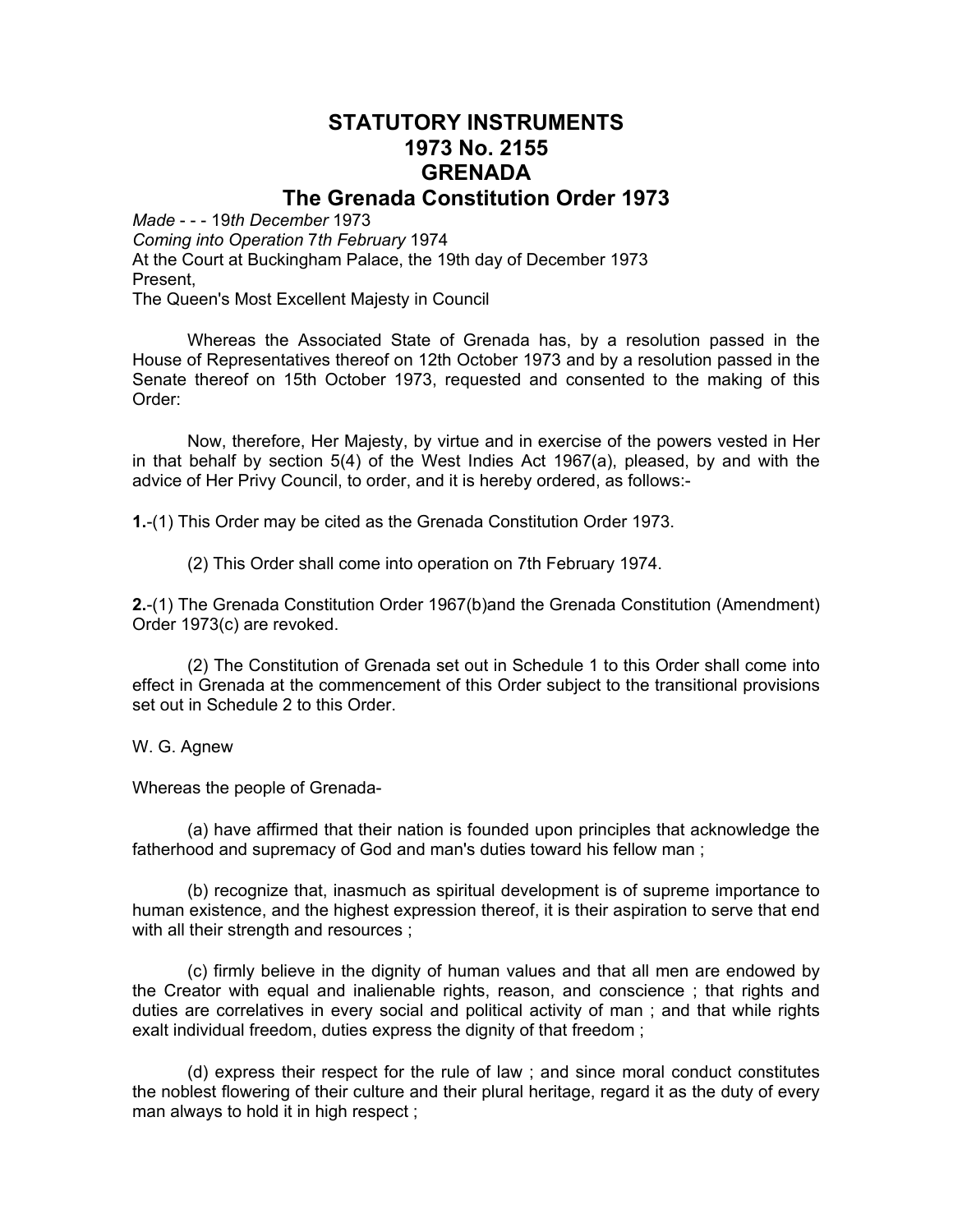(e) reiterate that the ideal of free men enjoying freedom from fear and want can be best achieved if conditions are created whereby everyone may enjoy his economic, social and political, civil and cultural rights ;

(f) desire that their constitution should reflect the above mentioned principles and beliefs which represent those high ideals upon which their nation is founded, and make provision for ensuring the protection in Grenada of fundamental rights and freedoms :

Now, therefore, the following provisions shall have effect as the Constitution of Grenada :-

### **CHAPTER I PROTECTION OF FUNDAMENTAL RIGHTS AND FREEDOMS**

**1.** Whereas every person in Grenada is entitled to the fundamental rights and freedoms, that is to say, the right, whatever his race, place of origin, political opinions, colour, creed or sex, but subject to respect for the rights and freedoms of others and for the public interest, to each and all of the following, namely-

- a. life, liberty, security of the person and the protection of the law ;
- b. freedom of conscience, of expression and of assembly and association ;
- c. protection for the privacy of his home and other property and from deprivation of property without compensation ; and
- d. the right to work,

the provisions of this Chapter shall have effect for the purpose of affording protection to those rights and freedoms subject to such limitations of that protection as are contained in these provisions, being limitations designed to ensure that the enjoyment of the said rights and freedoms by any person does not prejudice the rights and freedoms of others or the public interest.

**2.**-(1) No person shall be deprived of his life intentionally save in execution of the sentence of a court in respect of a Criminal offence under the law of Grenada of which be has been convicted.

(2) A person shall not be regarded as having been deprived of his life in contravention of this section if he dies as the result of the use, to such extent and in such circumstances as are permitted by law, of force such as is reasonably justifiable-

- a. for the defence of any person from violence or for the defence of property ;
- b. in order to effect a lawful arrest or to prevent the escape of a person lawfully detained ;
- c. for the purpose of suppressing a riot, insurrection or mutiny ; or
- d. in order to prevent the commission by that person of a criminal offence, or if be dies as the result of a lawful act of war.

**3.**-(l) No person shall be deprived of his personal liberty save as may be authorised by law in any of the following cases, that is to say :-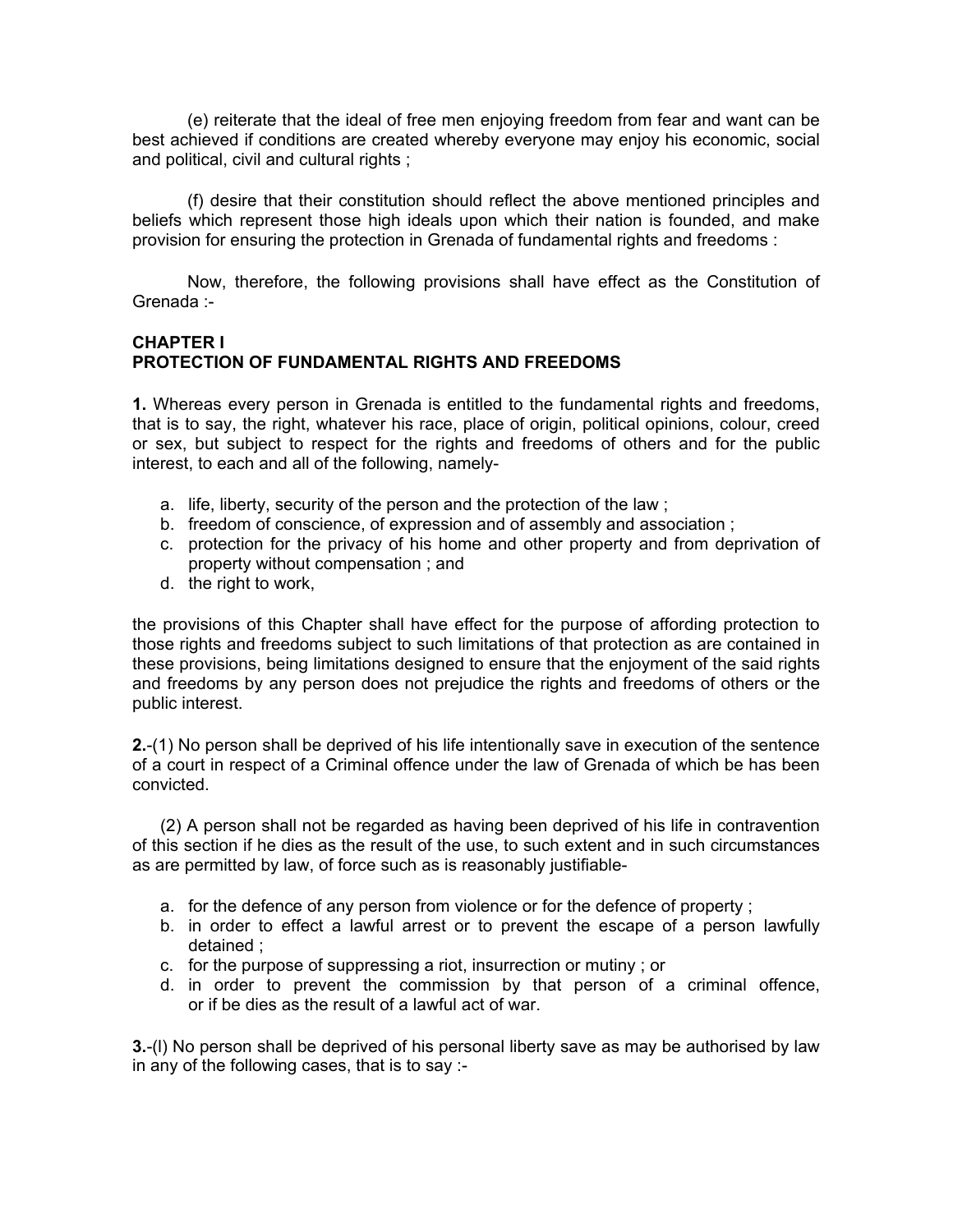- a. in execution of the sentence or order of a court, whether established for Grenada or some other country, in respect of a criminal offence of which he has been convicted ;
- b. in execution of the order of the High Court or the Court of Appeal punishing him for contempt of that court or of another court or tribunal ;
- c. in execution of the order of a court made to secure the fulfillment of any obligation imposed on him by law ;
- d. for the purpose of bringing him before a court in execution of the order of a court ;
- e. upon reasonable suspicion of his having committed, or being about to commit, a criminal offence under the law of Grenada ;
- f. under the order of a court or with the consent of his parent or guardian, for his education or welfare during any period ending not later than the date when he attains the age of eighteen years ;
- g. for the purpose of preventing the spread of an infectious or contagious disease ;
- h. in the case of a person who is, or is reasonably suspected to be, of unsound mind, addicted to drugs or alcohol, or a vagrant, for the purpose of his care or treatment or the protection of the community ;
- i. for the purpose of preventing the unlawful entry of the person into Grenada, or for the purpose of effecting the expulsion, extradition or other lawful removal of that person from Grenada or for the purpose of restricting that person while he is being conveyed through Grenada in the course of his extradition or removal as a convicted prisoner from one country to another ; or
- j. to such extent as may be necessary in the execution of a lawful order requiring that person to remain within a specified area within Grenada, or prohibiting him from being within such an area, or to such extent as may be reasonably justifiable for the taking of proceedings against that person with a view to the making of any such order or relating to such an order after it has been made, or to such extent as may be reasonably justifiable for restraining that person during any visit that he is permitted to make to any part of Grenada in which, in consequence of any such order, his presence would otherwise be unlawful.

(2) Any person who is arrested or detained shall be informed as soon as reasonably, in a language that he understands, of the reasons for his arrest or detention.

(3) Any person who is arrested or detained-

- a. for the purpose of bringing him before a court in execution of the order of a court ; or
- b. upon reasonable suspicion of his having committed, or being about to commit, a criminal offence under the law of Grenada, and who is not released, shall be brought without undue delay before a court.

(4) Where any person is brought before a court in execution of the order of a court in any proceedings or upon suspicion of his having committed or being about to commit an offence, he shall not be thereafter further held in custody in connection with those proceedings or that offence save upon the order of a court.

(5) If any person arrested or detained as mentioned in subsection (3)(b) of this section is not tried within a reasonable time, then, without prejudice to any further proceedings that may be brought against him, he shall be released either unconditionally or upon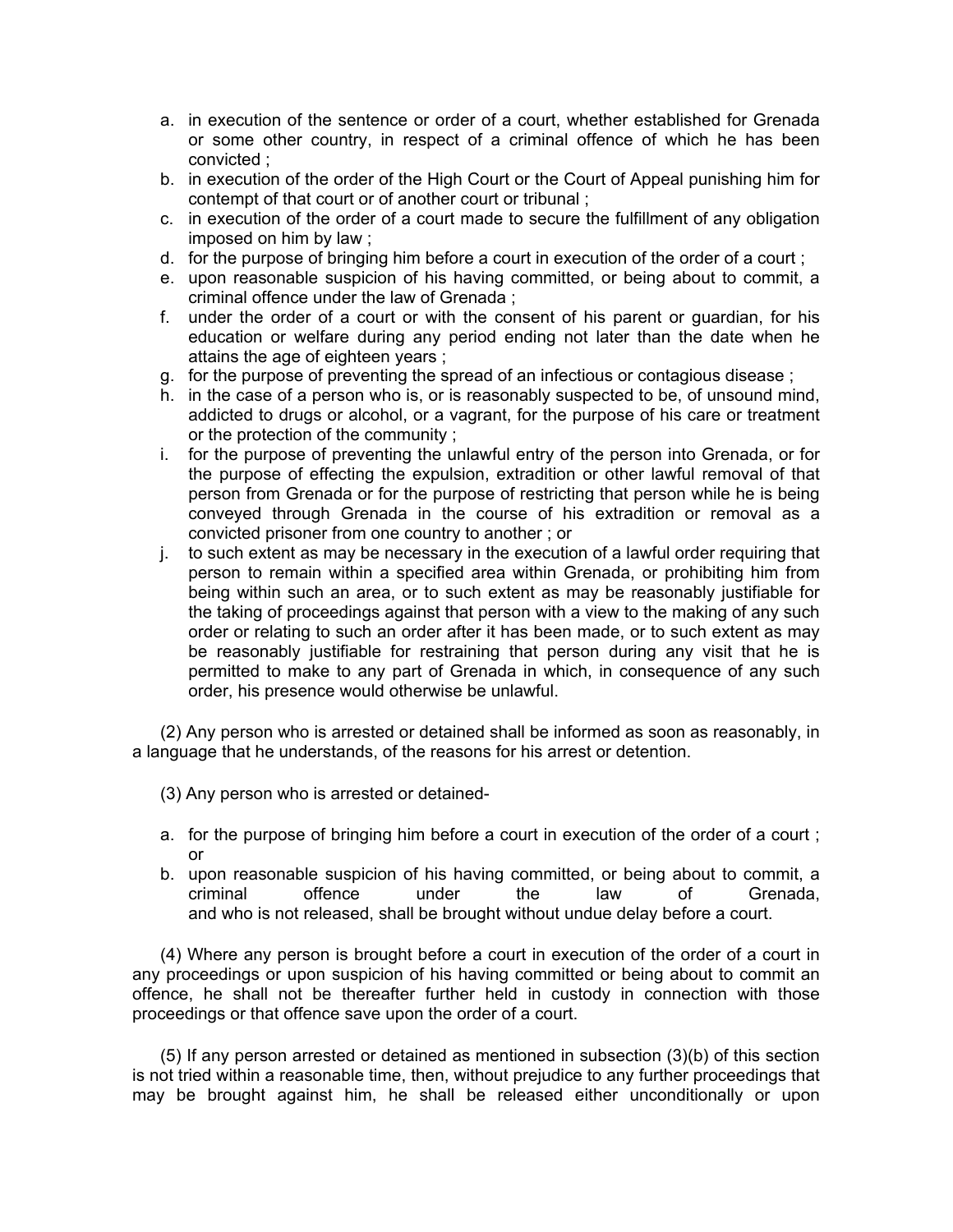reasonable conditions, including in particular such conditions as are reasonably necessary to ensure that he appears at a later date for trial or for proceedings preliminary to trial.

(6) Any person who is unlawfully arrested or detained by any other person shall be entitled to compensation therefor from that other person or from any other person or authority on whose behalf that other person was acting.

(7) For the purposes of subsection (1)(a) of this section a person charged before a court with a criminal offence under the law of Grenada in respect of whom a special verdict has been returned that he was guilty of the act or omission charged but was insane when he did the act or made the omission shall be regarded as a person who has been convicted of a criminal offence, and the detention of that person in consequence of such a verdict shall be regarded as detention in execution of the order of a court.

**4.**-(1) No person shall be held in slavery or servitude.

- (2) No person shall be required to perform forced labor.
- (3) For the purpose of this section, the expression "forced labour" does not include-
- a. any labour required in consequence of the sentence or order of a court ;
- b. labour required of any person while he is lawfully detained that, though not required in consequence of the sentence or order of a court, is reasonably necessary in the interests of hygiene or for the maintenance of the place at which he is detained ;
- c. any labour required of a member of a disciplined force in pursuance of his duties as such or, in the case of a person who has conscientious objections to service as a member of a naval, military, or air force, any labour that that person is required by law to perform in place of such service ;
- d. any labour required during any period of public emergency or in the event of any other emergency or calamity that threatens the life and well-being of the community, to the extent that the requiring of such labour is reasonably justifiable in the circumstances of any situation arising or existing during that period or as a result of that other emergency or calamity, for the purpose of dealing with that situation.

**5.**-(1) No person shall be subjected to torture or to inhuman or degrading punishment or other treatment.

(2) Nothing contained in or done under the authority of any law shall be held to be inconsistent with or in contravention of this section to the extent that the law in question authorises the infliction of any description of punishment that was lawful in Grenada immediately before the coming into operation of this Constitution.

**6.**-(1) No property of any description shall be compulsorily taken possession of, and no interest in or right over property of any description shall be compulsorily acquired, except where provision is made by a law applicable to that taking of possession or acquisition for the prompt payment of full compensation.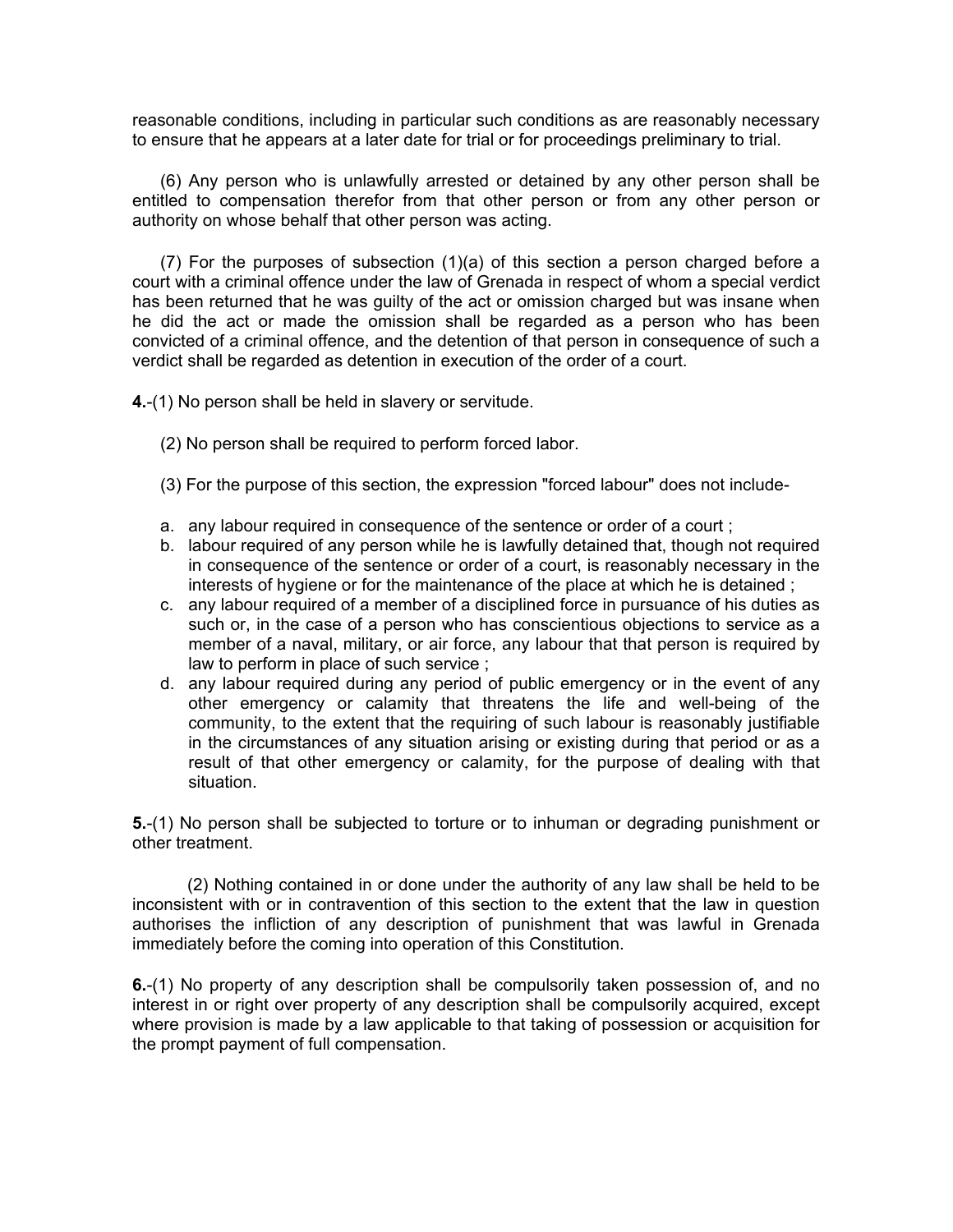(2) Every person having an interest in or right over property which is compulsorily taken possession of or whose interest in or right over any property is compulsorily acquired shall have a right of direct access to the High Court for-

- a. the determination of his interest or right, the legality of the taking of possession or acquisition of the property, interest or right and the amount of any compensation to which he is entitled and
- b. the purpose of obtaining prompt payment of that compensation:

Provided that if Parliament so provides in relation to any matter referred to in paragraph (a) of this subsection the right of access shall be by way of appeal (exercisable as of right at the instance of the person having the interest in or right over the property) from a tribunal or authority, other than the High Court, having jurisdiction under any law to determine that matter.

(3) The Chief Justice may make rules with respect to the practise and procedure of the High Court or any other tribunal or authority in relation to the jurisdiction conferred on the High Court by subsection (2) of this section or exercisable by the other tribunal or authority for the purposes of that subsection (including rules with respect to the time within which applications or appeals to the High Court or applications to the other tribunal or authority may be brought).

(4) No person who is entitled to compensation under this section shall be prevented from remitting, within a reasonable time after he has received any amount of that compensation, the whole of that amount (free from any deduction, charge or tax made or levied in respect of its remission) to any country of his choice outside Grenada.

(5) Nothing contained in or done under the authority of any law shall be held to be inconsistent with or in contravention of subsection (4) of this section to the extent that the law in question authorises-

- a. the attachment, by order of a court, of any amount of compensation to which a person is entitled in satisfaction of the judgment of a court or pending the determination of civil proceedings to which he is a party ; or
- b. the imposition of reasonable restrictions on the manner in which any amount of compensation is to be remitted.

(6) Nothing contained in or done under the authority of any law shall be held to be inconsistent with or in contravention of subsection (1) of this section-

- a. to the extent that the law in question makes provision for the taking of possession or acquisition of any property, interest or right
	- i. in satisfaction of any tax, rate or due ;
	- ii. by way of penalty for breach of the law or forfeiture in consequence of a breach of the law ;
	- iii. as an incident of a lease, tenancy, mortgage, charge, bill of sale, pledge or contract ;
	- iv. in the execution of judgments or orders of a court in proceedings for the determination of civil rights or obligations ;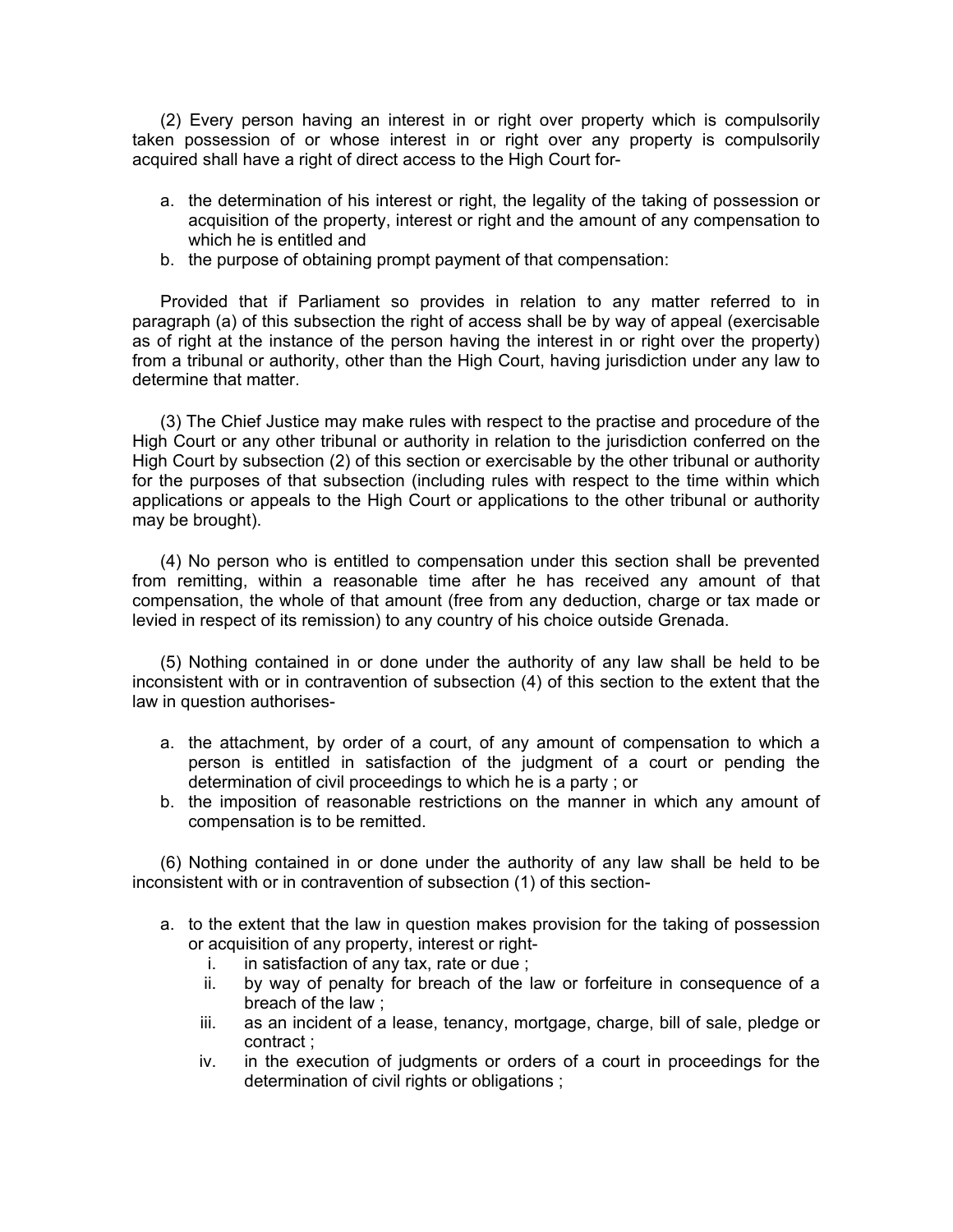- v. in circumstances where it is reasonably necessary so to do because the property is in a dangerous state or likely to be injurious to the health of human beings, animals or plants ;
- vi. in consequence of any law with respect to the limitation of actions ; or
- vii. for so long only as may be necessary for the purposes of any examination, investigation, trial or inquiry or, in the case of land, for the purposes of the carrying out thereon of work of soil conservation or the conservation of other natural resources or work relating to agricultural development or improvement (being work relating to such development or improvement that the owner or occupier of the land has been required, and has without reasonable excuse refused or failed, to carry out),

and except so far as that provision or, as the case may be, the thing done under the authority thereof is shown not to be reasonably justifiable in a democratic society ; or

- b. to the extent that the law in question makes provision for the taking of possession or acquisition of any of the following property (including an interest in or right over property), that is to say
	- i. enemy property ;
	- ii. property of a deceased person, a person of unsound mind or a person who has not attained the age of eighteen years, for the purpose of its administration for the benefit of the persons entitled to the beneficial interest therein ;
	- iii. property of a person adjudged bankrupt or a body corporate in liquidation, for the purpose of administration for the benefit of the creditors of the bankrupt or body corporate and, subject thereto, for the benefit of other persons entitled to the beneficial interest in the property , or
	- iv. property subject to a trust, for the purpose of vesting the property in persons appointed as trustees under the instrument creating the trust or by a court or, by order of a court, for the purpose of giving effect to the trust.

(7) Nothing contained in or done under the authority of any law enacted by Parliament shall be held to be inconsistent with or in contravention of this section to the extent that the law in question makes provision for the compulsory taking of possession of any property, or the compulsory acquisition of any interest in or right over property, where that property, interest or right is held by a body corporate established by law for public purposes in which no monies have been invested other than monies provided by Parliament or by any other legislature established for Grenada.

**7.**-(1) Except with his own consent, no person shall be subjected to the search of his person or his property or the entry by others on his premises.

(2) Nothing contained in or done under the authority of any law shall be held to be inconsistent with or in contravention of this section to the extent that the law in question makes provision-

a. that is reasonably required in the interests of defence, public safety, public order, public morality, public health, town and country planning, the development and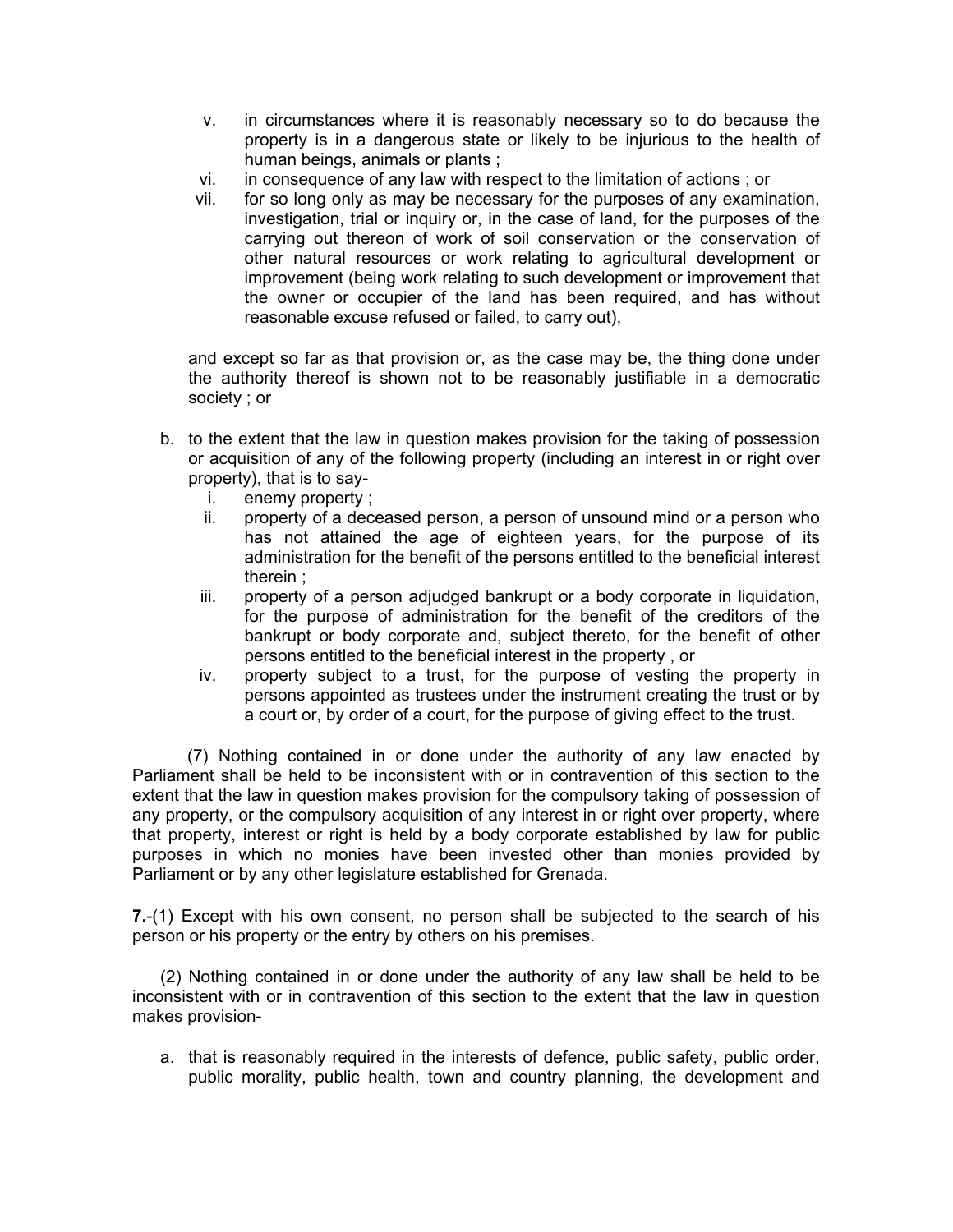utilization of mineral resources or the development or utilization of any property for a purpose beneficial to the community ;

- b. that is reasonably required for the purpose of protecting the rights or freedoms of other persons ;
- c. that authorises an officer or agent of the Government of Grenada, a local government authority or a body corporate established by law for public purposes to enter on the premises of any person in order to inspect those premises or anything thereon for the purpose of any tax, rate or due or in order to carry out work connected with any property that is lawfully on those premises and that belongs to that Government, authority or body corporate, as the case may be ; or
- d. that authorises, for the purpose of enforcing the judgment or order of a court in any civil proceedings, the search of any person or property by order of a court or entry upon any premises by such order, and except so far as that provision or, as the case may be, anything done under the authority thereof is shown not to be reasonably justifiable in a democratic society.

**8.**-(l) If any person is charged with a criminal offence, then, unless the charge is withdrawn, the case shall be afforded a fair hearing within a reasonable time by an independent and impartial court established by law.

(2) Every person who is charged with a criminal offence-

- a. shall be presumed to be innocent until he is proved or has pleaded guilty ;
- b. shall be informed as soon as reasonably practicable, in a language that he understands and in detail, of the nature of the offence charged ;
- c. shall be given adequate time and facilities for the preparation of his defence ;
- d. shall be permitted to defend himself before the court in person or, at his own expense, by a legal representative of his own choice ;
- e. shall be afforded facilities to examine in person or by his legal representative the witnesses called by the prosecution before the court, and to obtain the attendance and carry out the examination of witnesses to testify on his behalf before the court on the same conditions as those applying to witnesses called by the prosecution ; and
- f. shall be permitted to have without payment the assistance of an interpreter if he cannot understand the language used at the trial of the charge,

and except with his own consent the trial shall not take place in his absence unless he so conducts himself as to render the continuance of the proceedings in his presence impracticable and the court has ordered him to be removed and the trial to proceed in his absence:

Provided that, in such circumstances as may be prescribed by law, the trial may take place in the absence of the person charged so long as no punishment of death or imprisonment (other than imprisonment in default of payment of a fine) is awarded in the event of his conviction.

(3) When a person is tried for any criminal offence, the accused person or any person authorised by him in that behalf shall, if he so requires and subject to payment of such reasonable fee as may be prescribed by law, be given within a reasonable time after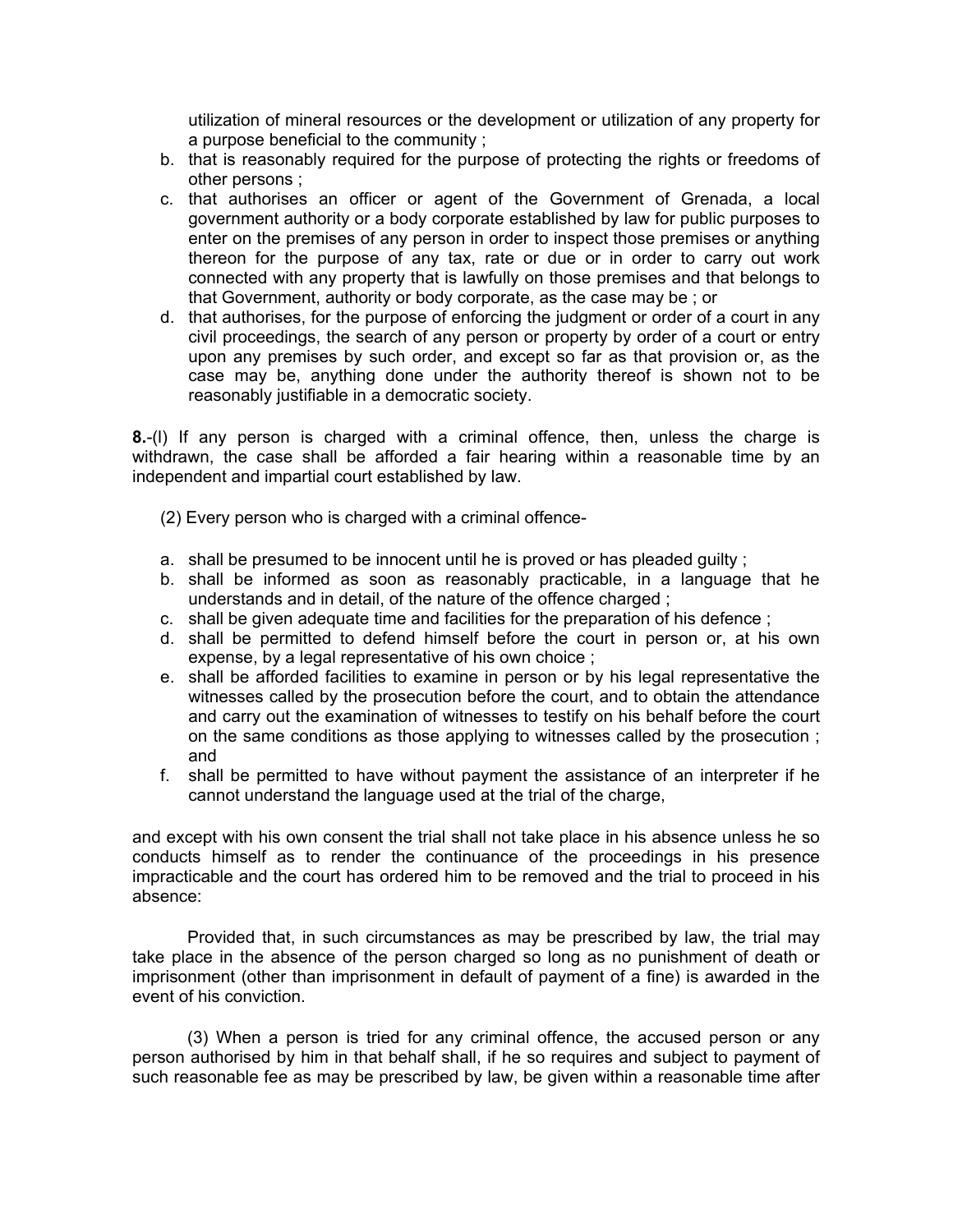judgment a copy for the use of the accused person of any record of the proceedings made by or on behalf of the court.

(4) No person shall be held to be guilty of a criminal offence on account of any act or omission that did not, at the time it took place, constitute such an offence, and no penalty shall be imposed for any criminal offence that is severer in degree or description than the maximum penalty that might have been imposed for that offence at the time when it was committed.

(5) No person who shows that he has been tried by a competent court for a criminal offence and either convicted or acquitted shall again be tried for that offence or for any other criminal offence of which he could have been convicted at the trial for that offence, save upon the order of a superior court in the course of appeal or review proceedings relating to the conviction or acquittal.

(6) No person shall be tried for a criminal offence if he shows that he has been pardoned for that offence.

(7) No person who is tried for a criminal offence shall be compelled to give evidence at the trial.

(8) Any court or other authority prescribed by law for the determination of the existence or extent of any civil right or obligation shall be established by law and shall be independent and impartial ; and where proceedings for such a determination are instituted by any person before such a court or other authority, the case shall be given a fair hearing within a reasonable time.

(9) Except with the agreement of all the parties thereto, all proceedings of every court and proceedings for the determination of the existence or extent of any civil right or obligation before any other authority, including the announcement of the decision of the court or other authority, shall be held in public.

(10) Nothing in subsection (9) of this section shall prevent the court or other authority from excluding from the proceedings persons other than the parties thereto and their legal representatives to such extent as the court or other authority- (a) may by law be empowered to do and may consider necessary or expedient in circumstances where publicity would prejudice the interests of justice or in interlocutory proceedings or in the interests of public morality, the welfare of persons under the age of eighteen years or the protection of the private lives of persons concerned in the proceedings in the set of the set of the set of the set of the set of the set of the set of the set of the set of the set of the set of the set of the set of the set of the set of the set of the set of the set of the set o (b) may by law be empowered or required to do in the interests of defence, public safety or public order.

(11) Nothing contained in or done under the authority of any law shall be held to be inconsistent with or in contravention of-

a. subsection (2)(a) of this section to the extent that the law in question imposes upon any person charged with a criminal offence the burden of proving particular facts ;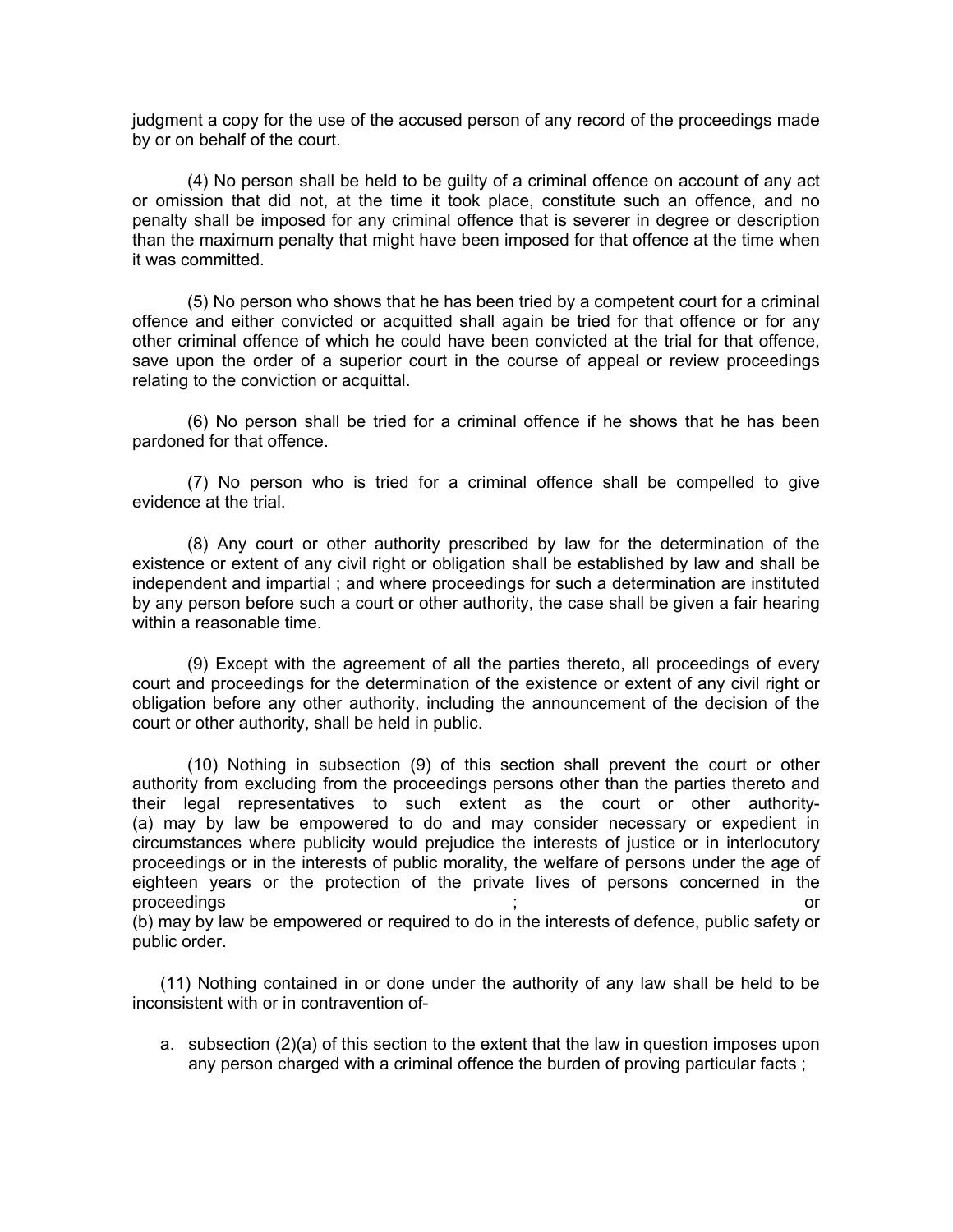- b. subsection (2)(e) of this section to the extent that the law in question imposes reasonable conditions that must be satisfied if witnesses called to testify on behalf of an accused person are to be paid their expenses out of public funds ; or
- c. subsection (5) of this section to the extent that the law in question authorises a court to try a member of a disciplined force for a criminal offence notwithstanding any trial and conviction or acquittal of that member under the disciplinary law of that force, so, however, that any court so trying such a member and convicting him shall in sentencing him to any punishment take into account any punishment awarded him under that disciplinary law.

(12) In the case of any person who is held in lawful detention the provisions of subsection (1), paragraphs (d) and (e) of subsection (2) and subsection (3) of this section shall not apply in relation to his trial for a criminal offence under the law regulating the discipline of persons held in such detention.

(13) In this section " criminal offence " means a criminal offence under the law of Grenada.

**9.**-(1) Except with his own consent, no person shall be hindered in the enjoyment of his freedom of conscience, including freedom of thought and of religion, freedom to change his religion or belief and freedom, either alone or in community with others, and both in public and in private, to manifest and propagate his religion or belief in worship, teaching, practise and observance.

(2) Except with his own consent (or, if he is a person under the age of eighteen years, the consent of his guardian) no person attending any place of education shall be required to receive religious instruction or to take part in or attend any religious ceremony or observance if that instruction, ceremony or observance relates to a religion other than his own.

(3) Every religious community shall be entitled, at its own expense, to establish and maintain places of education and to manage any place of education which it wholly maintains ; and no such community shall be prevented from providing religious instruction for persons of that community in the course of any education provided at any places of education which it wholly maintains or in the course of any education which it otherwise provides.

(4) No person shall be compelled to take any oath which is contrary to this religion or belief or to take any oath in a manner which is contrary to his religion or belief.

(5) Nothing contained in or done under the authority of any law shall be held to be inconsistent with or in contravention of this section to the extent that the law in question makes provision which is reasonably required-

- a. in the interests of defence, public safety, public order, public morality or public health ; or
- b. for the purpose of protecting the rights and freedoms of other persons, including the right to observe and practise any religion without the unsolicited intervention of members of any other religion,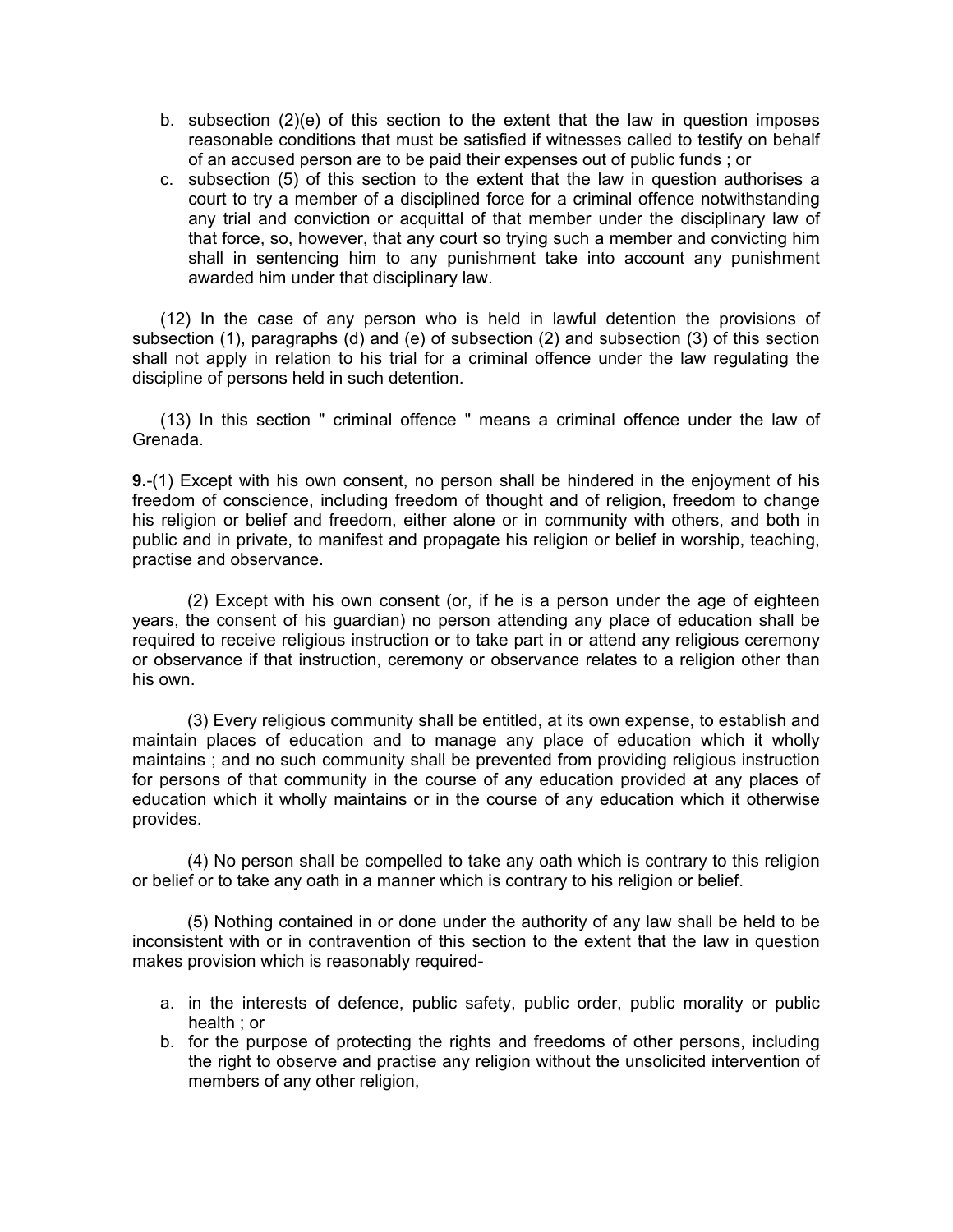and except so far as that provision or, as the case may be, the thing done under the authority thereof is shown not to be reasonably justifiable in a democratic society.

(6) References in this section to a religion shall be construed as including references to a religious denomination, and cognate expressions shall be construed accordingly.

**10.**-(1) Except with his own consent, no person shall be hindered in the enjoyment of his freedom of expression, including freedom to hold opinions without interference, freedom to receive ideas and information without interference, freedom to communicate ideas and information without interference (whether the communication be to the public generally or to any person or class of persons) and freedom from interference with his correspondence.

(2) Nothing contained in or done under the authority of any law shall be held to be inconsistent with or in contravention of this section to the extent, that the law in question makes provision-

- a. that is reasonably required in the interests of defence, public safety, public order, public morality or public health ;
- b. that is reasonably required for the purpose of protecting the reputations, rights and freedoms of other persons or the private lives of persons concerned in legal proceedings, preventing the disclosure of information received in confidence, maintaining the authority and independence of the courts or regulating the technical administration or the technical operation of telephony, telegraphy, posts, wireless broadcasting or television ; or
- c. that imposes restrictions upon public officers, and except so far as that provision or, as the case may be, the thing done under the authority thereof is shown not to be reasonably justifiable in a democratic society.

**11.**-(1) Except with his own consent, no person shall be hindered in the enjoyment of his freedom of assembly and association, that is to say, his right to assemble freely and associate with other persons and in particular to form or belong to trade unions or other associations for the protection of his interests.

(2) Nothing contained in or done under the authority of any law shall be held to be inconsistent with or in contravention of this section to the extent that the law in question makes provision-

- a. that is reasonably required in the interests of defence, public safety, public order, public morality or public health ;
- b. that is reasonably required for the purpose of protecting the rights or freedoms of other persons ; or
- c. that imposes restrictions upon public officers, and except so far as that provision or, as the case may be, the thing done under the authority thereof is shown not to be reasonably justifiable in a democratic society.

**12.**-(1) No person shall be deprived of his freedom of movement, that is to say, the right to move freely throughout Grenada, the right to reside in any part of Grenada, the right to enter Grenada, the right to leave Grenada and immunity from expulsion from Grenada.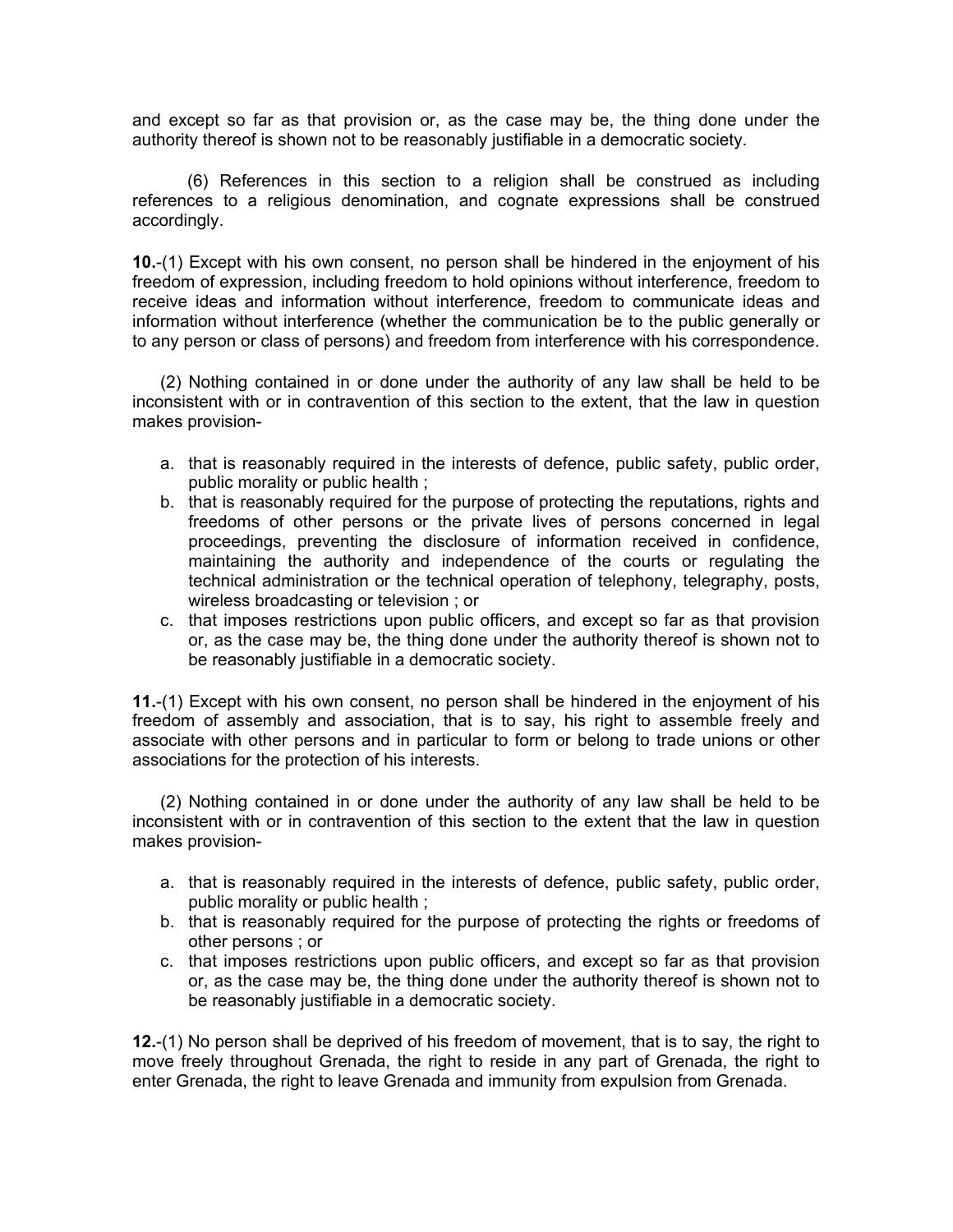(2) Any restriction on a person's freedom of movement that is involved in his lawful detention shall not be held to be inconsistent with or in contravention of this section.

(3) Nothing contained in or done under the authority of any law shall be held to be inconsistent with or in contravention of this section to the extent that the law in question makes provision-

- a. for the imposition of restrictions on the movement or residence within Grenada of any person or on any person's right to leave Grenada that are reasonably required in the interests of defence, public safety or public order ;
- b. for the imposition of restrictions on the movement or residence within Grenada or on the right to leave Grenada of persons generally or any class of persons in the interests of defence, public safety, public order, public morality or public health and except so far as that provision or, as the case may be, the thing done under the authority thereof is shown not to be reasonably justifiable in a democratic society ;
- c. for the imposition of restrictions, by order of a court, on the movement or residence within Grenada of any person or on any person's right to leave Grenada either in consequence of his having been found guilty of a criminal offence under the law of Grenada or for the purpose of ensuring that he appears before a court at a later date for trial of such a criminal offence or for proceedings preliminary to trial or for proceedings relating to his extradition or lawful removal from Grenada ;
- d. for the imposition of restrictions on the freedom of movement of any person who is not a citizen of Grenada ;
- e. for the imposition of restrictions on the acquisition or use by any person of land or other property in Grenada ;
- f. for the imposition of restrictions upon the movement or residence within Grenada or on the right to leave Grenada of any public officer ;
- g. for the removal of a person from Grenada to be tried or punished in some other country for a criminal offence under the law of that other country or to undergo imprisonment in some other country in execution of the sentence of a court in respect of a criminal offence under the law of Grenada of which he has been convicted ; or
- h. for the imposition of restrictions on the right of any person to leave Grenada that are reasonably required in order to secure the fulfillment of any obligations imposed on that person by law and except so far as that provision or, as the case may be, the thing done under the authority thereof is shown not to be reasonably justifiable in a democratic society.

(4) If any person whose freedom of movement has been restricted by virtue of such a provision as is referred to in subsection (3)(a) of this section so requests at any time during the period of that restriction not earlier than three months after the order was made or three months after he last made such a request, as the case may be, his case shall be reviewed by an independent and impartial tribunal presided over by a person appointed by the Chief Justice from among persons who are entitled to practise as a barrister or a solicitor in Grenada.

(5) On any review by a tribunal in pursuance of subsection (4) of this section of the case of any person whose freedom of movement has been restricted, the tribunal may make recommendations concerning the necessity or expediency of the continuation of that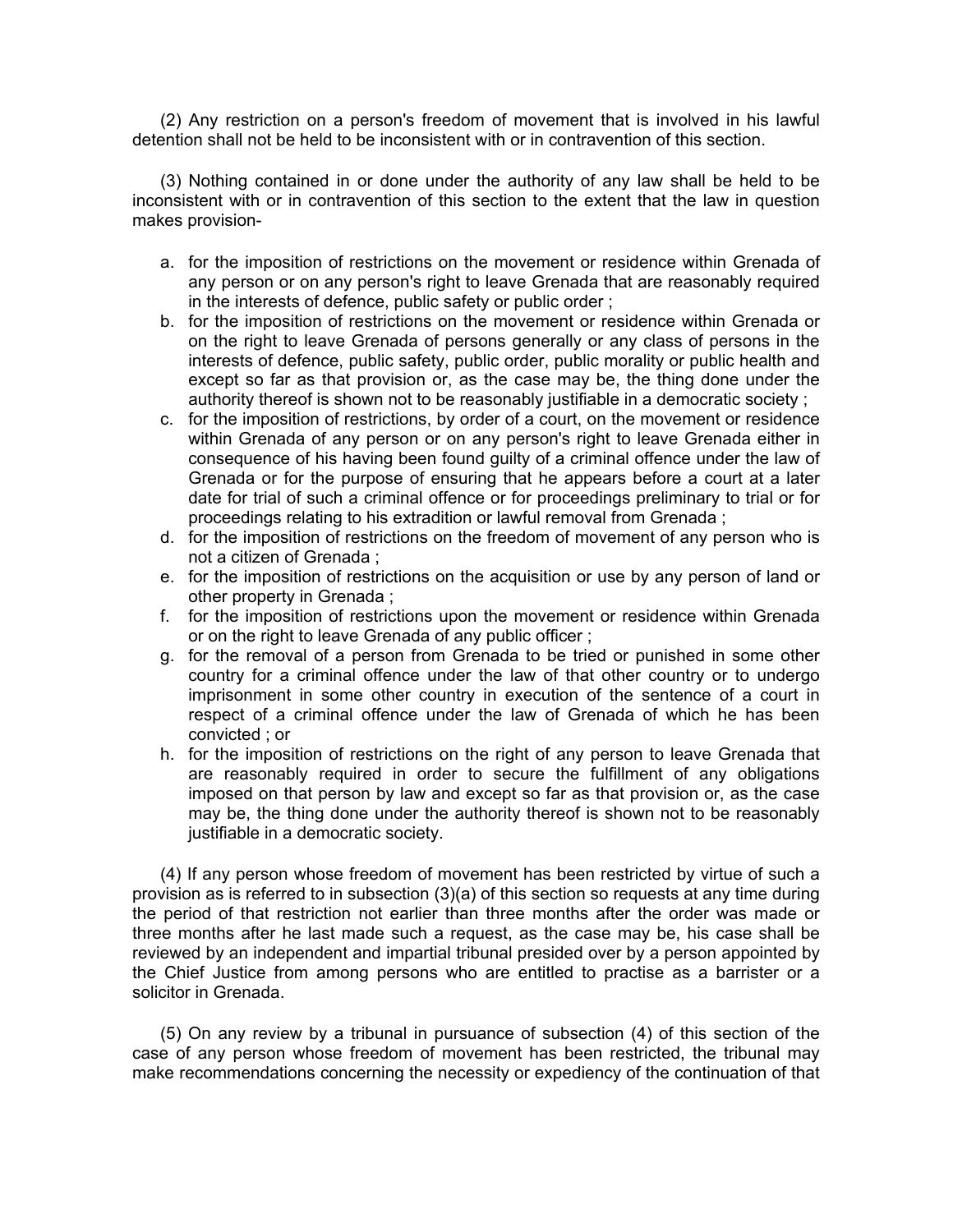restriction to the authority by whom it was ordered and, unless it is otherwise provided by law, that authority shall be obliged to act in accordance with any such recommendations.

**13.**-(1) Subject to the provisions of subsections (4), (5) and (7) of this section, no law shall make any provision that is discriminatory either of itself or in its effect.

(2) Subject to the provisions of subsections (6), (7) and (8) of this section, no person shall be treated in a discriminatory manner by any person acting by virtue of any written law or in the performance of the functions of any public office or any public authority.

(3) In this section, the expression "discriminatory" means affording different treatment to different persons attributable wholly or mainly to their respective descriptions by race, place of origin, political opinions, colour, creed or sex whereby persons of one such description are subjected to disabilities or restrictions to which persons of another such description are not made subject or are accorded privileges or advantages which are not accorded to persons of another such description.

(4) Subsection (1) of this section shall not apply to any law so far as that law makes provision-

- a. for the appropriation of public revenues or other public funds ;
- b. with respect to persons who are not citizens of Grenada ; or
- c. whereby persons of any such description as is mentioned in subsection (3) of this section may be subjected to any disability or restriction or may be accorded any privilege or advantage which, having regard to its nature and to special circumstances pertaining to those persons or to persons of any other such description, is reasonably justifiable in a democratic society.

(5) Nothing contained in any law shall be held to be inconsistent with or in contravention of subsection (1) of this section to the extent that it makes provision with respect to standards or qualifications (not being standards or qualifications specifically relating to race, place of origin, political opinions, colour, creed or sex) to be required of any person who is appointed to or to act in any office in the public service, any office in a disciplined force, any office in the service of a local government authority or in any office in a body corporate established by law for public purposes.

(6) Subsection (2) of this section shall not apply to anything which is expressly or by necessary implication authorised to be done by any such provision of law as is referred to in subsection (4) or subsection (5) of this section.

(7) Nothing contained in or done under the authority of any law shall be held to be inconsistent with or in contravention of this section to the extent that the law in question makes provision whereby persons of any such description as is mentioned in subsection (3) of this section may be subjected to any restriction on the rights and freedoms guaranteed by sections 7, 9, 10, 11 and 12 of this Constitution, being such a restriction as is authorised by section 7(2), section 9(5), section 10(2), section 11(2) or paragraph (a), (b) or (h) of section 12(3), as the case may be.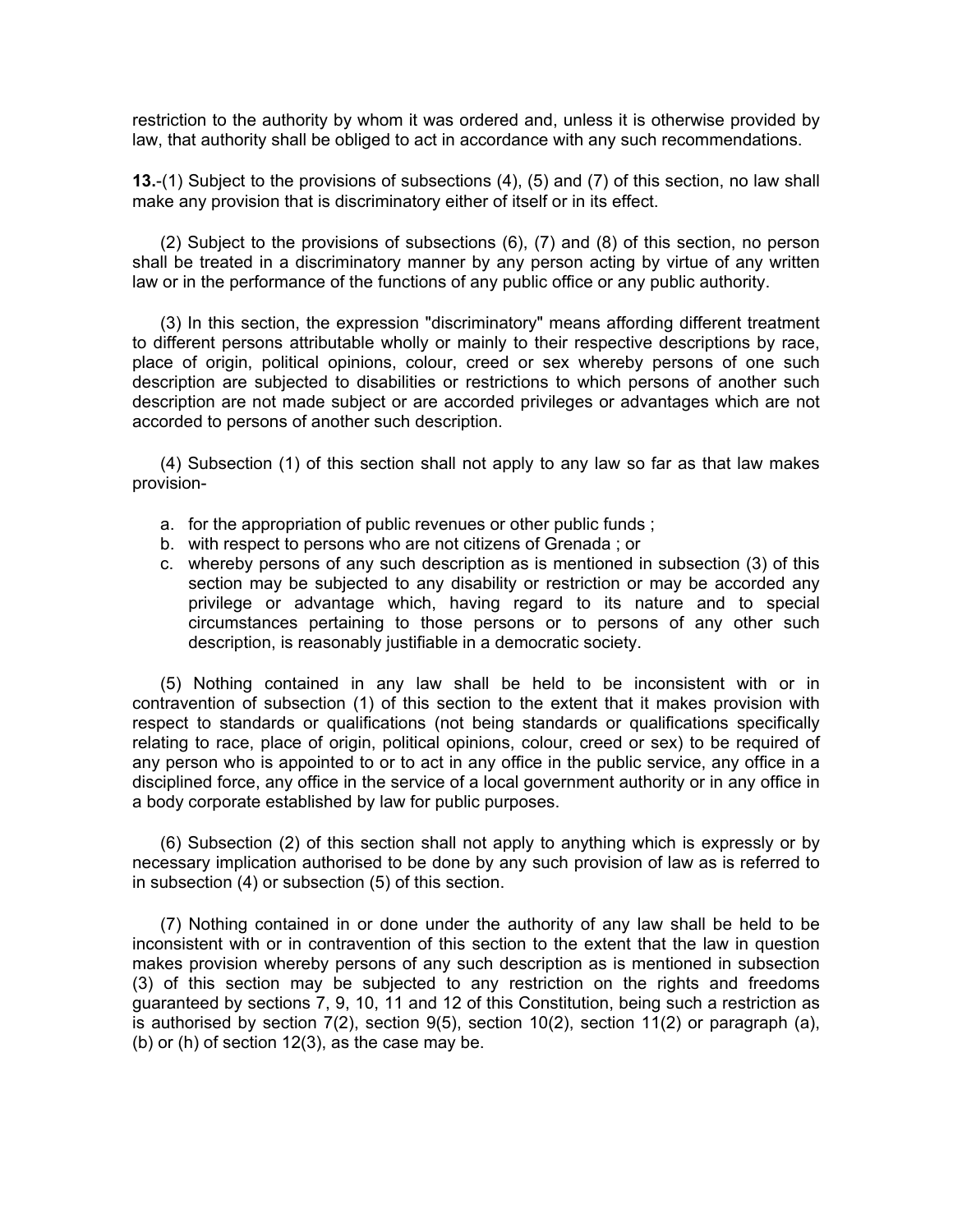(8) Nothing in subsection (2) of this section shall affect any discretion relating to the institution, conduct or discontinuance of civil or criminal proceedings in any court that is vested in any person by or under this Constitution or any other law.

**14.** Nothing contained in or done under the authority of a law enacted by Parliament shall be held to be inconsistent with or in contravention of section 3 or section 13 of this Constitution to the extent that the law authorises the taking during any period of public emergency of measures that are reasonably justifiable for dealing with the situation that exists in Grenada during that period.

**15.**-(1) When a person is detained by virtue of any such law as is referred to in section 14 of this Constitution the following provisions shall apply, that is to say :-

- a. he shall, as soon as reasonably practicable and in any case not more than seven days after the commencement of his detention, be furnished with a statement in writing in a language that he understands specifying in detail the grounds upon which he is detained ;
- b. not more than fourteen days after the commencement of his detention, a notification shall be published in the Official Gazette stating that he has been detained and giving particulars of the provision of law under which his detention is authorised ;
- c. not more than one month after the commencement of his detention and thereafter during his detention at intervals of not more than six months, his case shall be reviewed by an independent and impartial tribunal established by law and presided over by a person appointed by the Chief Justice from among persons who are entitled to practice as a barrister or a solicitor in Grenada ;
- d. he shall be afforded reasonable facilities to consult a legal representative of his own choice who shall be permitted to make representations to the tribunal appointed for the review of the case of the detained person ; and
- e. at the hearing of his case by the tribunal appointed for the review of his case he shall be permitted to appear in person or by a legal representative of his own choice.

(2) On any review by a tribunal in pursuance of this section of the case of a detained person, the tribunal may make recommendations concerning the necessity or expediency of continuing his detention to the authority by which it was ordered but, unless it is otherwise provided by law, that authority shall not be obliged to act in accordance with any such recommendations.

(3) Nothing contained in subsection (l)(d) or subsection (l)(e) of this section shall be construed as entitling a person to legal representation at public expense.

**16.**-(1) If any person alleges that any of the provisions of sections 2 to 15 (inclusive) of this Constitution has been, is being or is likely to be contravened in relation to him (or, in the case of a person who is detained, if any other person alleges such a contravention in relation to the detained person), then, without prejudice to any other action with respect to the same matter which is lawfully available, that person (or that other person) may apply to the High Court for redress.

(2) The High Court shall have original jurisdiction-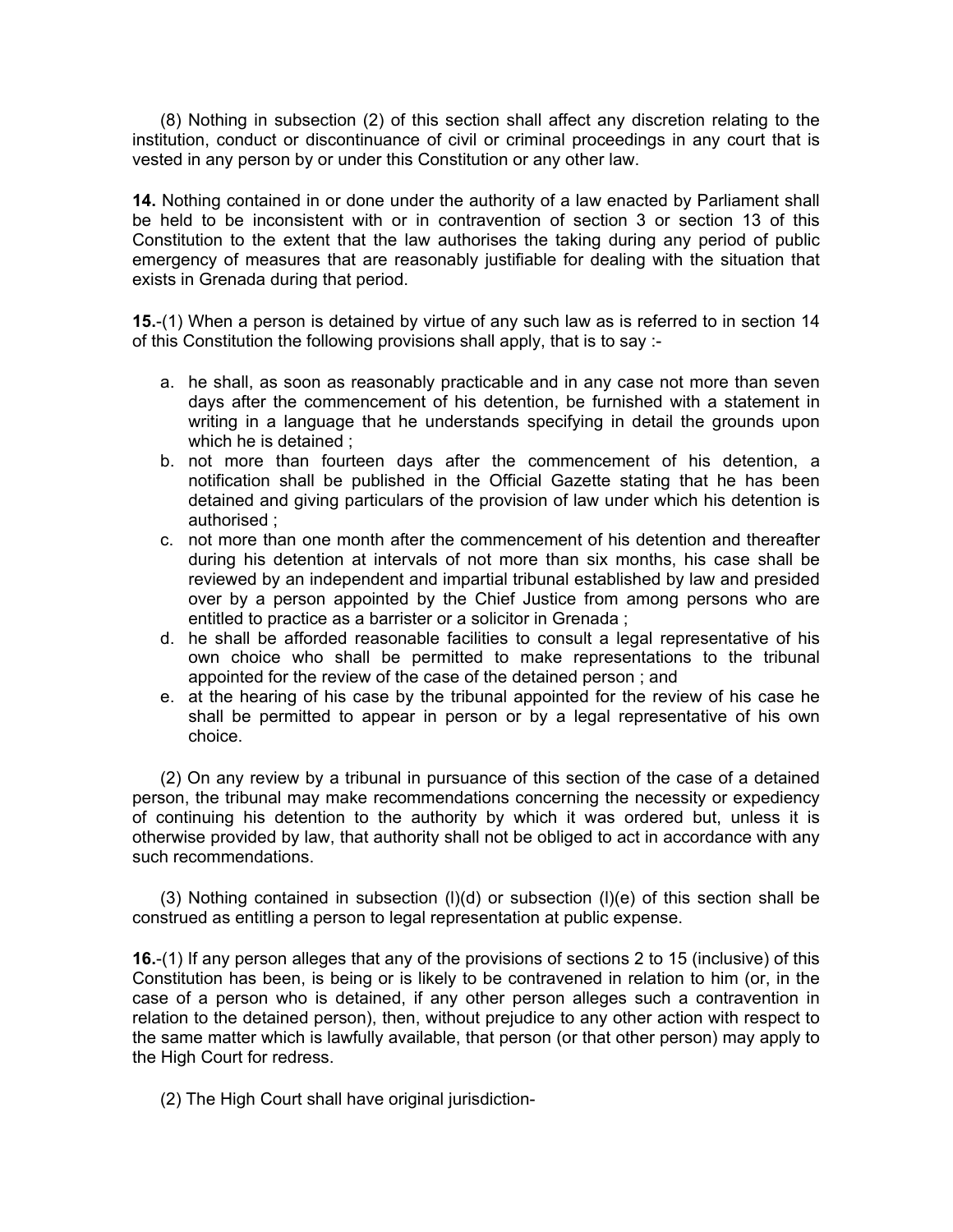- a. to hear and determine any application made by any person in pursuance of subsection (1) of this section ; and
- b. to determine any question arising in the case of any person which is referred to it in pursuance of subsection (3) of this section and may make such declarations or orders, issue such writs and give such directions as it may consider appropriate for the purpose of enforcing or securing the enforcement of any of the provisions of sections 2 to 15 (inclusive) of this Constitution :

Provided that the High Court may decline to exercise its powers under this subsection if it is satisfied that adequate means of redress for the contravention alleged are or have been available to the person concerned under any other law.

(3) If in any proceedings in any court (other than the Court of Appeal, the High Court or a court martial) any question arises as to the contravention of any of the provisions of sections 2 to 15 (inclusive) of this Constitution, the person presiding in that court may, and shall if any party to the proceedings so requests, refer the question to the High Court unless, in his opinion, the raising of the question is merely frivolous or vexatious.

(4) Where any question is referred to the High Court in pursuance of subsection (3) of this section, the High Court shall give its decision upon the question and the court in which the question arose shall dispose of the case in accordance with that decision or, if that decision is the subject of an appeal to the Court of Appeal or to Her Majesty in Council, in accordance with the decision of the Court of Appeal or, as the case may be, of Her Majesty in Council.

(5) Parliament may confer upon the High Court such powers in addition to those conferred by this section as may appear to be necessary or desirable for the purpose of enabling that court more effectively to exercise the jurisdiction conferred upon it by this section.

(6) The Chief Justice may make rules with respect to the practice and procedure of the High Court in relation to the jurisdiction and powers conferred on it by or under this section (including rules with respect to the time within which applications may be brought and references shall be made to the High Court).

**17.**-(1) The Governor-General may, by Proclamation which shall be published in the Gazette, declare that a state of emergency exists for the purposes of this Chapter.

(2) Every declaration of emergency shall lapse-

- a. in the case of a declaration made when Parliament is sitting, at the expiration of a period of seven days beginning with the date of publication of the declaration ; and
- b. in any other case, at the expiration of a period of twenty-one days beginning with the date of publication of the declaration unless it has in the meantime been approved by a resolution of both Houses of Parliament.

(3) A declaration of emergency may at any time be revoked by the Governor-General by Proclamation which shall be published in the Gazette.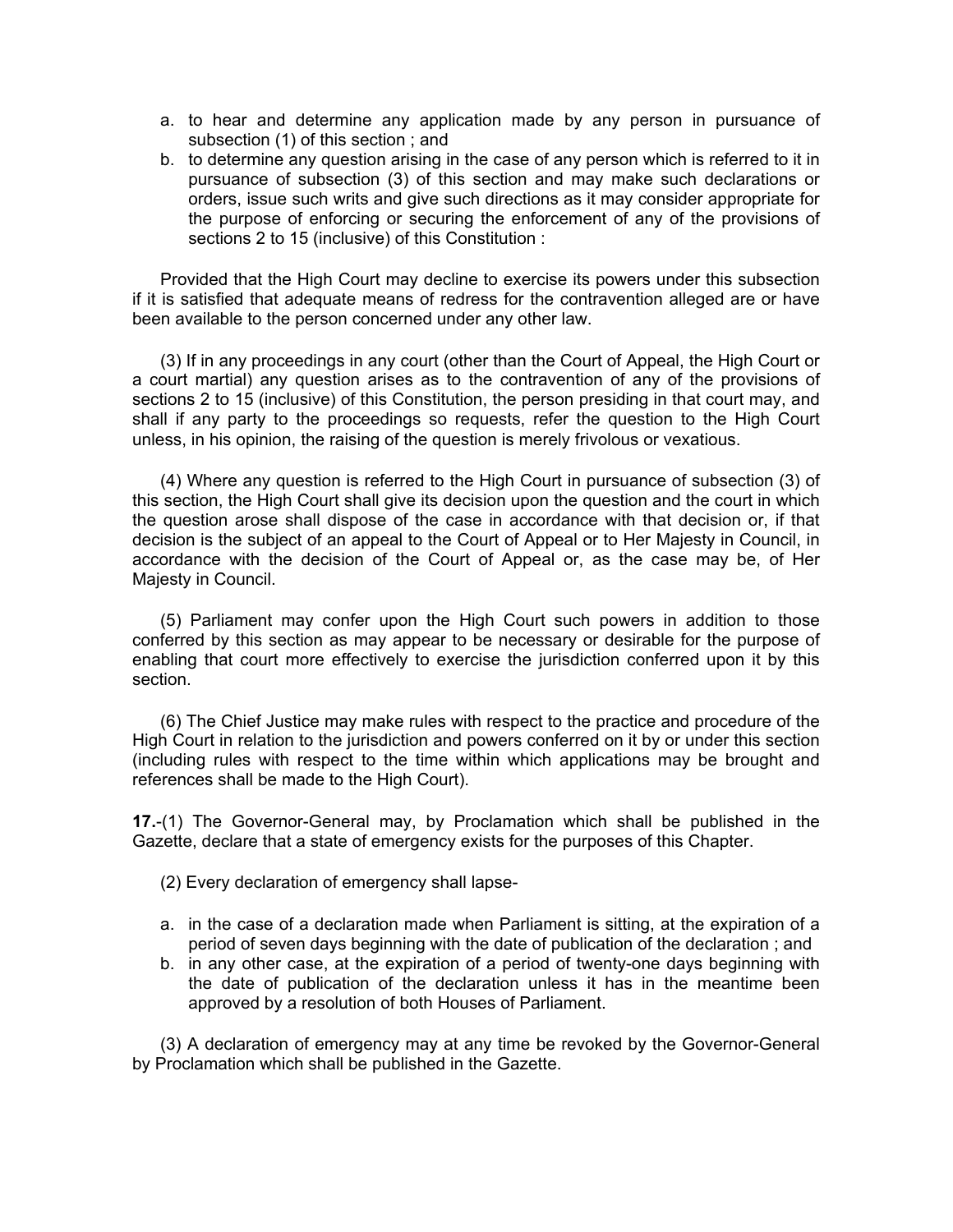(4) A declaration of emergency that has been approved by a resolution of the Houses of Parliament in pursuance of subsection (2) of this section shall, subject to the provisions of subsection (3) of this section, remain in force so long as the resolution of both those Houses remains in force and no longer.

(5) A resolution of a House of Parliament passed for the purposes of this section shall remain in force for six months or such shorter period as may be specified therein : Provided that any such resolution may be extended from time to time by a further such resolution, each extension not exceeding six months from the date of the resolution effecting the extension; and any such resolution may be revoked at any time by a resolution of that House.

(6) A resolution of a House of Parliament for the purposes of subsection (2) of this section and a resolution of a House extending any such resolution shall not be passed unless it is supported by the votes of a majority of all the members of the House.

(7) Any provision of this section that a declaration of emergency shall lapse or cease to be in force at any particular time is without prejudice to the making of a further such declaration whether before or after that time.

(8) The Governor-General may summon the Houses of Parliament to meet for the purposes of subsection (2) of this section notwithstanding that Parliament then stands dissolved, and the persons who were members of the Senate and the House of Representatives immediately before the dissolution shall be deemed, for those purposes, still to be members of those Houses but, subject to the provisions of sections 28(3) and 34(4) of this Constitution (which relate to the election of the President of the Senate and the Speaker of the House of Representatives), a House of Parliament shall not, when summoned by virtue of this subsection, transact any business other than debating and voting upon a resolution for the purposes of subsection (2) of this section.

**18.**-(1) In this Chapter, unless the context otherwise requires- "contravention", in relation to any requirement, includes a failure to comply with that requirement, and cognate expressions shall be construed accordingly "court" means any court of law having jurisdiction in Grenada other than a court established by a disciplinary law, and includes Her Majesty in Council and in sections 2 and 4 of this Constitution a court established by a disciplinary law "disciplinary law" means a law regulating the discipline of any disciplined force ; "disciplined force" means-

- a. a naval, military or air force ;
- b. the Police Force ; or
- c. a prison service ;

"legal representative" means a person entitled to be in or to enter Grenada and entitled to practice as a barrister in Grenada or, except in relation to proceedings before a court in which a solicitor has no right of audience, entitled to practice as a solicitor in Granada; " member ", in relation to a disciplined force, includes any person who, under the law regulating the discipline of that force, is subject to that discipline.

(2) In this Chapter " a period of public emergency " means any period during which-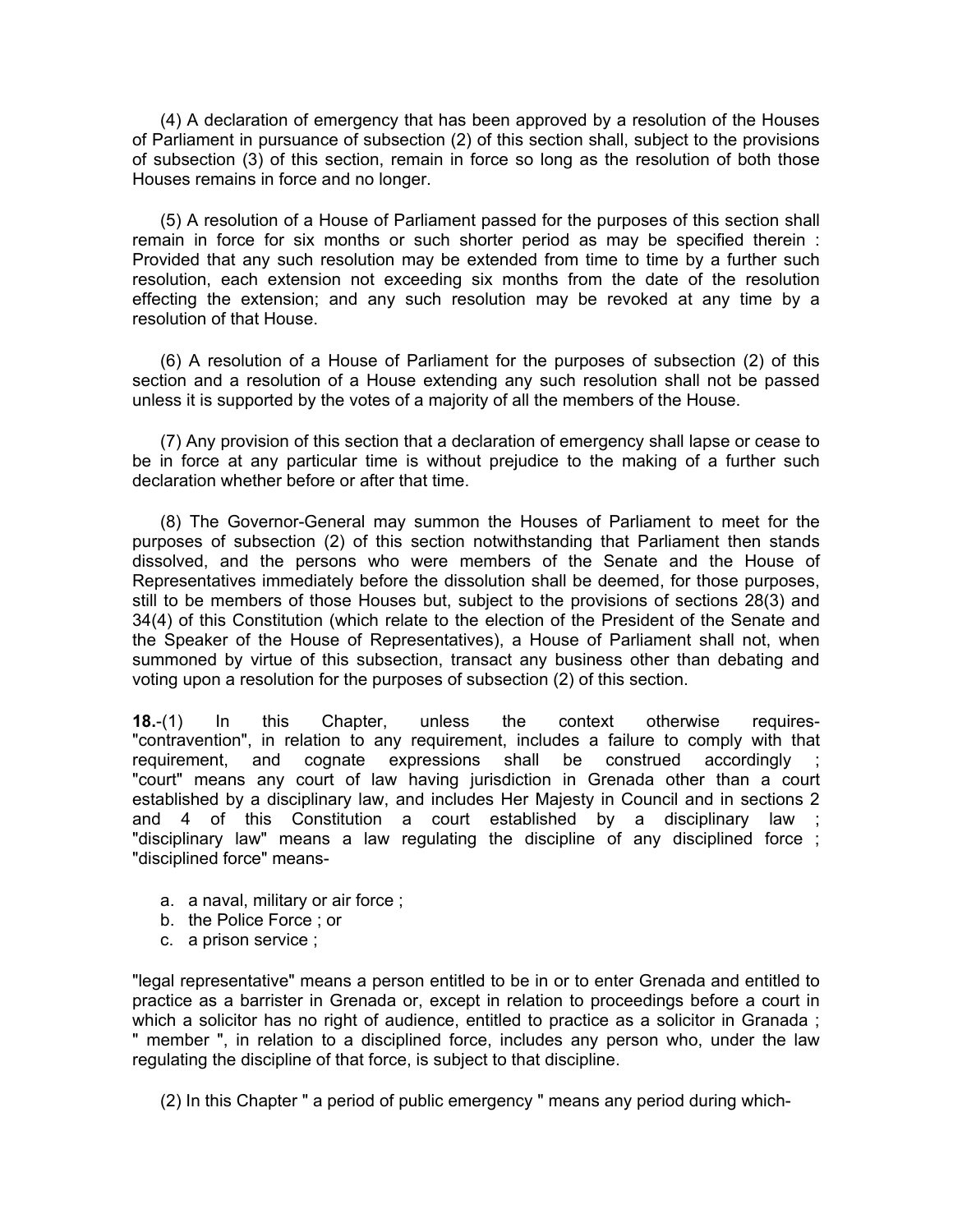- a. Her Majesty is at war ; or
- b. a declaration of emergency is in force under section 17 of this Constitution.

(3) In relation to any person who is a member of a disciplined force raised under a law enacted by Parliament or by any other legislature established for Grenada, nothing contained in or done under the authority of the disciplinary law of that force shall be held to be inconsistent with or in contravention of any of the provisions of this Chapter other than sections 2, 4 and 5 of this Constitution.

(4) In relation to any person who is a member of a disciplined force raised otherwise than as aforesaid, and lawfully present in Grenada, nothing contained in or done under the authority of the disciplinary law of that force shall be held to be inconsistent with or in contravention of any of the provisions of this Chapter.

### **CHAPTER II GOVERNOR-GENERAL**

**19.** There shall be a Governor-General of Grenada who shall be appointed by Her Majesty and shall hold office during Her Majesty's pleasure and who shall be Her Majesty's representative in Grenada.

**20.** A person appointed to hold the office of Governor-General shall, before entering upon the duties of that office, take and subscribe the oath of allegiance and the oath of office.

**21.**-(1) During any period when the office of Governor-General is vacant or the holder of the office of Governor-General is absent from Grenada or is for any other reason unable to perform the functions of his office those functions shall be performed by such person as Her Majesty may appoint.

(2) Before assuming the functions of the office of Governor-General any such person as aforesaid shall make the oaths directed by section 20 of this Constitution to be made by the Governor-General.

(3) Any such person as aforesaid shall not continue to perform the functions of the office of Governor-General if the holder of the office of Governor-General or some other person having a prior right to perform the functions of that office has notified him that he is about to assume or resume those functions.

(4) The holder of the office of Governor-General shall not, for the purposes of this section, be regarded as absent from Grenada or as unable to perform the functions of his office-

- a. by reason that he is in passage from one part of Grenada to another ; or
- b. at any time when there is a subsisting appointment of a deputy under section 22 of this Constitution.

**22.**-(1) Whenever the Governor-General-

a. has occasion to be absent from the seat of Government but not from Grenada ;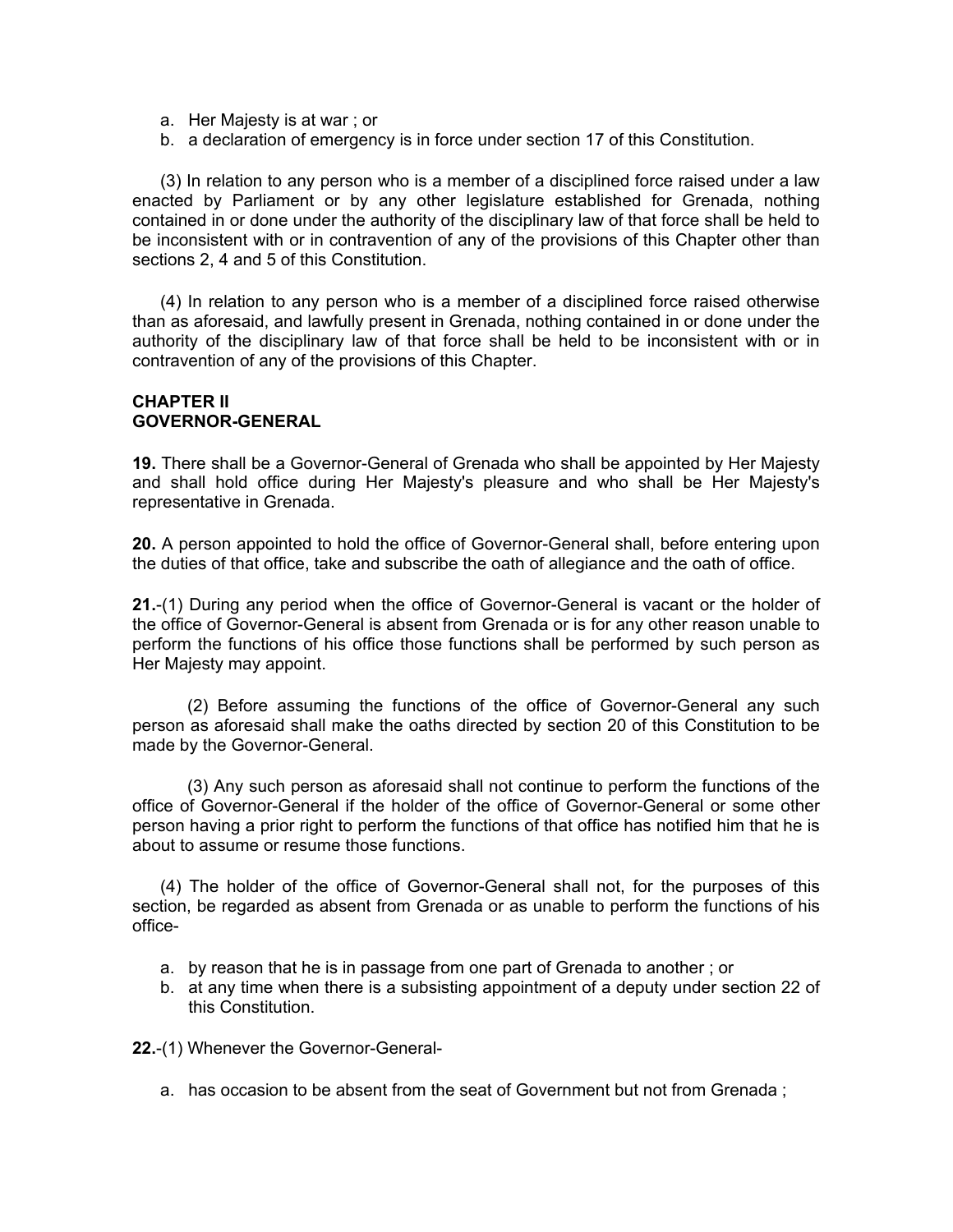- b. has occasion to be absent from Grenada for a period which he considers, acting in his own deliberate judgment, will be of short duration ; or
- c. is suffering from an illness which he considers, acting in his own deliberate judgment, will be of short duration, he may, acting in accordance with the advice of the Prime Minister, appoint any person in Grenada to be his deputy during such absence or illness and in that capacity to perform on his behalf such of the functions of the office of Governor-General as may be specified in the instrument by which he is appointed.

(2) The power and authority of the Governor-General shall not be abridged, altered or in any way affected by the appointment of a deputy under this section, and, subject to the provisions of this Constitution, a deputy shall conform to and observe all instructions that the Governor-General, acting in his own deliberate judgment, may from time to time address to him :

Provided that the question whether or not a deputy has conformed to and observed any such instructions shall not be enquired into by any court of law.

(3) A person appointed as deputy under this section shall hold that appointment for such period as may be specified in the instrument by which he is appointed, and his appointment may be revoked at any time by the Governor-General, acting in accordance with the advice of the Prime Minister.

### **CHAPTER III PARLIAMENT PART 1 Composition of Parliament**

**23.** There shall be a Parliament of Grenada which shall consist of Her Majesty, a Senate and a House of Representatives.

### **The Senate**

**24.**-(1) The Senate shall consist of thirteen members (in this Constitution referred to as "Senators") who shall be appointed by the Governor-General in accordance with this section.

(2) Of the Senators-

- a. seven shall be appointed by the Governor-General, acting in accordance with the advice of the Prime Minister ;
- b. three shall be appointed by the Governor-General, acting in accordance with the advice of the Leader of the Opposition ; and
- c. three shall be appointed by the Governor-General, acting in accordance with the advice of the Prime Minister after the Prime Minister has consulted the organizations or interests which the Prime Minister considers the Senators should be selected to represent.

**25.** Subject to the provisions of section 26 of this Constitution, a person shall be qualified to be appointed as a Senator if, and shall not be so qualified unless, he-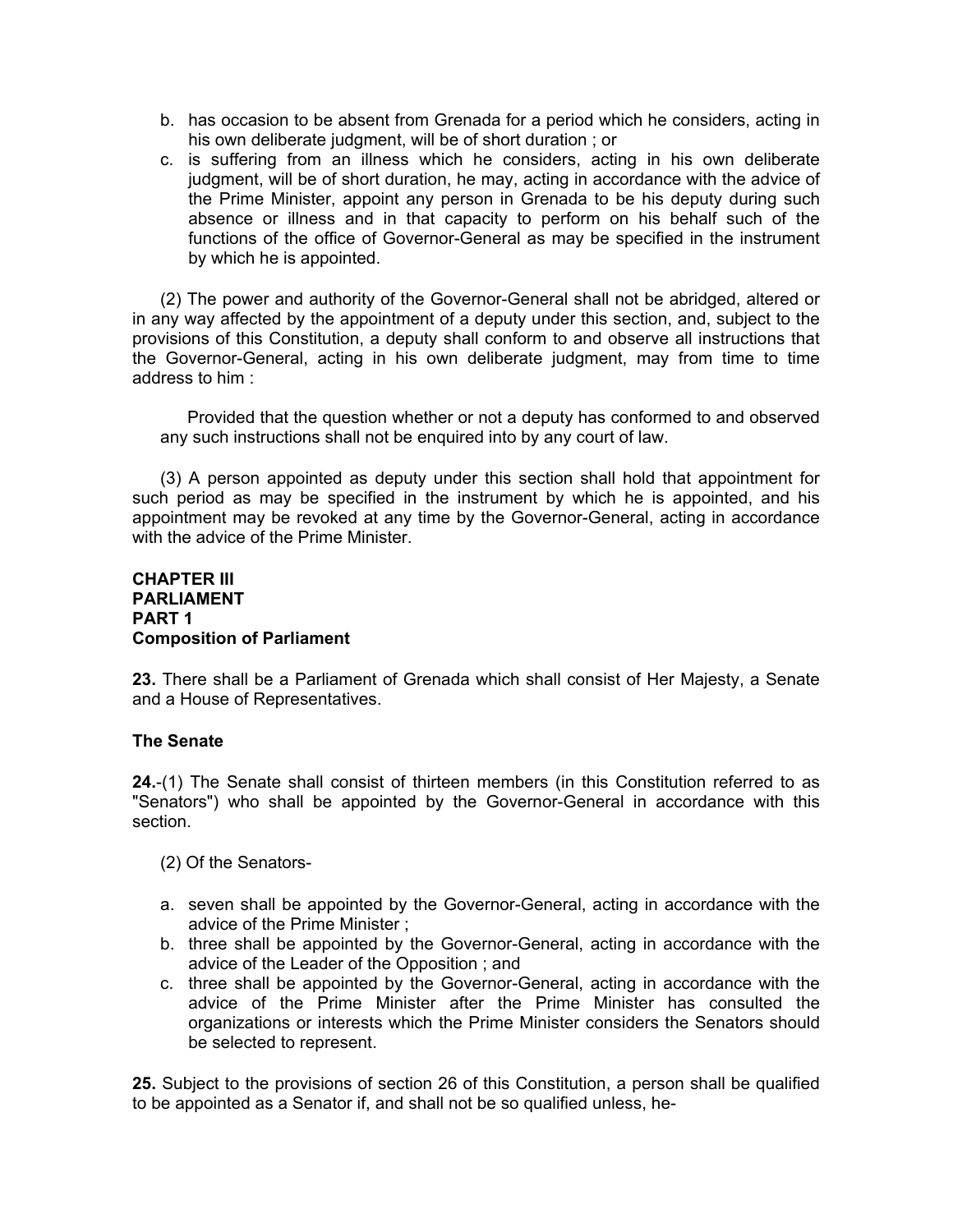- a. is a Commonwealth citizen who has attained the age of eighteen years ;
- b. has either resided in Grenada for a period of twelve months immediately before the date of his appointment or is domiciled and resident in Grenada at that date ; and
- c. is able to speak and, unless incapacitated by blindness or other physical cause, to read the English language with sufficient proficiency to enable him to take an active part in the proceedings of the Senate.

**26.**-(1) No person shall be qualified to be appointed as a Senator if he-

- a. is, by virtue of his own act, under any acknowledgement of allegiance, obedience or adherence to a foreign power or state ;
- b. is an undercharged bankrupt, having been adjudged or otherwise declared bankrupt under any law in force in Grenada ;
- c. is a person certified to be insane or otherwise adjudged to be of unsound mind under any law in force in Grenada ;
- d. is under sentence of death imposed on him by a court in any part of the Commonwealth or is serving a sentence of imprisonment (by whatever named called) exceeding twelve months imposed on him by such a court or substituted by competent authority for some other sentence imposed on him by such a court, or is under such a sentence of imprisonment the execution of which has been suspended ;
- e. subject to such exceptions and limitations as may be prescribed by Parliament, he has any such interest in any such government contract as may be prescribed.

(2) Parliament may provide that a person who is convicted by any court of any offence that is prescribed by Parliament and that is connected with the election of members of the House of Representatives or is reported guilty of such an offence by the court trying an election petition shall not be qualified, for such period (not exceeding five years) following his conviction or, as the case may be, following the report of the court as may be so prescribed, to be appointed as a Senator.

(3) No person shall be qualified to be appointed as a Senator who is a member of the House of Representatives.

(4) Parliament may provide that, subject to such exceptions and limitations (if any) as Parliament may prescribe, a person shall not be qualified to be appointed as a Senator if,-

- a. he holds or is acting in any office or appointment (either individually or by reference to a class of public office or appointment) ;
- b. he belongs to any of the armed forces of the Crown or to any class of person that is comprised in any such force ; or
- c. he belongs to any police force or to any class of person that is comprised in any such force.

(5) For the purposes of paragraph (d) of subsection (1) of this section-

a. two or more sentences of imprisonment that are required to be served consecutively shall be regarded as separate sentences if none of those sentences exceeds twelve months, but if any one of such sentences exceeds that term they shall be regarded as one sentence ; and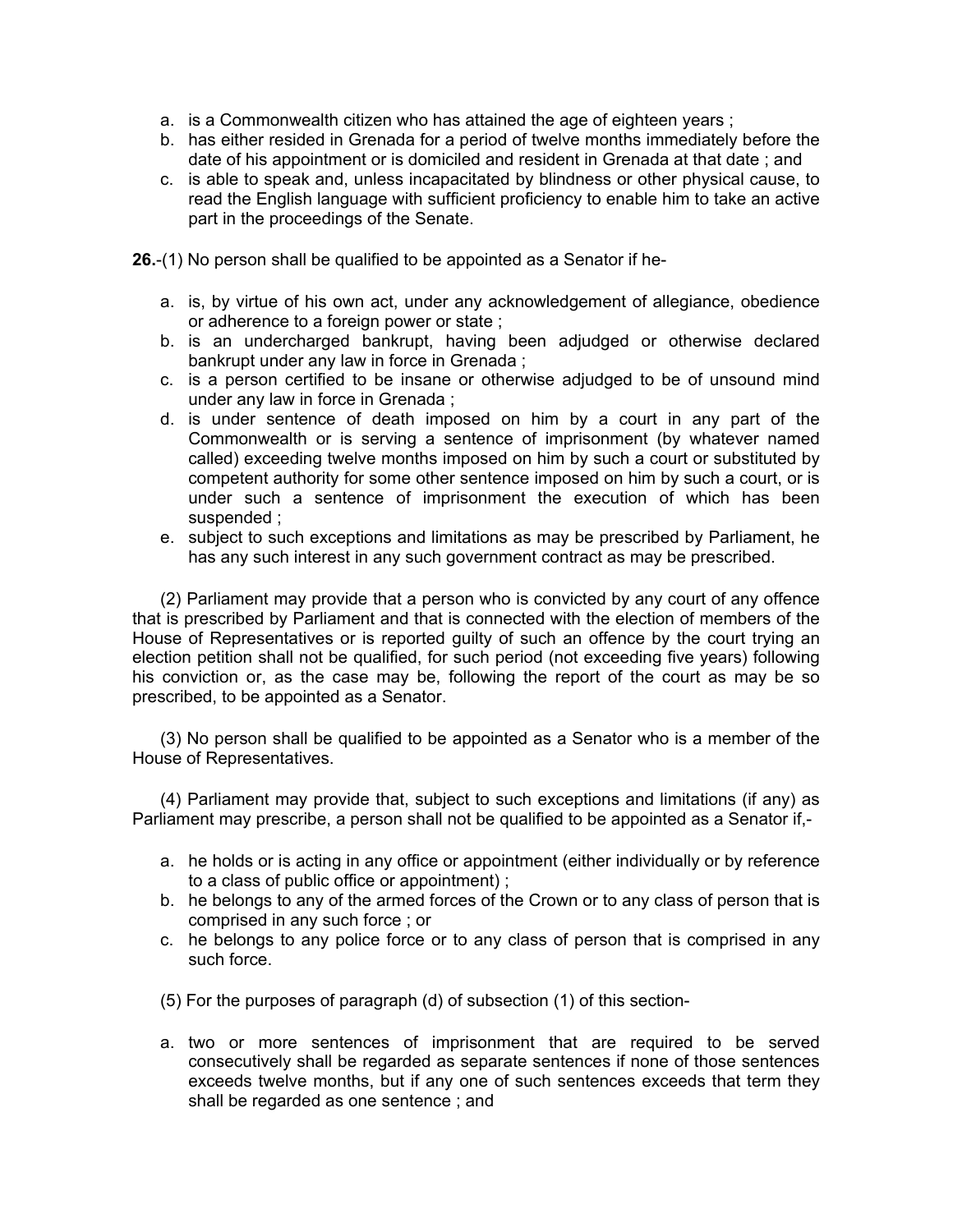b. no account shall be taken of a sentence of imprisonment imposed as an alternative to or in default of the payment of a fine.

(6) In paragraph (e) of subsection (1) of this section "government contract" means any contract made with the Government of Grenada or with a department of that Government or with an officer of that Government contracting as such.

27.-(1) A Senator shall vacate his seat in the Senate at the next dissolution of Parliament after his appointment.

- (2) A Senator shall also vacate his seat in the Senate-
- a. if he is absent from the sittings of the Senate for such period and in such circumstances as may be prescribed in the rules of procedure of the Senate ;
- b. if he ceases to be a Commonwealth citizen ;
- c. if, with his consent, he is nominated as a candidate for election to the House of Representatives or if he is elected to be a member of that House ;
- d. subject to the provisions of subsection (3) of this section, if any other circumstances arise that, if he were not such a member, would cause him to be disqualified to be appointed as such by virtue of subsection (1) of section 26 of this Constitution or of any law enacted in pursuance of subsection (2) or (4) of that section ; or
- e. if the Governor-General, acting in accordance with the advice of the Prime Minister in the case of a Senator appointed under paragraph (a) or (c) of subsection (2) of section 24 of this Constitution or in accordance with the advice of the Leader of the Opposition in the case of a Senator appointed under paragraph (b) of that subsection, declares the seat of that Senator to be vacant.

(3)

- a. If any circumstances such as are referred to in paragraph (d) of subsection (2) of this section arise because any Senator is under sentence of death or imprisonment, adjudged to be of unsound mind, declared bankrupt or convicted or reported guilty of an offence relating to elections and if it is open to the Senator to appeal against the decision (either with the leave of a court or other authority or without such leave), he shall forthwith cease to perform his functions as a Senator but, subject to the provisions of this section, he shall not vacate his seat until the expiration of a period of thirty days thereafter Provided that the President of the Senate may, at the request of the Senator, from time to time, extend that period for further periods of thirty days to enable the member to pursue an appeal against the decision, so, however, that extensions of time exceeding in the aggregate one hundred and fifty days shall be given without the approval, signified by resolution, of the Senate.
- b. If, on the determination of any appeal, such circumstances continue to exist and no further appeal is open to the member or if, by reason of the expiration of any period for entering an appeal or notice thereof or the refusal of leave to appeal or for any other reason, it ceases to be open to the Senator to appeal, he shall forthwith vacate his seat.
- c. If at any time before the Senator vacates his seat such circumstances aforesaid cease to exist, his seat shall not become vacant on the expiration of the period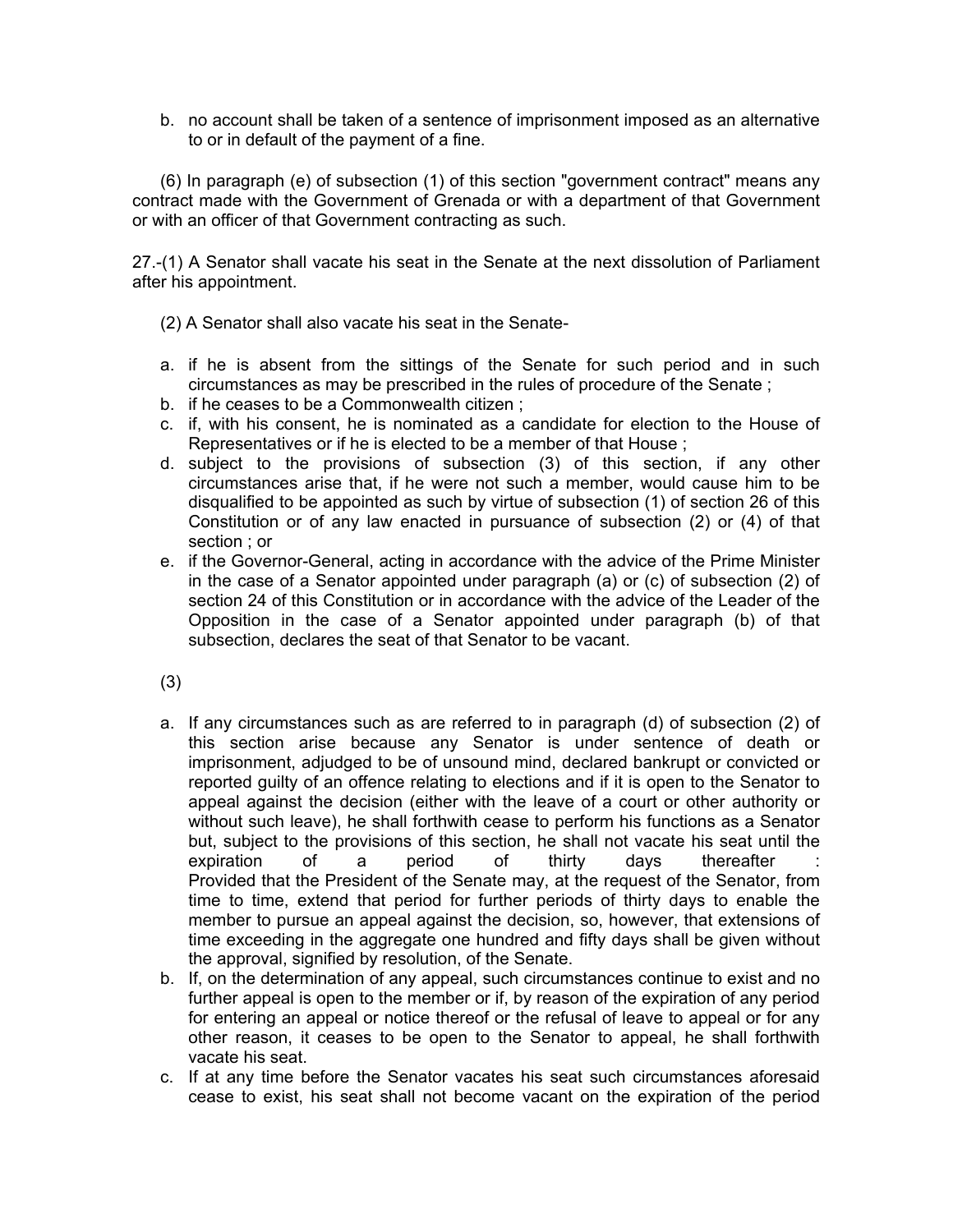referred to in paragraph (a) of this subsection and he may resume the performance of his functions as a Senator.

**28.**-(1) When the Senate first meets after it has been dissolved and before it proceeds to the despatch of any other business, it shall elect a Senator, not being a Minister or a Parliamentary Secretary, to be President of the Senate ; and whenever the office of President is vacant otherwise than by reason of a dissolution of the Senate, the Senate shall elect another Senator to fill that office.

(2) When the Senate first meets or after it has been dissolved, it shall, as soon as practicable, elect a Senator, not being a Minister or a Parliamentary Secretary, to be Deputy President ; and whenever the office of Deputy President becomes vacant, the Senate shall, as soon as convenient, elect another Senator to fill that office.

(3) No business shall be transacted in the Senate (other than the election of a President) at any time when the office of President is vacant.

(4) A person shall vacate the office of President or Deputy President of the Senate-

a. if he ceases to be a Senator :

Provided that the President shall not vacate his office by reason only that he has ceased to be a Senator on a dissolution of Parliament until the Senate first meets after that dissolution ;

- b. if he is appointed to be a Minister or a Parliamentary Secretary ; or
- c. in the case of the Deputy President, if he is elected to be President.

(5)

- a. If, by virtue of section 27(3) of this Constitution, the President or Deputy President of the Senate is required to cease to perform his functions as a Senator he shall also cease to perform his functions as President or Deputy President, as the case may be, and those functions shall, until he vacates his seat in the Senate or resumes the performance of the functions of his office, be performed
	- i. in the case of the President, by the Deputy President or, if the office of Deputy President is vacant or the Deputy President is required to cease to perform his functions as a Senator by virtue of section 27(3) of this Constitution, by such Senator (not being a Minister or a Parliamentary Secretary) as the Senate may elect for the purpose ;
	- ii. in the case of the Deputy President, by such Senator (not being a Minister or a Parliamentary Secretary) as the Senate may elect for the purpose ;
- b. If the President or Deputy President resumes the performance of his functions as a Senator, in accordance with the provisions of section 27(3)(c) of this Constitution, he shall also resume the performance of his functions as President or Deputy President, as the case may be.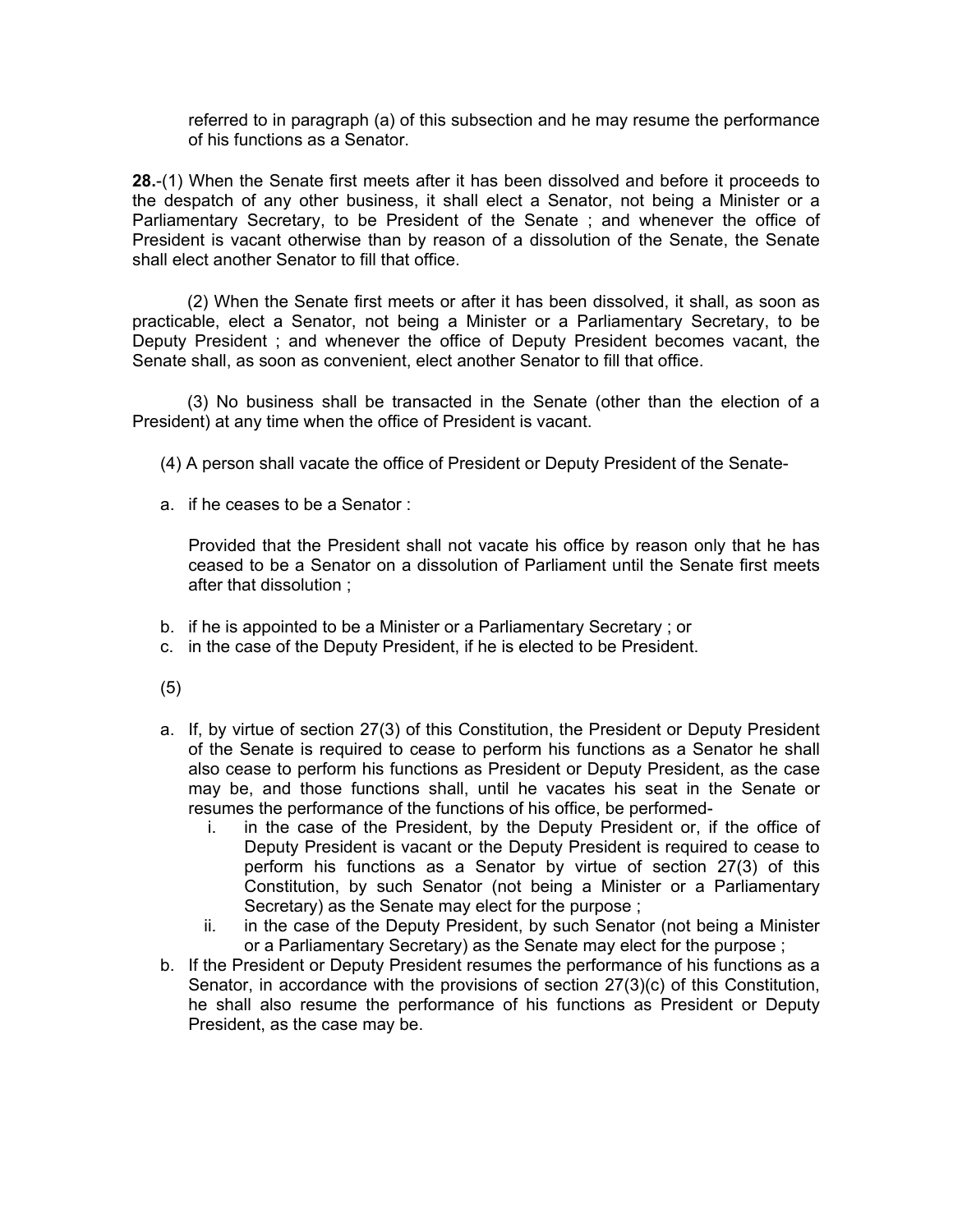### **The House of Representatives**

**29.**-(1) The House of Representatives shall consist of such number of members as corresponds with the number of constituencies for the time being established for Grenada under section 56 of this Constitution, who shall be elected in accordance with the provisions of section 32 of this Constitution.

(2) If a person who is not a member of the House of Representatives is elected to be Speaker of the House he shall, by virtue of holding the office of Speaker, be a member of the House.

**30.** Subject to the provisions of section 31 of this Constitution, a person shall be qualified to be elected as a member of the House of Representatives if, and shall not be so qualified unless, he-

- a. is a Commonwealth citizen who has attained the age of eighteen years ;
- b. has resided in Grenada for a period of twelve months immediately before the date of his nomination for election or is domiciled and resident in Grenada at that date ; and
- c. is able to speak and, unless incapacitated by blindness or other physical cause, to read the English language with sufficient proficiency to enable him to take an active part in the proceedings of the House.

**31.**-(1) No person shall be qualified to be elected as a member of the House of Representatives if he-

- a. is by virtue of his own act, under any acknowledgement of allegiance, obedience or adherence to a foreign power or state ;
- b. is an undischarged bankrupt, having been adjudged or otherwise declared bankrupt under any law in force in Grenada ;
- c. is a person certified to be insane or otherwise adjudged to be of unsound mind under any law in force in Grenada ;
- d. is under sentence of death imposed on him by a court in any part of the Commonwealth or is serving a sentence of imprisonment (by whatever name called) exceeding twelve months imposed on him by such a court or substituted by competent authority for some other sentence imposed on him by such a court, or is under such a sentence of imprisonment the execution of which has been suspended ; or
- e. subject to such exceptions and limitations as may be prescribed by Parliament, he has any such interest in any such government contract as may be prescribed.

(2) Parliament may provide that a person shall not be qualified to be elected as a member of the House of Representatives if he holds or is acting in any office that is specified by Parliament and the functions of which involve responsibility for, or in connection with, the conduct of any election to the House or the compilation of any register of voters for the purposes of such an election.

(3) Parliament may provide that a person who is convicted by any court of any offence that is prescribed by Parliament and that is connected with the election of members of the House of Representatives or is reported guilty of such an offence by the court trying an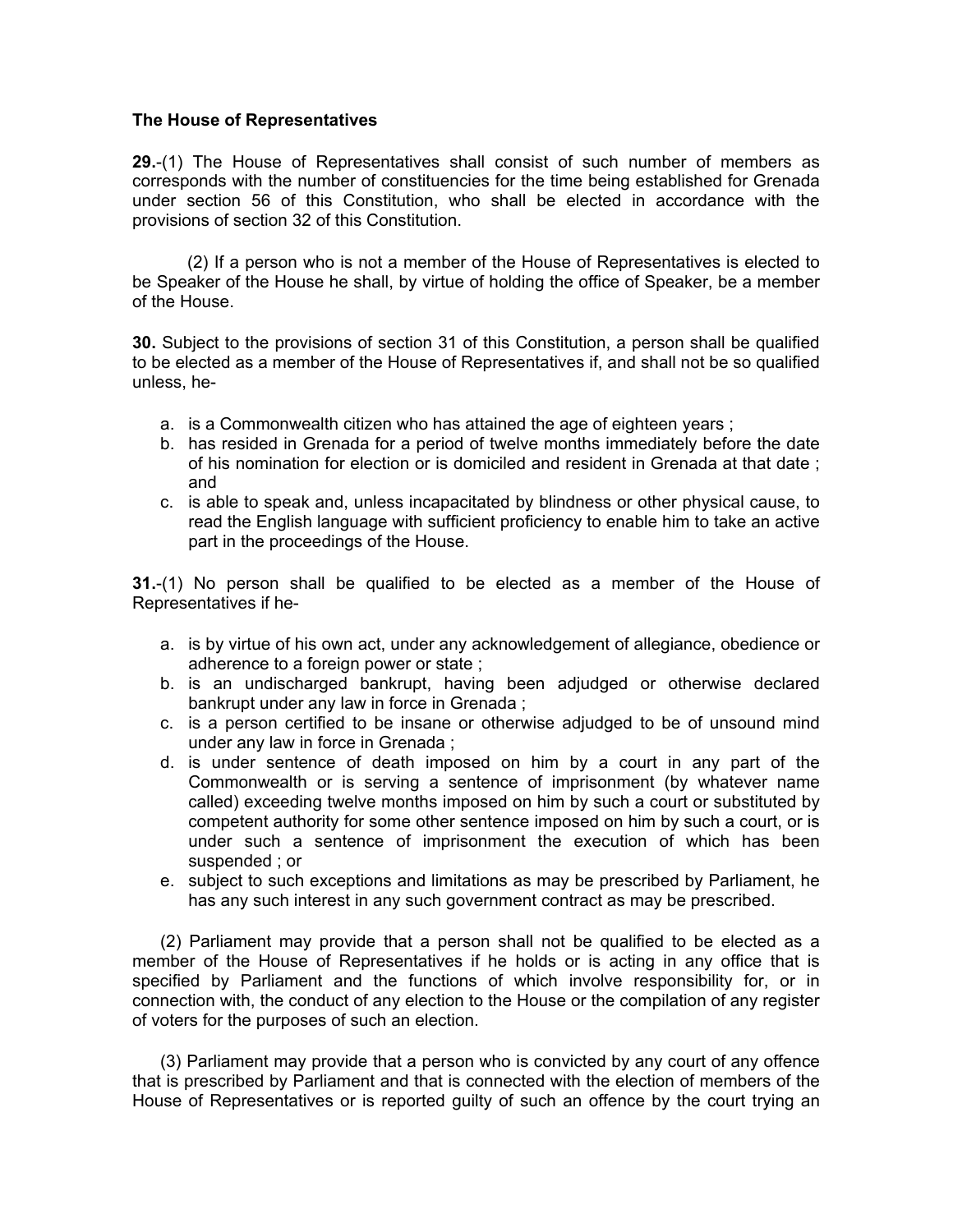election petition shall not be qualified, for such period (not exceeding five years) following his conviction or, as the case may be, following the report of the court as may be so prescribed, to be elected as a member of the House.

(4) Parliament may provide that, subject to such exceptions and limitations (if any) as Parliament may prescribe, a person shall not be qualified to be elected as a member of the House of Representatives if,-

- a. he holds or is acting in any public office or appointment (either individually or by reference to a class of public office or appointment) ;
- b. he belongs to any of the armed forces of the Crown or to any class of person that is comprised in any such force ; or
- c. he belongs to any police force or to any class of person that is comprised in any such force.
- (5) For the purposes of paragraph (d) of subsection (1) of this section-
- a. two or more sentences of imprisonment that are required to be served consecutively shall be regarded as separate sentences if none of those sentences exceeds twelve months, but if any one of such sentences exceeds that term they shall be regarded as one sentence ; and
- b. no account shall be taken of a sentence of imprisonment imposed as an alternative to or in default of the payment of a fine.

(6) In paragraph (e) of subsection (1) of this section "government contract" means any contact made with the Government of Grenada or with a department of that Government or with an officer of that Government contracting as such.

**32.**-(1) Each of the constituencies into which Grenada is divided in accordance with the provisions of section 56 of this Constitution shall return one member to the House of Representatives who shall be directly elected in such manner as may, subject to the provisions of this Constitution, be prescribed by or under any law.

- (2)
- a. Every Commonwealth citizen who has attained the prescribed age and who possesses such qualifications relating to residence or domicile in Grenada as Parliament may prescribe shall, unless he is disqualified by Parliament from registration as a voter for the purposes of elections of members of the House of Representatives, be entitled to be registered as such a voter under any law in that behalf, and no other person may be so registered.
- b. Every person who is registered as aforesaid in any constituency shall, unless he is disqualified by Parliament from voting in that constituency in any election of members of the House of Representatives, be so entitled to vote, in accordance with the provisions of any law in that behalf, and no other person may so vote.
- c. The prescribed age for the purposes of this subsection shall be the age of eighteen years.

(3) In any election of members of the House of Representatives the votes shall be given by ballot in such manner as not to disclose how any particular person votes.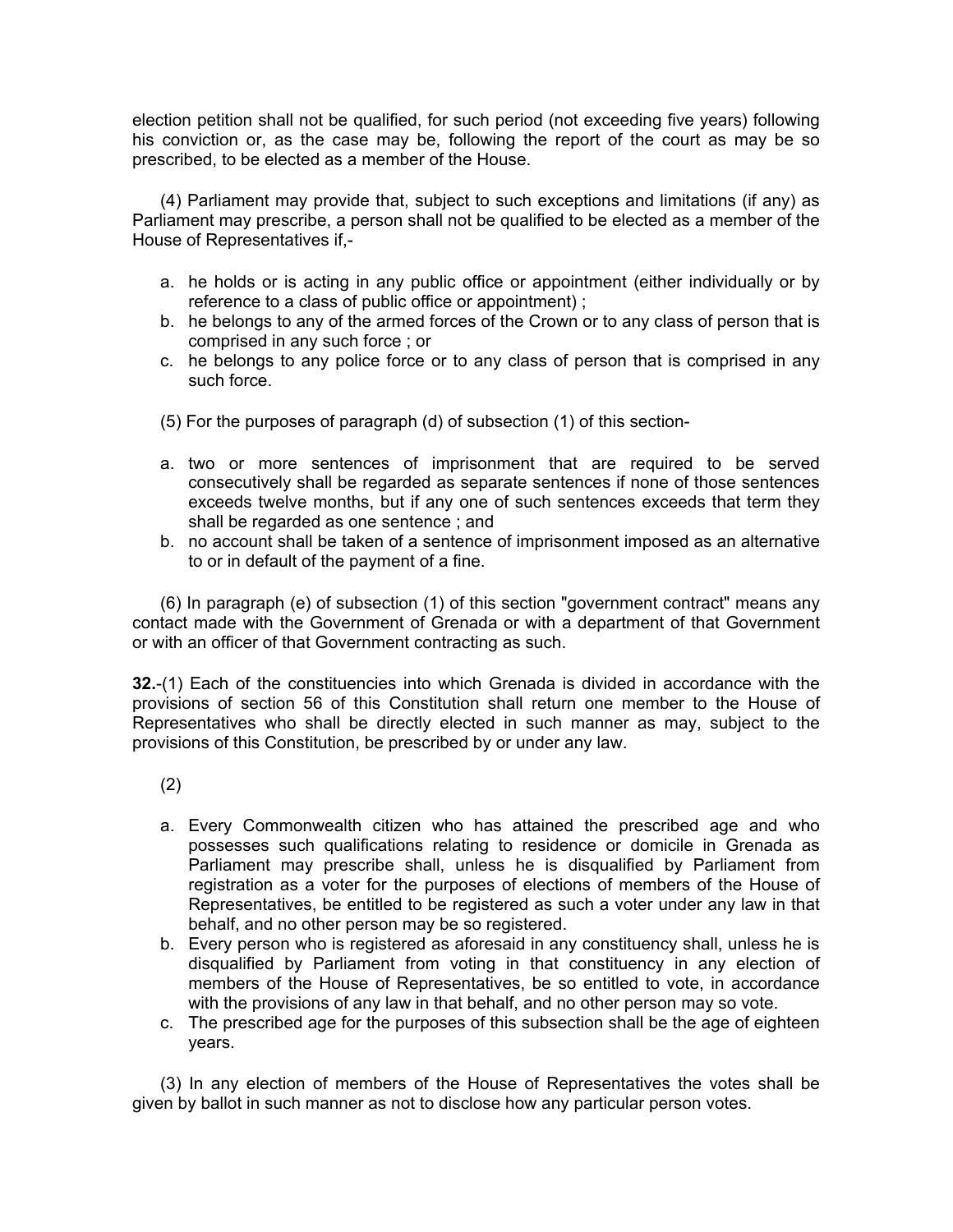**33.**-(1) A member of the House of Representatives shall vacate his seat in the House at the next dissolution of Parliament after his House of election.

(2) A member of the House of Representatives shall also vacate his seat in the House-

- a. if he is absent from the sittings of the House for such period and in such circumstances as may be prescribed in the rules of procedure of the House ;
- b. if he ceases to be a Commonwealth citizen ; or
- c. subject to the provisions of subsection (3) of this section, if any other circumstances arise that, if he were not such a member, would cause him to be disqualified to be elected as such by virtue of subsection (1) of section 31 of this Constitution or of any law enacted in pursuance of subsection (2), (3) or (4) of that section.

(3)

a. If any circumstances such as are referred to in paragraph (c) of subsection (2) of this section arise because any member of the House of Representatives is under sentence of death or imprisonment, adjudged to be of unsound mind, declared bankrupt or convicted or reported guilty of an offence relating to elections and if it is open to the member to appeal against the decision (either with the leave of a court or other authority or without such leave), he shall forthwith cease to perform his functions as a member of the House but, subject to the provisions of this section, he shall not vacate his seat until the expiration of a period of thirty days thereafter :

Provided that the Speaker may, at the request of the member, from time to time, extend that period for further periods of thirty days to enable the member to pursue an appeal against the decision, so, however, that extensions of time exceeding in the aggregate one hundred and fifty days shall not be given without the approval, signified by resolution, of the House.

- b. If, on the determination of any appeal, such circumstances continue to exist and no further appeal is open to the member, or if, by reason of the expiration of any period for entering an appeal or notice thereof or the refusal of leave to appeal or for any other reason, it ceases to be open to the member to appeal, he shall forthwith vacate his seat.
- c. If at any time before the member of the House vacates his seat such circumstances aforesaid cease to exist, his seat shall not become vacant on the expiration of the period referred to in paragraph (a) of this subsection and he may resume the performance of his functions as a member of the House.

**34.**-(1) When the House of Representatives first meets after any general election and before it proceeds to the dispatch of any other business, it shall elect a person to be the Speaker of the House ; and if the office of Speaker falls vacant at any time before the next dissolution of Parliament, the House shall elect another person to that office.

(2) The Speaker may be elected either from among the members of the House of Representatives who are not Ministers or Parliamentary Secretaries, or from among persons who are not members of the House of Representatives :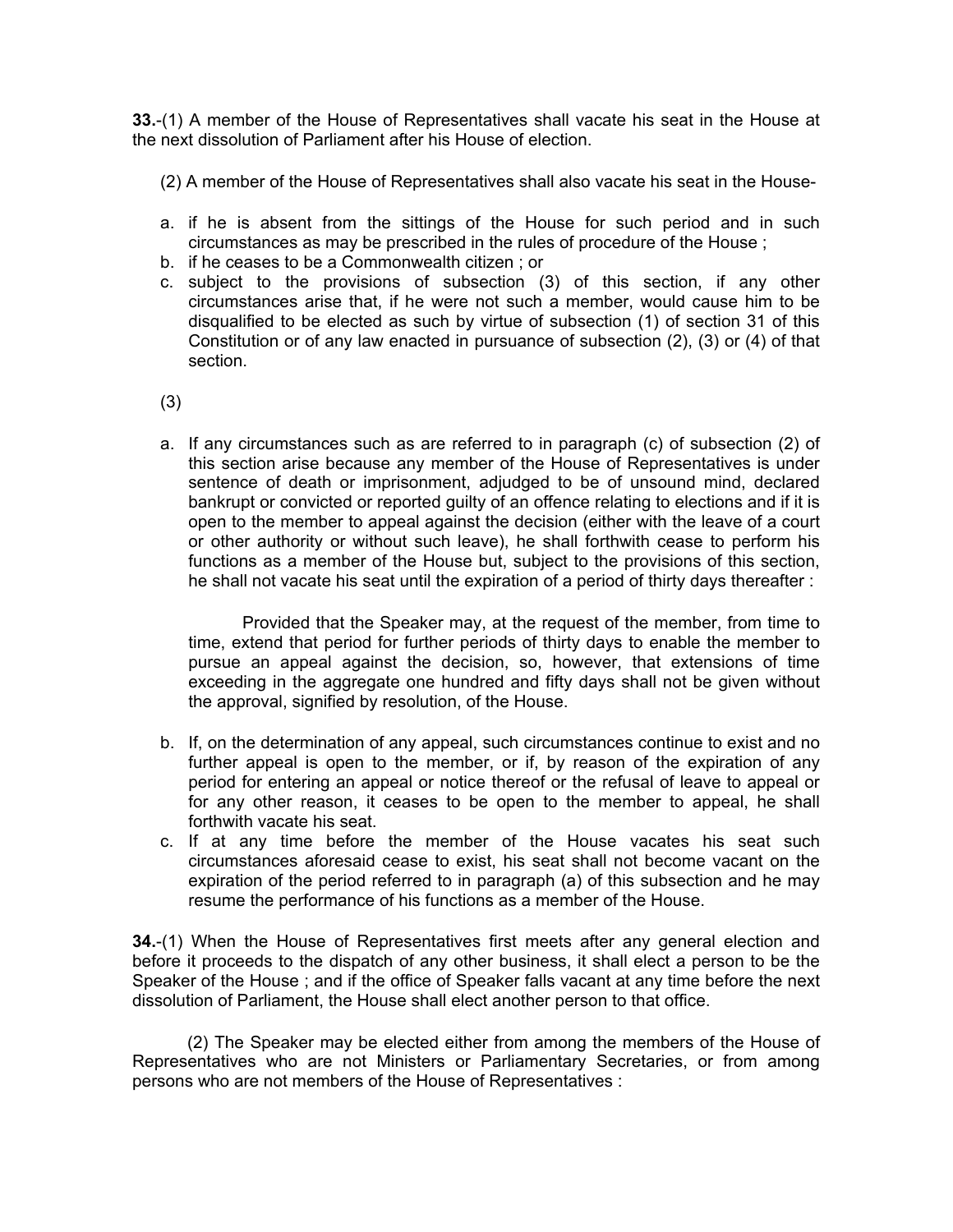Provided that a person who is not a member of the House of Representatives shall not be elected as Speaker if-

- a. he is not a Commonwealth citizen ; or
- b. he is a person disqualified for election as a member of the House of Representatives by virtue of section 31(1) of this Constitution or any law enacted in pursuance of subsection (2), (3) or (4) of that section.

(3) When the House of Representatives first meets after any general election and before it proceeds to the despatch of any other business except the election of the Speaker, the House shall elect a member of the House, who is not a Minister or a Parliamentary Secretary, to be Deputy Speaker of the House, and if the office of Deputy Speaker falls vacant at any time before the next dissolution of Parliament, the House shall, as soon as convenient, elect another such member to that office.

(4) No business shall be transacted in the House of Representatives (other than the election of a Speaker) at any time when the office of Speaker is vacant.

- (5) A person shall vacate the office of Speaker-
- a. in the case of a Speaker elected from among persons who are not members of the House
	- i. when the House first meets after any dissolution of Parliament ;
	- ii. if he ceases to be a Commonwealth citizen ; or
	- iii. if any circumstances arise that would cause him to be disqualified for election as a member of the House of Representatives by virtue of section 31(1) of this Constitution or any law enacted in pursuance of subsection (2), (3) or (4) of that section ; or
- b. in the case of a Speaker elected from among the members of the House
	- i. if he ceases to be a member of the House : Provided that the Speaker shall not vacate his office by reason only that he has ceased to be a member of the House on a dissolution of Parliament, until the House first meets after the dissolution ; or
	- ii. if he is appointed to be a Minister or a Parliamentary Secretary.

(6) A person shall vacate the office of Deputy Speaker-

- a. if he ceases to be a member of the House ;
- b. if he is appointed to be a Minister or a Parliamentary Secretary ; or
- c. if he is elected to be Speaker.

(7)

- a. If, by virtue of section 33(3) of this Constitution, the Speaker or Deputy Speaker is required to cease to perform his functions as a member of the House of Representatives he shall also cease to perform his functions as Speaker or Deputy Speaker, as the case may be, and those functions shall, until he vacates his seat in the House or resumes the performance of the functions of his office, be performed
	- i. in the case of the Speaker, by the Deputy Speaker or, if the office of Deputy Speaker is vacant or the Deputy Speaker is required to cease to perform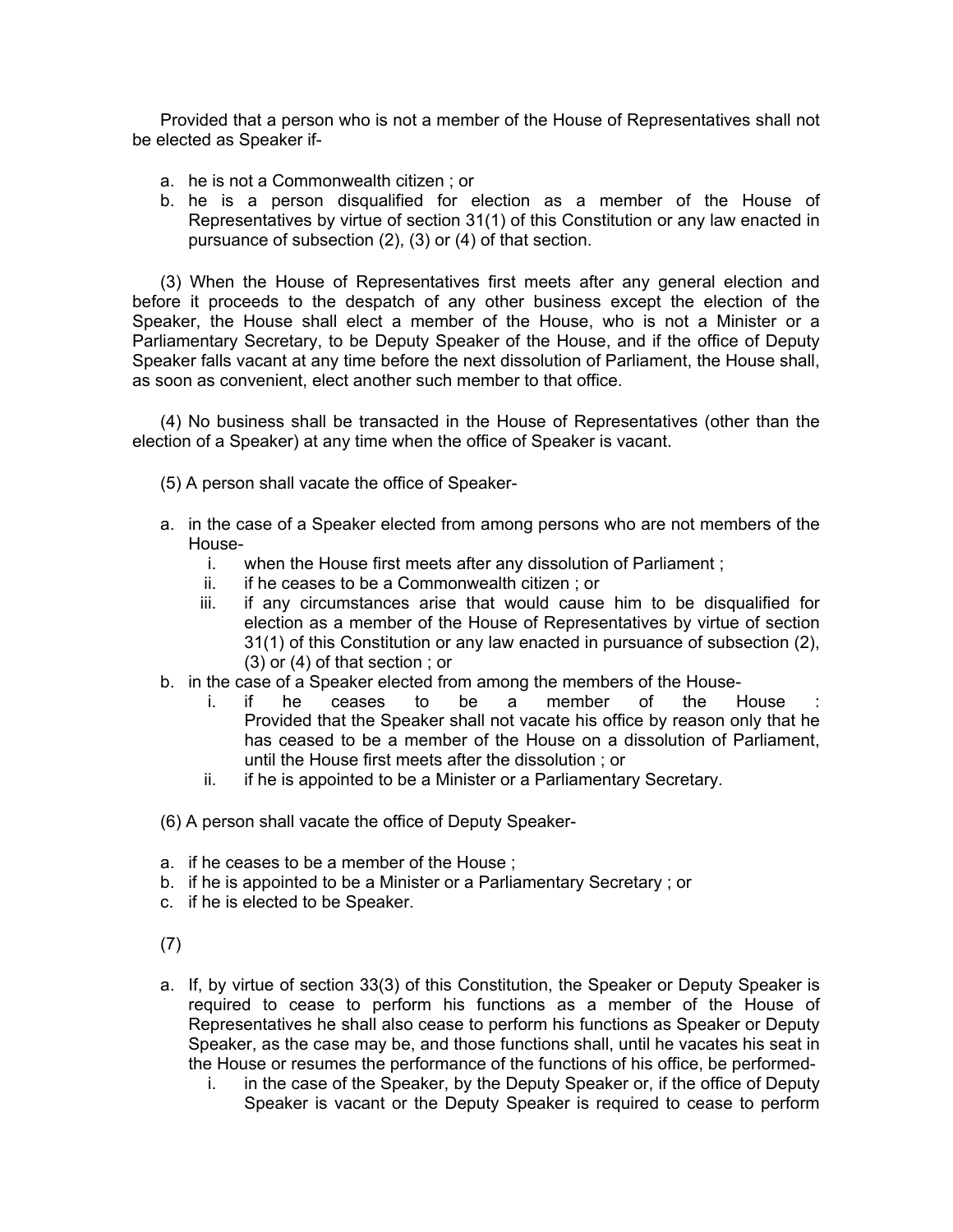his functions as a member of the House of Representatives by virtue of section 33(3) of this Constitution, by such member of the House (not being a Minister or a Parliamentary Secretary) as the House may elect for the purpose ;

- ii. in the case of the Deputy Speaker, by such member of the House (not being a Minister or a Parliamentary Secretary) as the House may elect for the purpose.
- b. If the Speaker or Deputy Speaker resumes the performance of his functions as a member of the House, in accordance with the provisions of section 33(3) of this Constitution, he shall also resume the performance of his functions as Speaker or Deputy Speaker, as the case may be.

**35.**-(1) There shall be a Supervisor of Elections whose duty it shall be to exercise general supervision over the registration of voters in elections of the members of the House of Representatives and over the conduct of such elections.

(2) The functions of the office of Supervisor of Elections shall be exercised by the person holding or acting in such public office as may for the time being be designated in that behalf by the Governor-General acting in his own deliberate judgment.

(3) A person shall not enter upon the duties of the office of Supervisor of Elections until he has taken and subscribed the oath of allegiance and the oath of office.

(4) For the purposes of the exercise of his functions under subsection (1) of this section, the Supervisor of Elections may give such directions as he considers necessary or expedient to any registering officer ; presiding officer or returning officer relating to the exercise by that officer of his functions under any law regulating the registration of voters or the conduct of elections, and any officer to whom directions are given under this subsection shall comply with those directions.

(5) The Supervisor of Elections may, whenever he considers it necessary or expedient so to do, report to the House of Representatives on the exercise of his functions under the foregoing provisions of this section ; he shall submit every such report to the Minister for the time being responsible for matters relating to the election of members of the House of Representatives and that Minister shall, not later than seven days after the House first meets after he has received the report, lay it before the House.

(6) In the exercise of his functions under the foregoing provisions of this section, the Supervisor of Elections shall not be subject to the direction or control of any other person or authority.

(7) The Supervisor of Elections shall exercise such other functions in relation to elections (whether to the House of Representatives or to local government authorities) as may be prescribed by or under any law enacted by Parliament.

#### **General Provisions**

**36.**-(1) There shall be a Clerk to the Senate and a Clerk to the House of Representatives :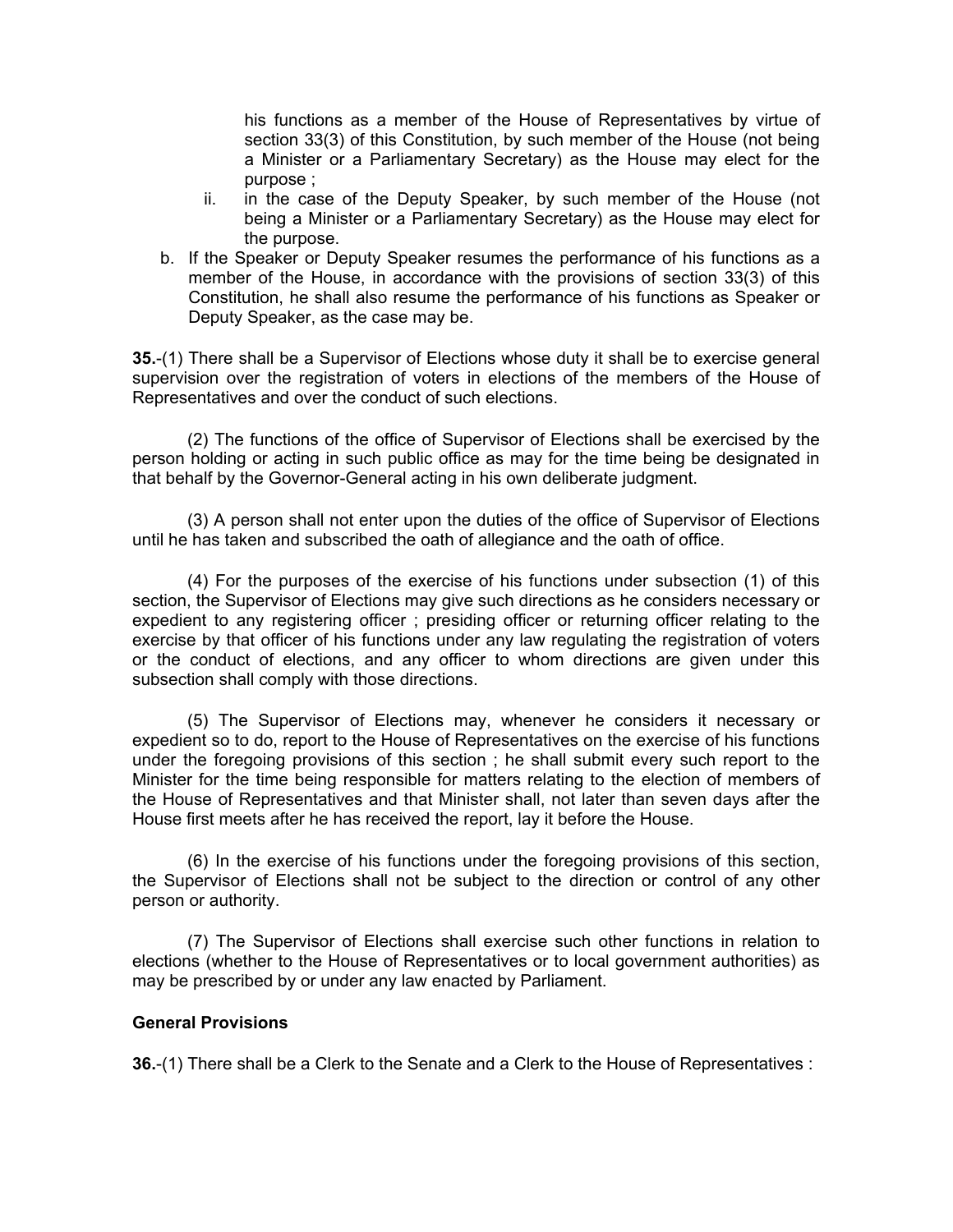Provided that the offices of Clerk to the Senate and Clerk to the House of Representatives may be held by the same person.

(2) Subject to the provisions of any law enacted by Parliament, the office of Clerk of each House of Parliament and the members of his staff shall be offices in the public service.

**37.**-(1) The High Court shall have jurisdiction to hear and determine any question whether-

- a. any person has been validly appointed as a Senator ;
- b. any person has been validly elected as a member of the House of Representatives ;
- c. any person who has been elected as Speaker of the House of Representatives from among persons who were not members thereof was qualified to be so elected or has vacated the office of Speaker ;
- d. any Senator or member of the House of Representatives has vacated his seat or is required, under the provisions of section 27(3) or 33(3) of this Constitution, to cease to perform any of his functions as a Senator or member of the House of Representatives.

(2) An application to the High Court for the determination of any question under subsection (1)(a) of this section may be made by any person registered in a constituency as a voter in elections of members of the House of Representatives or by the Attorney-General, and an application to the High Court for the determination of any question under subsection (l)(b) of this section may be made by any person entitled to vote in the election to which the application relates or by any person who was a candidate in that election or by the Attorney-General and, if in either case it is made by a parson other than the Attorney-General, the Attorney-General may intervene and may then appear or be represented in the proceedings.

(3) An application to the High Court for the determination of any question under subsection (1)(c) of this section may be made by any member of the House of Representatives or by the Attorney-General and if it is made by a person other than the Attorney-General, the Attorney-General may intervene and may then appear or be represented in the proceedings.

(4) An application to the High Court for the determination of any question under subsection (1)(d) of this section may be made-

- a. in the case of a Senator, by a member of the Senate, by any person registered in a constituency as a voter in elections of members of the House of Representatives or by the Attorney-General ;
- b. in the case of a member of the House of Representatives, by a member of that House or by any person registered in a constituency as a voter in elections of members of that House or by the Attorney- General,

and, if it is made by a person other than the Attorney-General, the Attorney-General may intervene and may then appear or be represented in the proceedings.

(5) Parliament may make provision with respect to-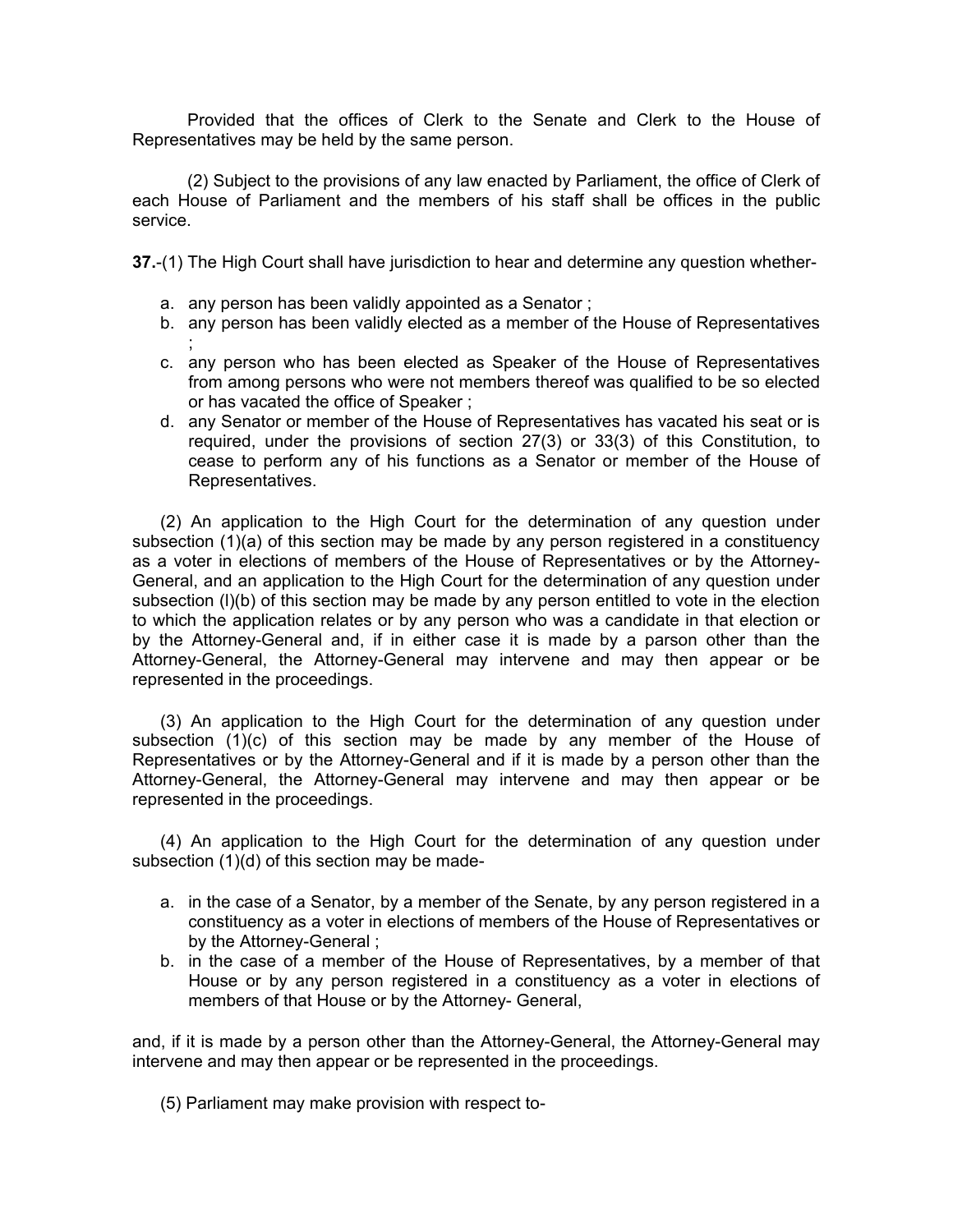- a. the circumstances and manner in which and the imposition of conditions upon which any application may be made to the High Court for the determination of any question under this section ; and
- b. the powers, practice and procedure of the High Court in relation to any such application.

(6) An appeal shall lie as of right to the Court of Appeal from any final decision of the High Count determining such a question as is referred to in subsection (1) of this section.

(7) No appeal shall lie from any decision of the Court of Appeal in exercise of the jurisdiction conferred by subsection (6) of this section and no appeal shall lie from any decision of the High Court in proceedings under this section other than a final decision determining such a question as is referred to in subsection (1) of this section.

(8) In the exercise of his functions under this section, the Attorney-General shall not be subject to the direction or control of any other person or authority.

### **PART 2**

### **Legislation and Procedure of Parliament**

**38.** Subject to the provisions of this Constitution, Parliament may make laws for the peace, order and good government of Grenada.

**39.**-(1) Parliament may alter any of the provisions of this Constitution or of the Courts Order or section 3 of the West Indies Associated States (Appeals to Privy Council) Order 1967(a) in the manner specified in the following provisions of this section.

(2) A bill to alter this Constitution or the Courts Order or section 3 of the West Indies Associated States (Appeals to Privy Council) Order 1967 shall not be regarded as being passed by the House of Representatives unless on its final reading in that House the bill is supported by the votes of not less than two-thirds of all the members of the House.

(3) An amendment made by the Senate to such a bill that has been passed by the House of Representatives shall not be regarded as being agreed to by the House of Representatives for the purpose of section 48 of this Constitution unless such agreement is signified by resolution supported by the votes of not less than two-thirds of all the members of the House of Representatives.

(4) For the purposes of section 48(4) of this Constitution, an amendment of a bill to alter this Constitution or the Counts Order or section 3 of the West Indies Associated States (Appeals to Privy Council) Order 1967 shall not be suggested to the Senate by the House of Representatives unless a resolution so to suggest the amendment has been supported by the votes of not less than two-thirds of all the members of the House of Representatives.

(5) A bill to alter this section, Schedule 1 to this Constitution or any of the provisions of this Constitution specified in Part I of that Schedule or any of the provisions of the Courts Order specified in Part II of that Schedule or section 3 of the West Indies Associated States (Appeals to Privy Council) Order 1967 shall not be submitted to the Governor for his assent unless-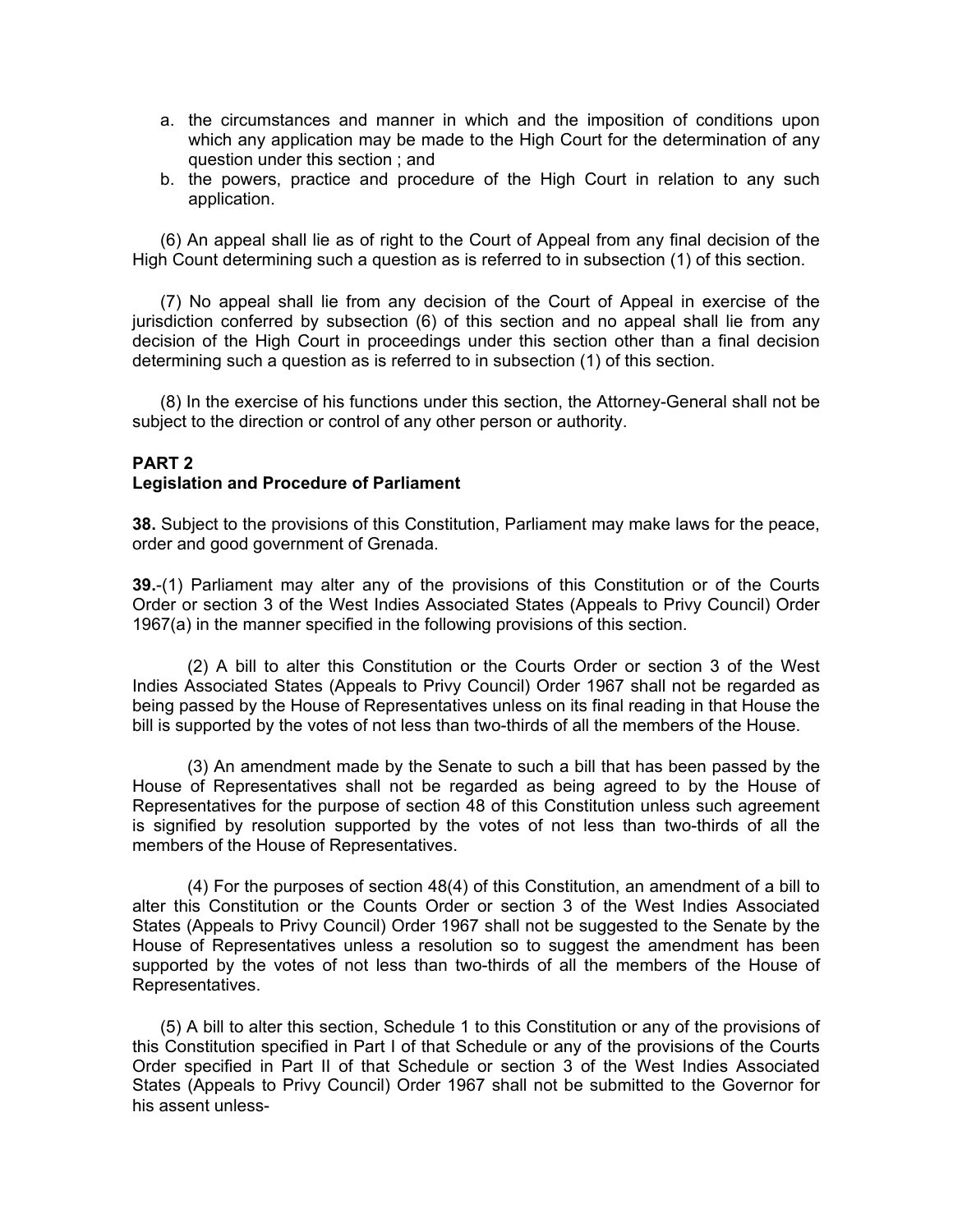- a. there has been an interval of not less than ninety days between the introduction of the bill in the House of Representatives and the beginning of the proceedings in the House on the second reading of the bill in that House ;
- b. after it has been passed by both Houses of Parliament or, in the case of a bill to which section 48 of this Constitution applies, after its rejection by the Senate for the second time ; and
- c. the bill has been approved on a referendum, held in accordance with such provision as may be made in that behalf by Parliament, by not less than two-thirds of all the votes validly cast on that referendum.

(6) Every person who, at the time when the referendum is held, would be entitled to vote in elections of members of the House of Representatives shall be entitled to vote on a referendum held for the purposes of this section in accordance with such procedures as may be prescribed by Parliament for the purposes of the referendum and no other person shall be entitled so to vote.

(7) The conduct of any referendum for the purposes of subsection (5) of this section shall be under the general supervision of the Supervisor of Elections and the provisions of subsections (4), (5) and (6) of section 35 of this Constitution shall apply in relation to the exercise by the Supervisor of Elections or by any other officer of his functions with respect to a referendum as they apply in relation to the exercise of his functions with respect to elections of members of the House of Representatives.

(8)

- a. A bill to alter this Constitution or the Courts Order or section 3 of the West Indies Associated States (Appeals to Privy Council) Order 1967 shall not be submitted to the Governor-General for his assent unless it is accompanied by a certificate under the hand of the Speaker of the House of Representatives (or, if the Speaker is for any reason unable to exercise the functions of his office, the Deputy Speaker) that the provisions of subsection (2), (3) or (4), as the case may be, of this section have been complied with and, where a referendum has been held, by a certificate of the Supervisor of Elections stating the results of the referendum.
- b. The certificate of the Speaker or, as the case may be, the Deputy Speaker under this subsection shall be conclusive that the provisions of subsection (2), (3) or (4) of this section have been complied with and shall not be enquired into in any court of law.

(9) In this section-

- a. references to this Constitution include references to any law that alters this Constitution ;
- b. references to the Courts Order are references to the West Indies Associated States Supreme Court Order 1967(a) in so far as it has effect as part of the law of Grenada and include references to any law that alters that Order in so far as it has such effect ;
- c. references to section 3 of the West Indies Associated States (Appeals to Privy Council) Order 1967 are references to that section in so far as it has effect as part of the law of Grenada and include references to any law that alters that section in so far as it has such effect ;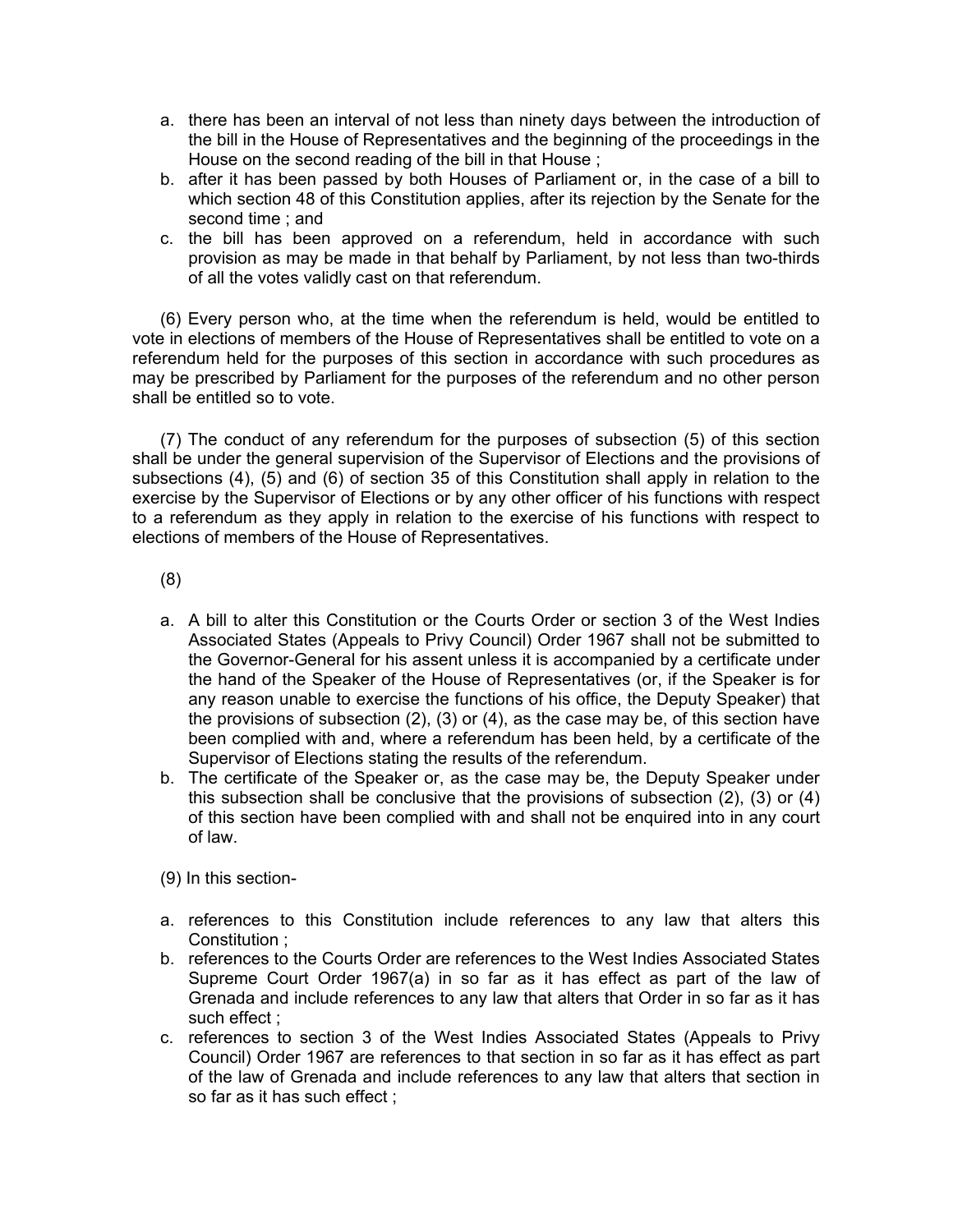- d. references to altering this Constitution or the Courts Order or section 3 of the West Indies Associated States (Appeals to Privy Council) Order 1967, as the case may be, or to altering any provision include references
	- i. to revoking it, with or without re-enactment thereof or the making of different provision in lieu thereof ;
	- ii. to modifying it, whether by omitting or amending any of its provisions or inserting additional provisions in it or otherwise ; and
	- iii. to suspending its operation for any period or terminating any such suspension.

**40.**-(1) Every member of a House of Parliament shall, before taking his seat in the House, take and subscribe before the House the oath of allegiance but a member may before taking that oath take part in the electron of the President or Speaker of the House.

(2) Any person elected to the office of President of the Senate or Speaker of the House of Representatives shall, if he has not already taken and subscribed the oath of allegiance under subsection (1) of this section, take and subscribe that oath before the House before entering upon the duties of his office.

**41.**-(1) There shall preside at any sitting of the Senate-

- a. the President ; or
- b. in the absence of the President, the Deputy President ; or
- c. in the absence of the President and the Deputy President, such member of the Senate (not being a Minister or a Parliamentary Secretary) as the Senate may elect for that purpose.
- (2) There shall preside at any sitting of the House of Representatives-
- a. the Speaker ; or
- b. in the absence of the Speaker, the Deputy Speaker ; or
- c. in the absence of the Speaker and the Deputy Speaker, such member of the House (not being a Minister or a Parliamentary Secretary) as the House may elect for that purpose.

**42.**-(1) If at any sitting of either House of Parliament any member of the House who is present draws the attention of the person presiding at the sitting to the absence of a quorum and, after such interval as may be prescribed in the rules of procedure of the House, the person presiding at the sitting ascertains that a quorum of the House is not present, the House shall be adjourned.

(2) For the purposes of this section-

- a. a quorum of the House of Representatives shall consist of five members and the Senate shall consist of four members ;
- b. a person presiding at the sitting of either House shall not be included in reckoning whether there is a quorum of the House present.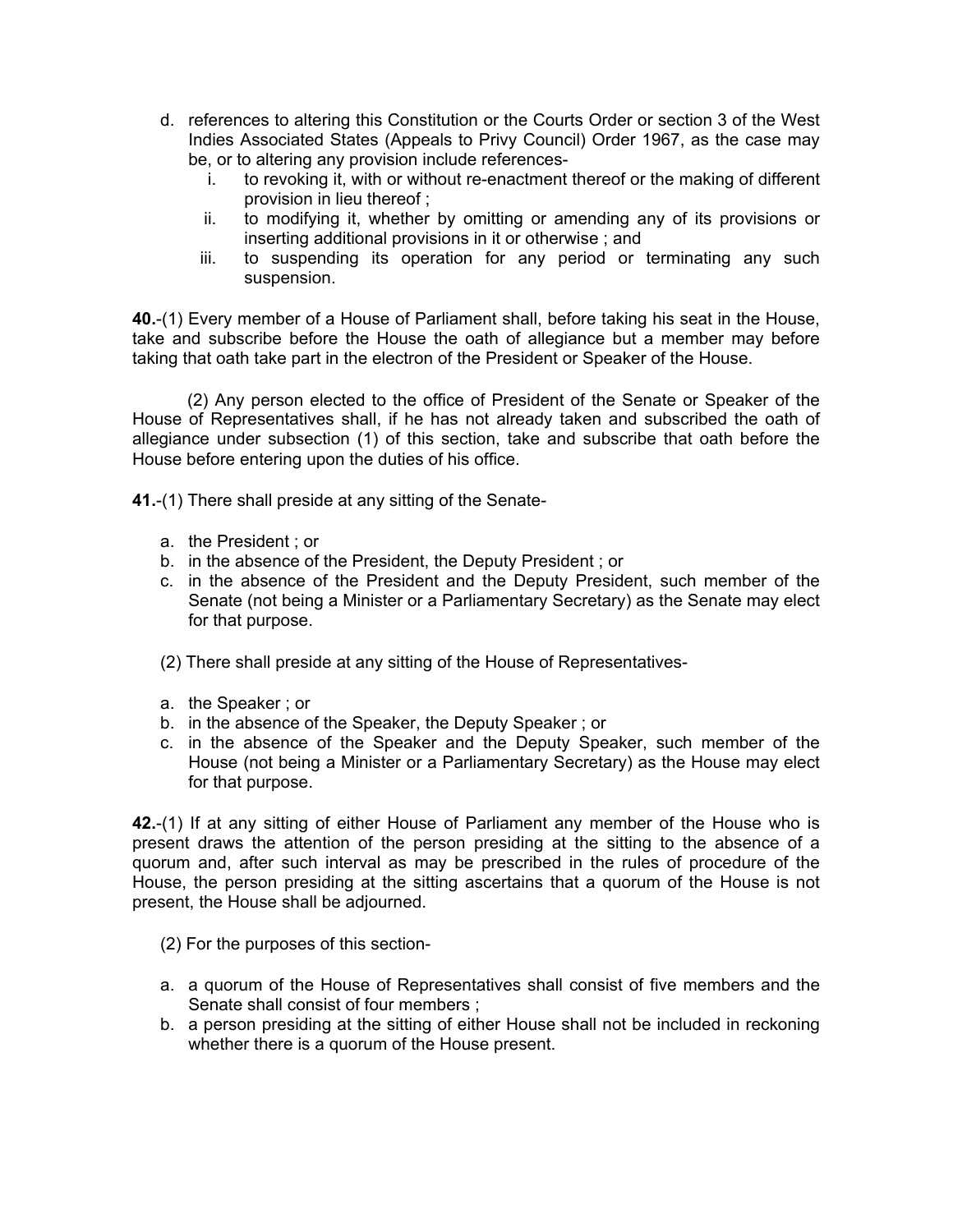**43.**-(1) Save as otherwise provided in this Constitution, any question proposed for decision in a House of Parliament shall be determined by a majority of the votes of the members present and voting.

(2) The President or other member presiding in the Senate and the Speaker or other member presiding in the House of Representatives shall not vote unless on any question the votes are equally divided, in which case, except as otherwise provided in this section, he shall have and exercise a casting vote :

Provided that in the case of the question of the final reading of a bill such as is referred to in section 39(2) of this Constitution a Speaker or other member presiding in the House of Representatives who is an elected member of the House shall have an original vote but no casting vote.

(3) A Speaker elected from among persons who are not members of the House of Representatives shall have neither an original nor a casting vote and if, upon any question before the House when such Speaker is presiding, the votes of the members are equally divided, the motion shall be lost.

**44.**-(l) Any person who sits or votes in either House of Parliament knowing or having reasonable grounds for knowing that he is not entitled to do so shall be guilty of an offence and liable to a fine not exceeding one hundred dollars, or such other sum as may be prescribed by Parliament, for each day on which he so sits or votes in the House.

(2) Any prosecution for an offence under this section shall be instituted in the High Court and shall not be so instituted except by the Director of Public Prosecutions.

**45.**-(1) The power of Parliament to make laws shall be exercised by bills passed by the Senate and the House of Representatives (or in the cases mentioned in sections 47 and 48 of this Constitution by the House of Representatives) and assented to by the Governor-General behalf of Her Majesty.

(2) When a bill is submitted to the Governor-General for assent in accordance with the provisions of this Constitution he shall signify that he assents or that he withholds assent.

(3) When the Governor-General assents to a bill that has been submitted to him in accordance with the provisions of this Constitution the bill shall become law and the Governor-General shall thereupon cause it to be published in the Gazette as law.

(4) No law made by Parliament shall come into operation until it has been published in the Gazette but Parliament may postpone the coming into operation of any such law and may make laws with retrospective effect.

**46.**-(1) A bill other than a money bill may be introduced in either House of Parliament ; a money bill shall not be introduced in the measures.

(2) Except on the recommendation of the Governor-General signified by a Minister, neither House of Parliament shall-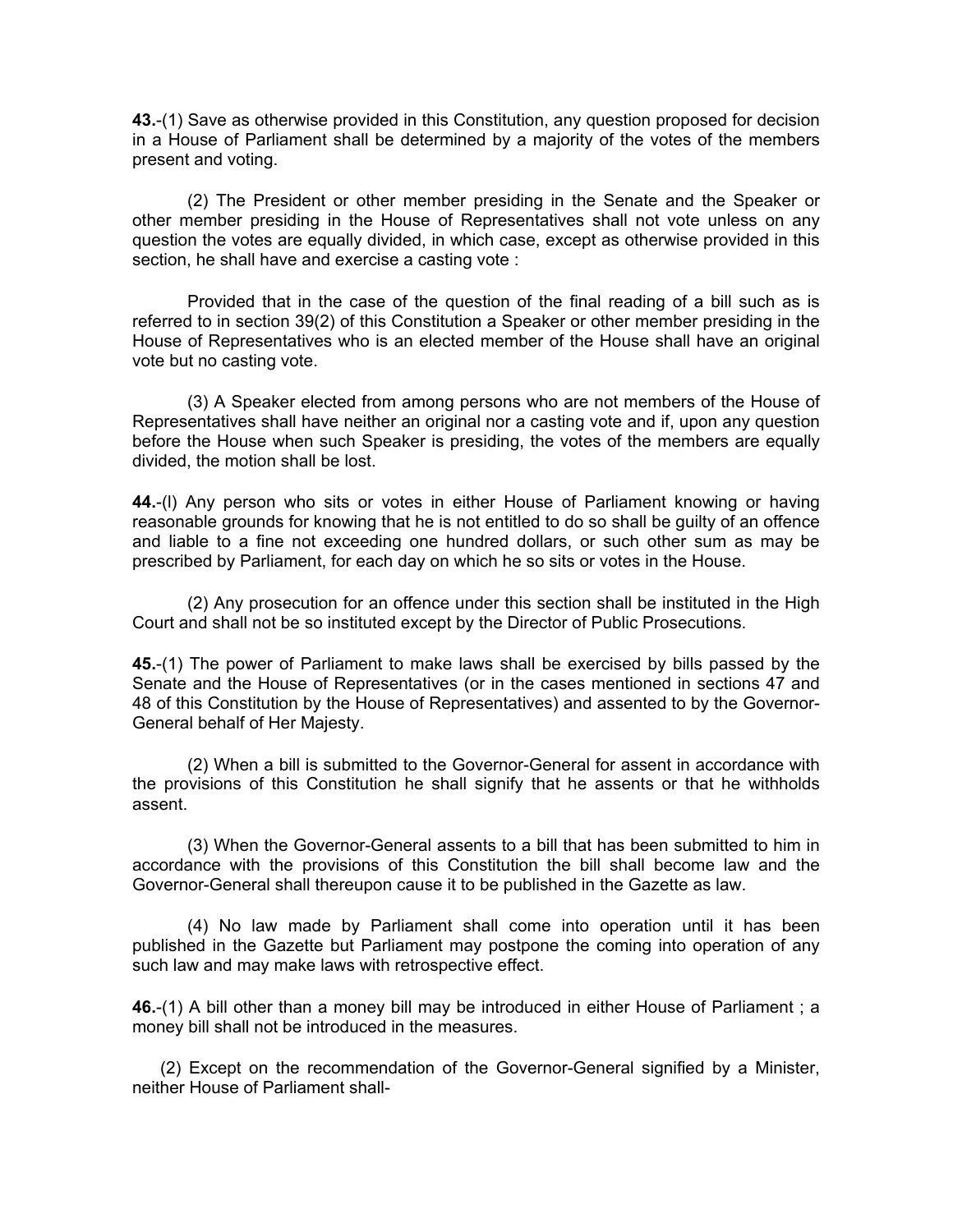- a. proceed upon any bill (including any amendment to a bill) that, in the opinion of the person presiding, makes provision for any of the following purposes :
	- i. for the imposition of taxation or the alteration of taxation otherwise than by reduction ;
	- ii. for the imposition of any charge upon the Consolidated Fund or any other public fund of Grenada or the alteration of any such charge otherwise than by reduction ;
	- iii. for the payment, issue or withdrawal from the Consolidated Fund or any other public fund of Grenada of any monies not charged thereon or any increase in the amount of such payment, issue or withdrawal ; or
	- iv. for the composition or remission of any debt due to the Government of Grenada ; or
- b. proceed upon any motion (including any amendment to a motion) the effect of which, in the opinion of the person presiding, would be to make provision for any of those purposes.

**47.**-(1) If a money bill, having been passed by the House of Representatives and sent to the Senate at least one month before the end of the session, is not passed by the Senate without amendment within one month after it is sent to the Senate, the bill shall, unless the House of Representatives otherwise resolves, be presented to the Governor-General for his assent notwithstanding that the Senate has not consented to the bill.

(2) There shall be endorsed on every money bill when it is sent to the Senate the certificate of the Speaker signed by him that it is a money bill ; and there shall be endorsed on any money bill that is submitted to the Governor-General for assent in pursuance of subsection (1) of this section the certificate of the Speaker signed by him that it is a money bill and the provisions of that subsection have been complied with.

**48.**-(1) This section applies to any bill other than a money bill that is passed by the House of Representatives in two successive sessions (whether or not Parliament is dissolved between those sessions) and, having been sent to the Senate in each of those sessions at least one month before the end of the session, is rejected by the Senate in each of those sessions.

(2) A bill to which this section applies shall, on its rejection for the second time by the Senate, unless the House of Representatives otherwise resolves, be submitted to the Governor-General for assent notwithstanding that the Senate has not consented to the bill :

Provided that-

- a. the foregoing provisions of this subsection shall not have effect unless at least six months have elapsed between the date on which the bill is passed by the House of Representatives in the first session and the date on which it is passed by the House of Representatives in the second session ;
- b. a bill such as is referred to in subsection (5) of section 39 of this Constitution shall not be submitted to the Governor-General for his assent unless the provisions of that subsection have been complied with and the power conferred on the House of Representatives by this subsection to resolve that a bill shall not be presented to the Governor-General for assent shall not be exercised in respect of such a bill.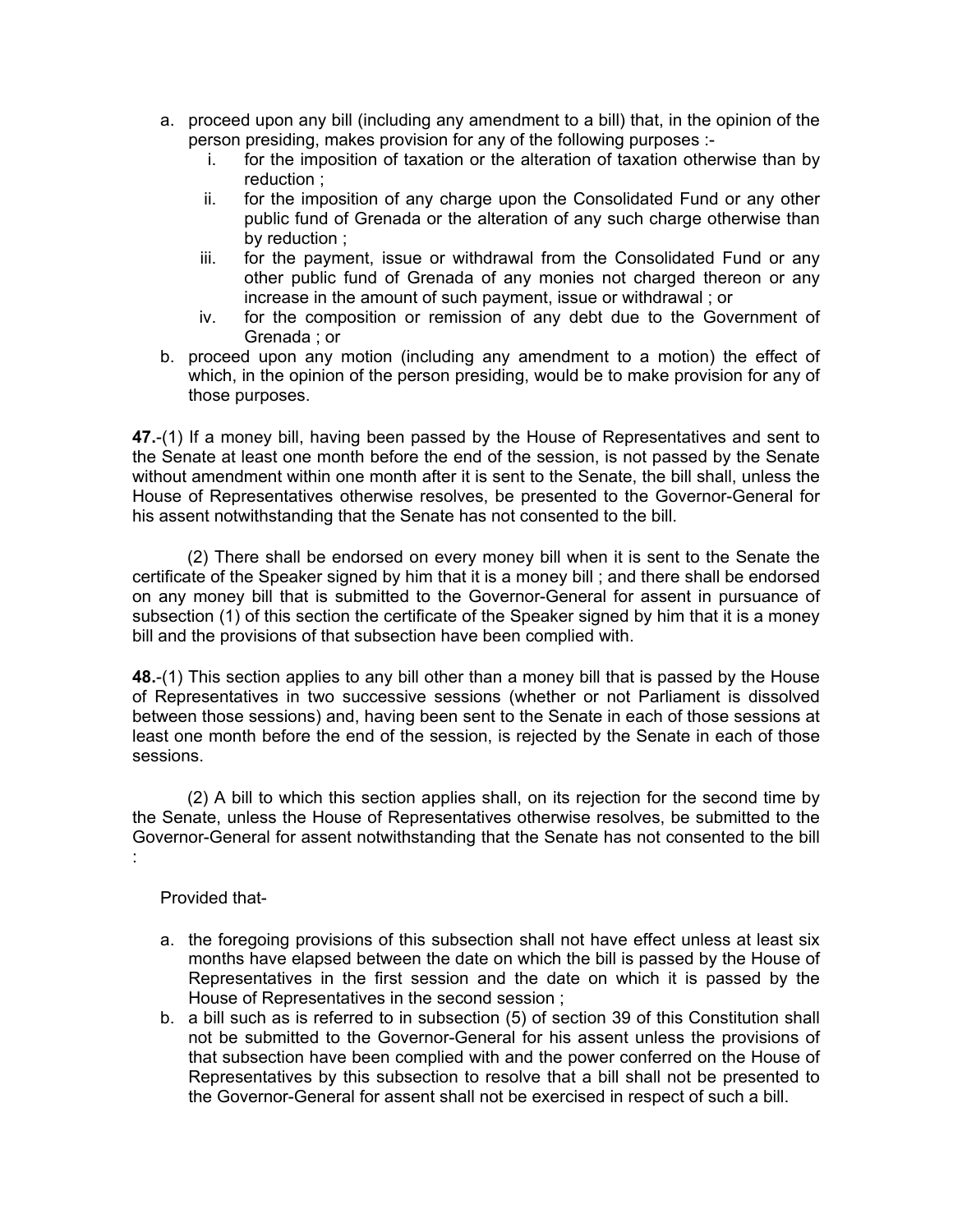(3) For the purposes of this section a bill that is sent to the Senate from the House of Representatives in any session shall be deemed to be the same bill as a former bill sent to the Senate in the preceding session if, when it is sent to the Senate, it is identical with the former bill or contains only such alterations as are certified by the Speaker of the House of Representatives to be necessary owing to the time that has elapsed since the date of the former bill or to represent any amendments which have been made by the Senate in the former bill in the preceding session.

(4) The House of Representatives may, if it thinks fit, on the passage through the House of a bill that is deemed to be the same bill as a former bill sent to the Senate in the preceding session, suggest any amendments without inserting the amendments in the bill, and any such amendments shall be considered by the Senate, and, if agreed to by the Senate, shall be treated as amendments made by the Senate and agreed to by the House ; but the exercise of this power by the House shall not affect the operation of this section in the event of the rejection of the bill in the Senate.

(5) There shall be inserted in any bill that is submitted to the Governor-General for assent in pursuance of this section any amendments that are certified by the Speaker to have been made in the bill by the Senate in the second session and agreed to by the House.

(6) There shall be endorsed on any bill that is presented to the Governor-General for assent in pursuance of this section the certificate of the Speaker signed by him that the provisions of this section have been complied with.

**49.**-(1) In sections 46, 47 and 48 of this Constitution, "money bill" means a public bill which, in the opinion of the Speaker, contains only provisions dealing with all or any of the following matters, namely, the imposition, repeal, remission, alteration or regulation of taxation; the imposition, for the payment of debt or other financial purposes, of charges on public money, or the variation or repeal of any such charges; the grant of money to the Crown or to any authority or person, or the variation or revocation of any such grant; the appropriation, receipt, custody, investment, issue or audit of accounts of public money; the raising or guarantee of any loan or the repayment thereof, or the establishment, alteration, administration or abolition of any sinking fund provided in connection with any such loan; or subordinate matters incidental to any of the matters aforesaid; and in this subsection the expressions "taxation", "debt", "public money" and "loan" do not include any taxation imposed, debt incurred or money provided or loan raised by any local authority or body for local purposes.

(2) For the purposes of section 48 of this Constitution, a bill shall be deemed to be rejected by the Senate if-

- a. it is not passed by the Senate without amendment ; or
- b. it is passed by the Senate with any amendment which is not agreed to by the House of Representatives.

(3) Whenever the office of Speaker is vacant or the Speaker is for any reason unable to perform any function conferred on him by section 47 or 48 of this Constitution or subsection (1) of this section, that function may be performed by the Deputy Speaker.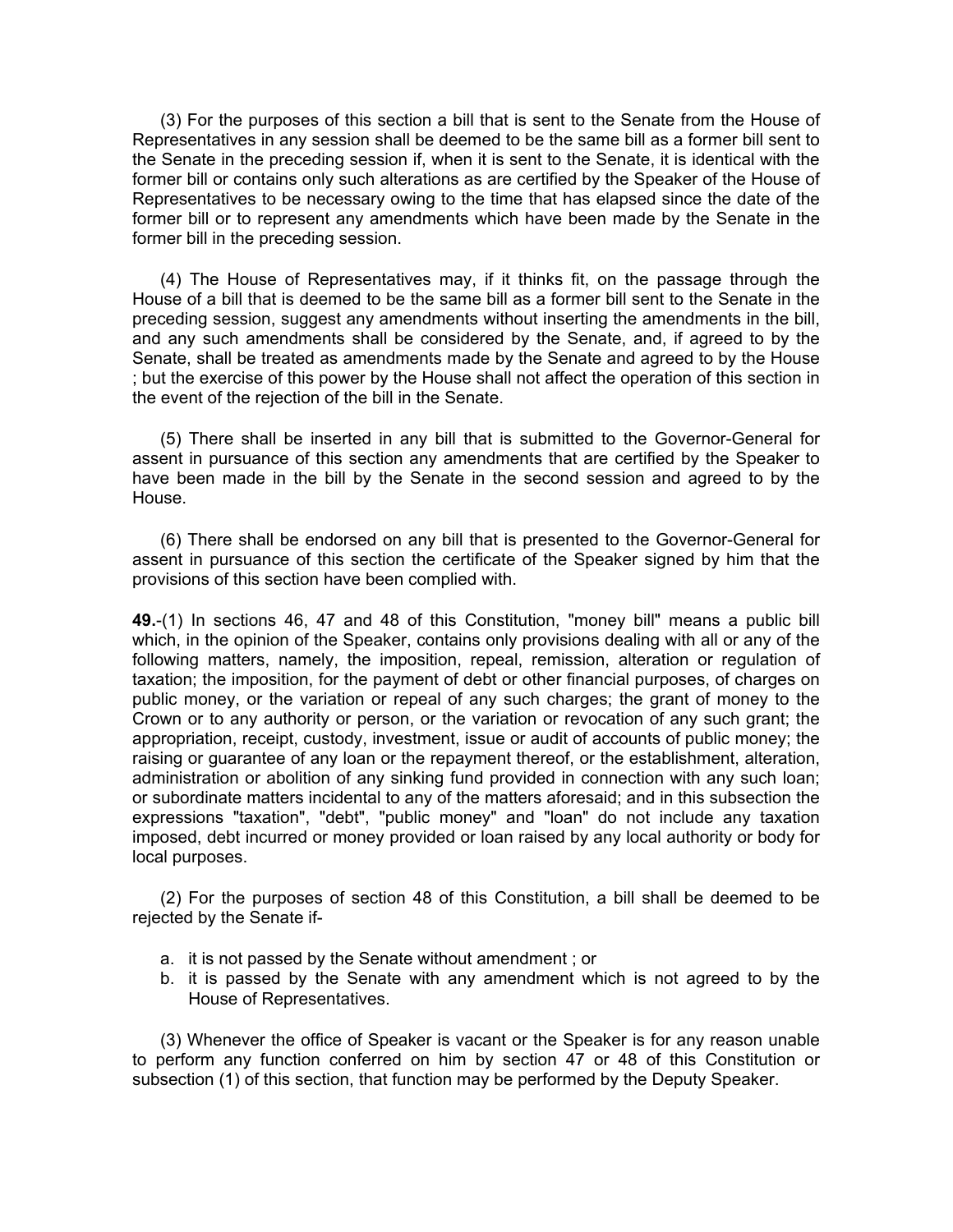(4) Any certificate of the Speaker or Deputy Speaker given under section 48 of this Constitution shall be conclusive for all purposes and shall not be questioned in any court of law.

(5) Before giving any certificate under section 47 or 48 of this Constitution the Speaker or Deputy Speaker, as the case may be, shall consult the Attorney-General.

**50.**-(1) Subject to the provisions of this Constitution, each House of Parliament may regulate its own procedure and may in particular make rules for the orderly conduct of its own proceedings.

(2) Each House of Parliament may act notwithstanding any vacancy in its membership (including any vacancy not filled when the House first meets after any general election) and the presence or participation of any person not entitled to be present at or to participate in the proceedings of the House shall not invalidate those proceedings.

(3) Parliament may, for the purpose of the orderly and effective discharge of the business of the Senate and the House of Representatives, make provision for the powers, privileges and immunities of those Houses and the committees and the members thereof.

### **PART 3**

### **Summoning, Prorogation and Dissolution**

**51.**-(1) Each session of Parliament shall be held at such place within Grenada and shall commence at such time as the Governor-General may by Proclamation appoint.

(2) There shall be a session of Parliament once at least in every year, so that a period of six months shall not intervene between the last sitting of Parliament in one session and the first sitting thereof in the next session.

**52.**-(1) The Governor-General may at any time prorogue or dissolve Parliament.

(2) Subject to the provisions of subsection (3) of this section Parliament, unless sooner dissolved, shall continue for five years from the date of the first sitting of Parliament after any dissolution and shall then stand dissolved.

(3) At any time when Her Majesty is at war, Parliament may extend the period of five years specified in subsection (2) of the section for not more than twelve months at a time :

Provided that the life of Parliament shall not be extended under this subsection for more than five years.

(4) In the exercise of his powers to dissolve Parliament, the Governor-General shall act in accordance with the advice of the Prime Minister : Provided that-

a. if the majority of all the members of the House of Representatives pass a resolution that they have no confidence in the Government of Grenada and the Prime Minister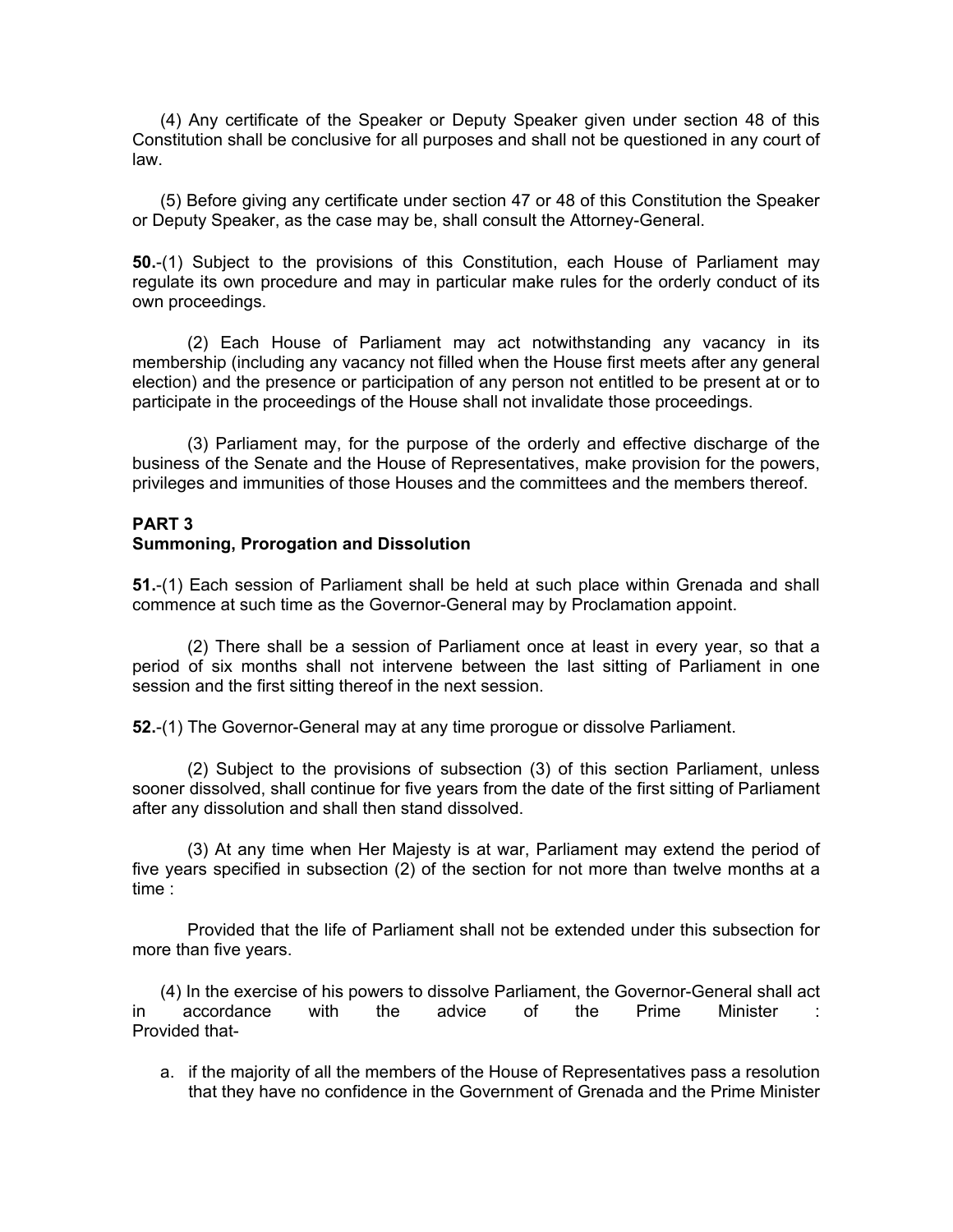does not within three days either resign or advise a dissolution, the Governor-General, acting in his own deliberate judgment, may dissolve Parliament ; and

b. if the office of the Prime Minister is vacant and the Governor-General, acting in his own deliberate judgment, considers that there is no prospect of his being able within a reasonable time to appoint to that office a person who can command the support of the majority of the members of the House of Representatives, the Governor-General shall dissolve Parliament.

**53.**-(1) A general election of members of the House of Representatives shall be held at such time within three months after any dissolution of Parliament as the Governor-General may appoint.

(2) As soon as practicable after every general election the Governor-General shall proceed under section 24 of this Constitution to the appointment of Senators.

### **PART 4 Delimitation of Constituencies**

**54.** For the purpose of the election of members of the House of Representatives, Grenada shall be divided into such number of constituencies, having such boundaries as may be provided for by an Order made by the Governor-General in accordance with the provisions of section 56 of this Constitution.

**55.**-(1) There shall be a Constituency Boundaries Commission for Grenada which shall consist of-

- a. the Speaker, as Chairman;
- b. two members appointed by the Governor-General, acting in accordance with the advice of the Prime Minister; and
- c. two members appointed by the Governor-General, acting in accordance with the advice of the Leader of the Opposition.

(2) A person shall not be qualified to be appointed as a member of the Commission, other than the Chairman, if he is a Senator, a member of the House of Representatives or a public officer.

(3) Subject to the provisions of this section, a member of the Commission, other than the Chairman, shall vacate his office-

- a. at the next dissolution of Parliament after his appointment; or
- b. if any circumstances arise that, if he were not a member of the Commission, would cause him to be disqualified for appointment as such.

(4) A member of the Commission other than the Chairman may be removed from office but only for inability to discharge the functions thereof (whether arising from infirmity of mind or body or any other cause) or for misbehaviour, and he shall not be so removed except in accordance with the provisions of this section.

(5) A member of the Commission shall be removed from office by the Governor-General if the question of his removal from office has been referred to a tribunal appointed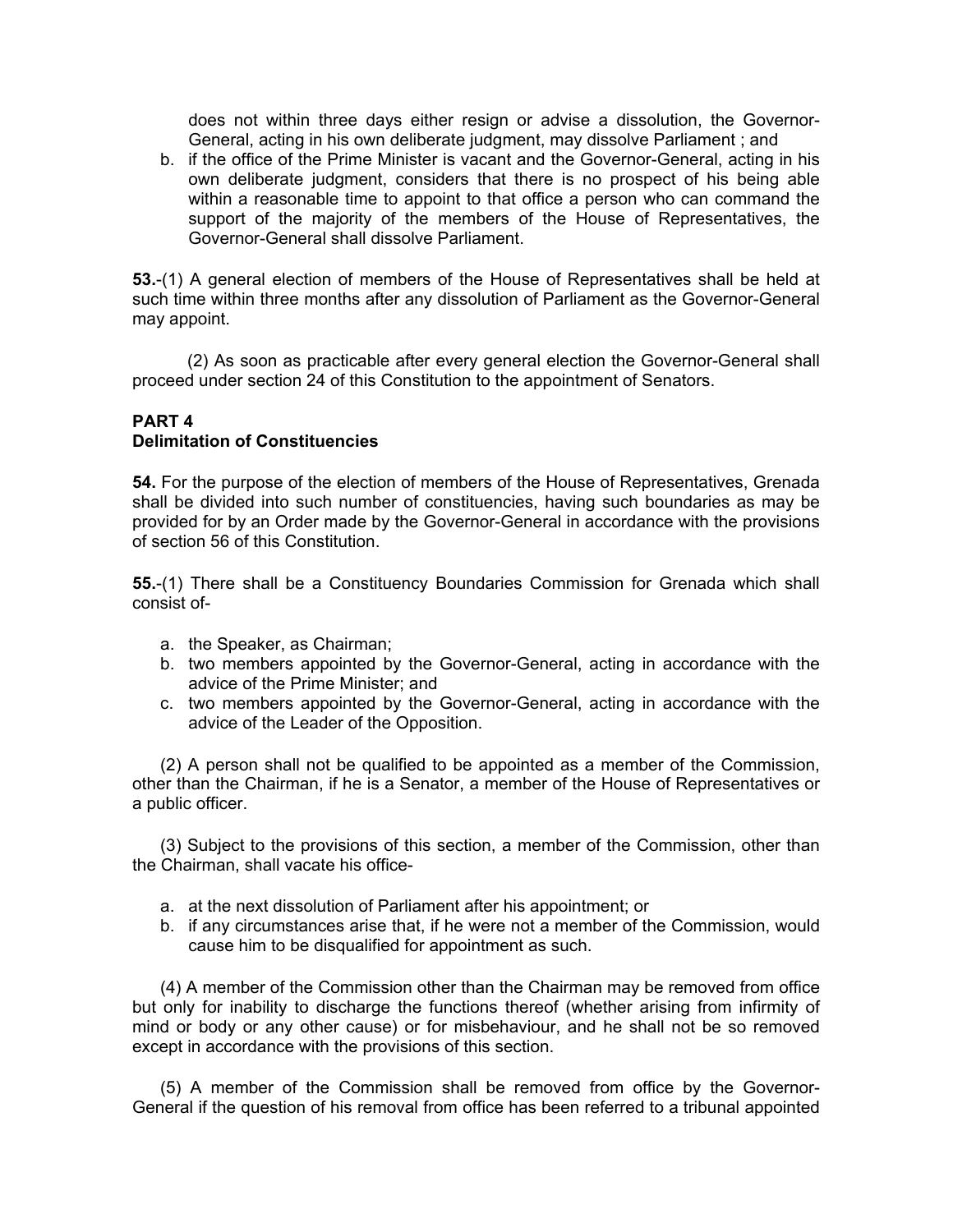under subsection (6) of this section and the tribunal has recommended to the Governor-General that he ought to be removed from office for inability as aforesaid or for misbehaviour.

(6) If the Prime Minister, in the case of a member appointed in accordance with paragraph (b) of subsection (1) of this section, or the Leader of the Opposition, in the case of a member appointed in accordance with paragraph (c) of that subsection, represents to the Governor-General that the question of removal of a member of the Commission from office for inability as aforesaid or for misbehaviour ought to be investigated, then-

- a. the Governor-General shall appoint a tribunal, which shall consist of a Chairman and not less than two other members, selected by the Governor-General, acting in accordance with the advice of the Chief Justice, from among persons who hold or have held office as a judge of a court having unlimited jurisdiction in civil and criminal matters in some part of the Commonwealth or a court having jurisdiction in appeals from any such court ; and
- b. the tribunal shall enquire into the matter and report on the facts thereof to the Governor-General and recommend to the Governor-General whether the member of the Commission ought to be removed from office for inability as aforesaid or for misbehaviour.

(7) The Commission may regulate its own procedure, and, with the consent of the Prime Minister, confer powers and impose duties on any public officer or on any authority of the Government of Grenada for the purpose of the discharge of its functions.

(8) The Commission may, subject to its rules of procedure, act notwithstanding any vacancy in its membership and its proceedings shall not be invalidated by the presence or participation of any person not entitled to be present at or to participate in those proceedings :

Provided that any decision of the Commission shall require the concurrence of a majority of all its members.

(9) In the exercise of its functions under this Constitution the Commission shall not be subject to the control or direction of any other person or authority.

**56.**-(1) The Constituency Boundaries Commission shall, in accordance with the provisions of this section, review the number and boundaries of the constituencies into which Grenada is divided and submit to the Governor-General reports either-

- a. showing the constituencies into which it recommends that Grenada should be divided in order to give effect to the rules set out in Schedule 2 to this Constitution ; or
- b. stating that, in the opinion of the Commission no alteration is required to the existing number or boundaries of constituencies in order to give effect to the said rules.
- (2) Reports under subsection (1) of this section shall be submitted by the Commission-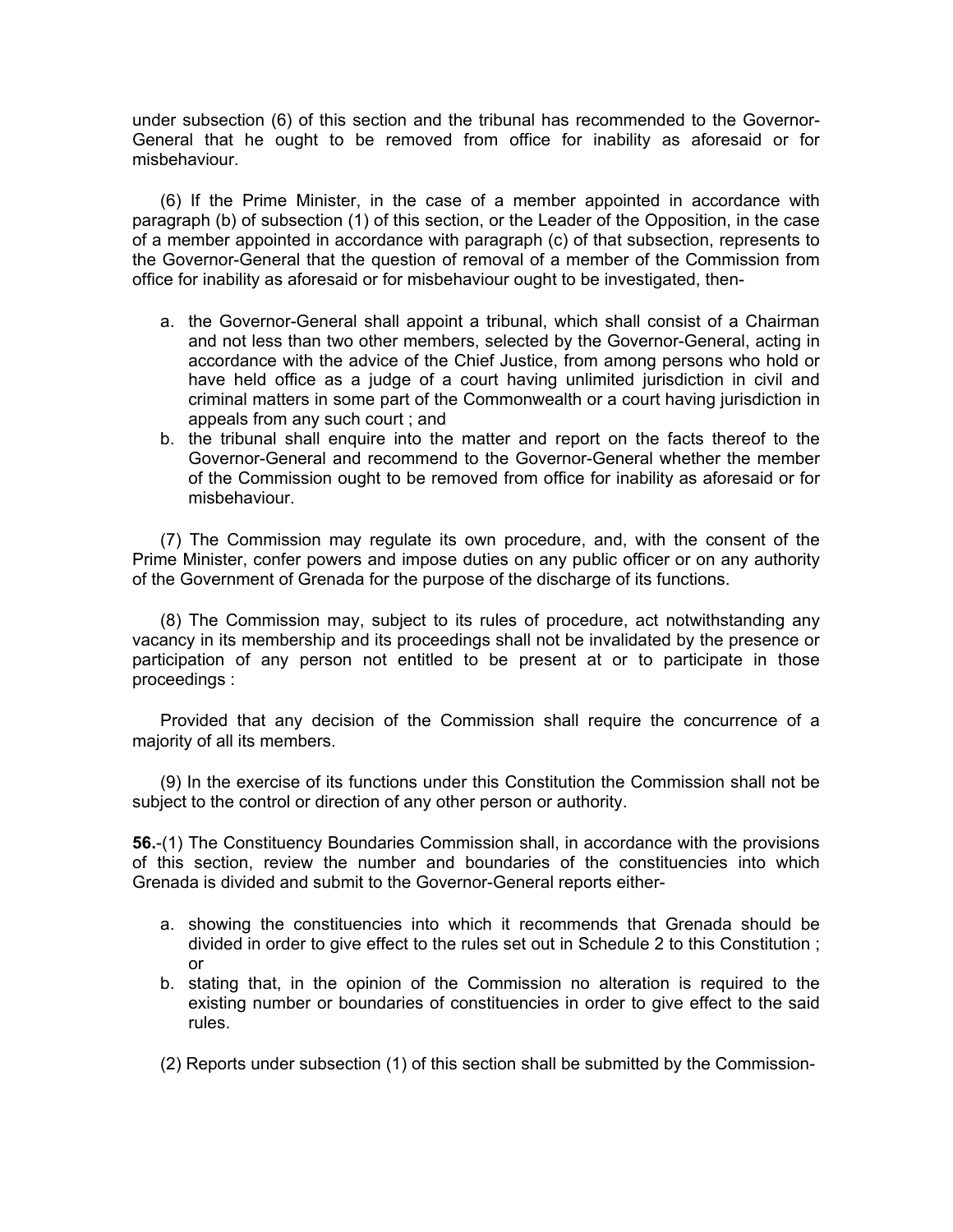- a. in the case of its first report after the day upon which this Constitution comes into operation, not more than five years from 25th August 1971 ; and
- b. of any subsequent report, not less than two nor more than five years from the date of the submission of its last report.

(3) As soon as may be after the Commission has submitted a report under subsection (l)(a) of this section, the Prime Minister shall lay before the House of Representatives for its approval the draft of an Order by the Governor-General for giving effect, whether with or without modifications, to the recommendations contained in the report, and that draft Order may make provision for any matters which appear to the Prime Minister to be incidental to or consequential upon the other provisions of the draft.

(4) Where any draft Order submitted to the House of Representatives under this section gives effect to any such recommendations with modifications, the Prime Minister shall lay before the House together with the draft Order a statement of the reasons for the modifications.

(5) If the motion for the approval of any draft Order laid before the House of Representatives under this section is rejected by the House, or is withdrawn by leave of the House, the Prime Minister shall amend the draft Order and lay the amended draft before the House.

(6) If any draft Order laid before the House of Representatives under this section is approved by resolution of the House, the Prime Minister shall submit it to the Governor-General who shall make an Order in terms of the draft ; and that Order shall come into force upon the next dissolution of Parliament after it is made.

(7) The question of the validity of any Order by the Governor-General purporting to be made under this section and reciting that a draft thereof has been approved by resolution of the House of Representatives shall not be enquired into in any court of law.

#### **CHAPTER IV THE EXECUTIVE**

**57.**-(1) The executive authority of Grenada is vested in Her Majesty.

(2) Subject to the provisions of this Constitution, the executive authority of Grenada may be exercised on behalf of Her Majesty by the Governor-General either directly or through officers subordinate to him.

(3) Nothing in this section shall prevent Parliament from conferring functions on persons or authorities other than the Governor-General.

**58.**-(1) There shall be a Prime Minister of Grenada, who shall be appointed by the Governor-General.

(2) Whenever the Governor-General has occasion to appoint a Prime Minister he shall appoint a member of the House of Representatives who appears to him likely to command the support of the majority of the members of the House.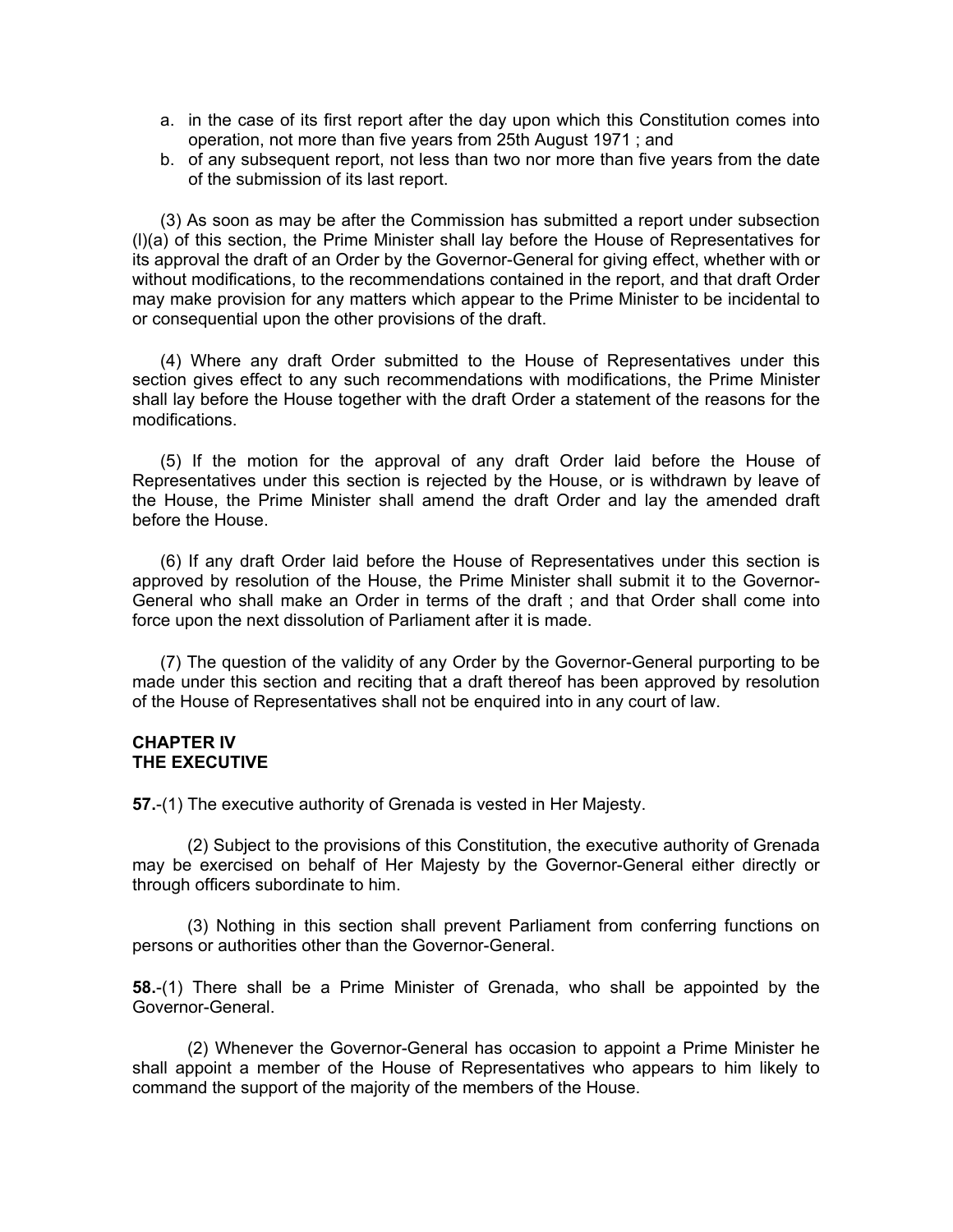(3) There shall be, in addition to the office of Prime Minister, such other offices of Minister as may be established by Parliament or, subject to the provisions of any law enacted by Parliament, by the Governor-General, acting in accordance with the advice of the Prime Minister.

(4) Appointments to the office of Minister, other than the office of Prime Minister, shall be made by the Governor-General, acting in accordance with the advice of the Prime Minister, from among the Senators and the members of the House of Representatives.

(5) If occasion arises for making an appointment to the office of Prime Minister or any other Minister while Parliament is dissolved, then, notwithstanding any other provision of this section, a person who was a member of the House of Representatives immediately before the dissolution may be appointed as Prime Minister or any other Minister and a person who was a Senator immediately before the dissolution may be appointed as any Minister other than Prime Minister.

- (6) The Governor-General may remove the Prime Minister from office-
- a. if a resolution of no confidence in the Government of Grenada is passed by the majority of all the members of the House of Representatives and the Prime Minister does not within three days either resign from his office or advise a dissolution of Parliament ; or
- b. if, at any time between the holding of a general election of the members of the House of Representatives and the date on which the House first meets thereafter, the Governor-General considers that in consequence of changes in the membership of the House resulting from that election the Prime Minister will not be able to command the support of the majority of the members of the House.
- (7) The office of any Minister shall became vacant-
- a. if the holder of the office ceases to be a member of either House of Parliament otherwise than by reason of the dissolution of Parliament ;
- b. in the case of the Prime Minister, if, when the House of Representatives first meets after the dissolution of Parliament, he is not then a member thereof ;
- c. in the case of any other Minister, if, when the House of Representatives first meets after the dissolution of Parliament, he is not then a member of either House of Parliament ; or
- d. if, by virtue of section 27(3) or 33(3) of this Constitution, he is required to cease to perform his functions as a member of a House of Parliament.
- (8) The office of a Minister other than the Prime Minister shall become vacant-
- a. if the Governor-General, acting in accordance with the advice of the Prime Minister, so directs ;
- b. if the Prime Minister resigns from office within three days after the passage by the majority of all the members of the House of Representatives of a resolution of no confidence in the Government of Grenada or is removed from office under subsection (6) of this section ; or
- c. on the appointment of any person to the office of Prime Minister.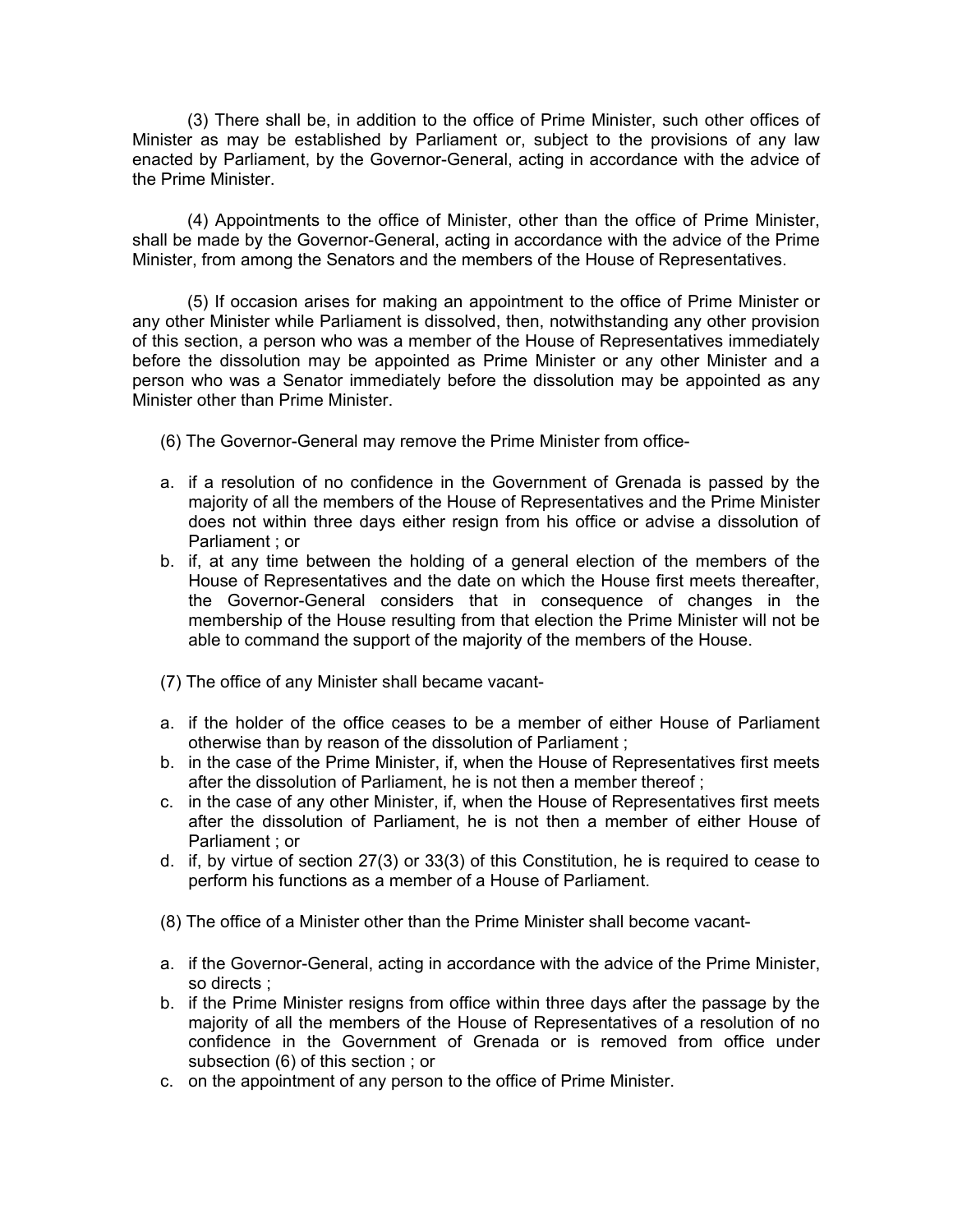(9) In the exercise of the powers conferred upon him by subsections (2), (5) and (6) of this section the Governor-General shall act in his own deliberate judgment.

**59.**-(1) There shall be a Cabinet of Ministers for Grenada which shall consist of the Prime Minister and the other Ministers.

(2) At any time when the office of Attorney-General is a public office, the Attorney-General shall be an ex-officio member of the Cabinet in addition to the Ministers.

(3) The functions of the Cabinet shall be to advise the Governor-General in the government of Grenada and the Cabinet shall be collectively responsible to Parliament for any advice given to the Governor-General by or under the general authority of the Cabinet for all things done by or under the authority of any Minister in the execution of his office.

(4) The provisions of subsection (3) of this section shall not apply in relation to-

- a. the appointment and removal from office of Ministers or Parliamentary Secretaries, the assignment of responsibility to any Minister under section 60 of this Constitution, or the authorisation of another Minister to perform the functions of the Prime Minister during absence or illness ;
- b. the dissolution of Parliament ; or
- c. the matters referred to in section 72 of this Constitution (which relate to the prerogative of mercy).

**60**. The Governor-General, acting in accordance with the advice of allocation of the Prime Minister, may, by directions in writing, assign to the Prime Minister or any other Minister responsibility for any business of the Government of Grenada, including the administration of any department of government.

**61.**-(1) Whenever the Prime Minister is absent from Grenada or is by reason of illness unable to perform the functions conferred upon him by this Constitution, the Governor-General may authorise some other Prime Minister to perform those functions (other than the functions conferred by this section) and that Minister may perform those functions until his authority is revoked by the Governor-General.

(2) The powers of the Governor-General under this section shall be exercised by him in accordance with the advice of the Prime Minister :

Provided that if the Governor-General, acting in his own deliberate judgment, considers that it is impracticable to obtain the advice of the Prime Minister owing to his absence or illness he may exercise those powers in his own deliberate judgment.

**62.**-(1) In the exercise of his functions the Governor-General shall act in accordance with the advice of the Cabinet or a Minister acting under the general authority of the Cabinet except in cases where he is required by this Constitution or any other law to act in accordance with the advice of any person or authority other than the Cabinet or in his own deliberate judgment.

(2) During any period in which there is a vacancy in the office of Leader of the Opposition by reason of the fact that no person is both qualified for appointment to that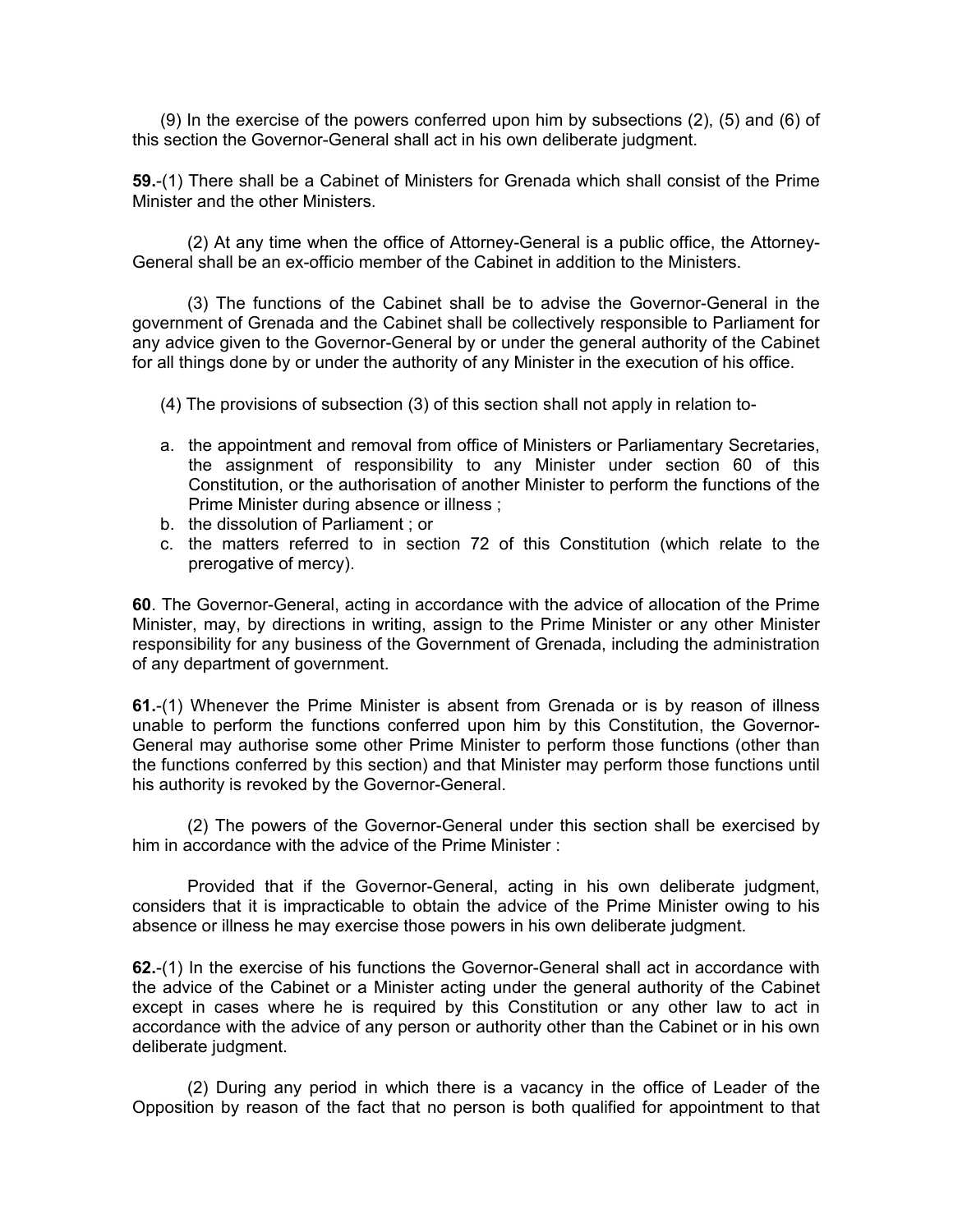office in accordance with this Constitution and willing to accept appointment, the Governor-General may act without the advice of the Leader of the Opposition and in his own deliberate judgment in the exercise of any power in respect of which it is provided in this Constitution he shall act on the advice of the Leader of the Opposition.

(3) Nothing in subsection (1) of this section shall apply to the functions conferred upon the Governor-General by the following provisions of this Constitution-

- a. paragraph (b) of the proviso to section 52(4) (which requires the Governor-General to dissolve Parliament in certain circumstances) ;
- b. section 63 (which entitles the Governor-General to information) ;
- c. sections 55(5), 66(4), 83(6), 86(7), 87(7) and 90(5) (which require the Governor-General to remove the holders of certain offices from office in certain circumstances).

**63.** The Prime Minister shall keep the Governor-General fully informed concerning the general conduct of the government of Grenada and shall furnish the Governor-General with such information as he may request with respect to any particular matter relating to the government of Grenada.

**64.**-(1) The Governor-General, acting in accordance with the advice of the Prime Minister, may appoint Parliamentary Secretaries from among the Senators and members of the House of Representatives to assist Ministers in the performance of their duties :

Provided that, if occasion arises for making appointments while Parliament is dissolved, a person who was a Senator or a member of the House of Representatives immediately before the dissolution may be appointed as a Parliamentary Secretary.

- (2) The office of a Parliamentary Secretary shall become vacant-
- a. if the Governor-General, acting in accordance with the advice of the Prime Minister, so directs ;
- b. if the Prime Minister resigns from office within three days after the passage by the majority of all the members of the House of Representatives of a resolution of no confidence in the Government of Grenada or is removed from office under section 58(6) of this Constitution ;
- c. upon the appointment of any person to the office of Prime Minister ;
- d. if the holder of the office ceases to be a member of either House of Parliament otherwise than by reason of a dissolution of Parliament ;
- e. if, when the House of Representatives first meets after any dissolution of Parliament, he is not then a member of either House of Parliament ; or
- f. if, by virtue of section 27(3) or 33(3) of this Constitution, he is required to cease to perform his functions as a member of a House of Parliament.

**65.** A Minister or a Parliamentary Secretary shall not enter upon the duties of his office unless he has taken and subscribed the oath of allegiance and the oath of office.

**66.**-(1) There shall be a Leader of the Opposition who shall be Appointed by the Governor-General.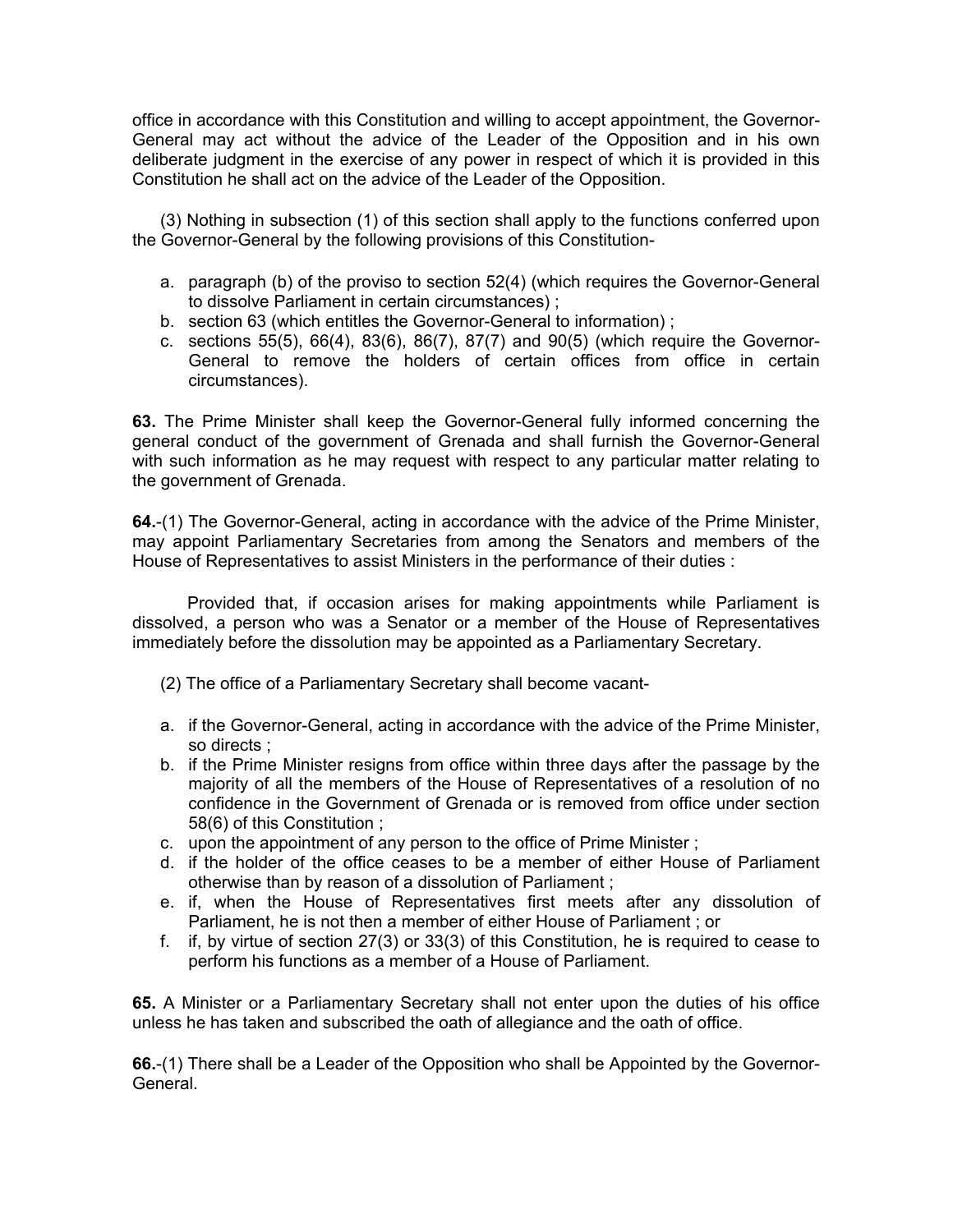(2) Whenever there shall be occasion for the appointment of a Leader of the Opposition, the Governor-General, acting in his own deliberate judgment, shall appoint the member of the House of Representatives who appears to him to command the support of the largest number of members of the House in opposition to the Government.

(3) The Leader of the Opposition shall vacate his office-

- a. if for any reason other than a dissolution of Parliament he ceases to be a member of the House of Representatives ;
- b. if when the House of Representatives first meets after any dissolution of Parliament he is not then a member of the House ;
- c. if by virtue of the provisions of section 33(3) of this Constitution he is required to cease to perform his functions as a member of the House of Representatives ; or
- d. if he is removed from office under the provisions of subsection (4) of this section.

(4) If it appears to the Governor-General, acting in his own deliberate judgment, that the Leader of the Opposition no longer commands the support of the largest number of members of the House in opposition to the Government, the Governor-General shall remove the Leader of the Opposition from office.

**67.** Where any Minister has been charged with responsibility for any department of government, he shall exercise general direction and control over that department ; and, subject to such direction and control, every department of government shall be under the supervision of a public officer whose office is referred to in this Constitution as the office of a permanent secretary :

Provided that two or more government departments may be placed under the supervision of one permanent secretary.

**68.**-(1) There shall be a Secretary to the Cabinet whose office shall be a public office.

(2) The Secretary to the Cabinet, who shall have charge of the Cabinet Office, shall be responsible, in accordance with such instructions as may be given to him by the Prime Minister, for arranging the business for, and keeping the minutes of, the Cabinet and for conveying the decisions of the Cabinet to the appropriate person or authority and shall have such other functions as the Prime Minister may direct.

**69.** Subject to the provisions of this Constitution and of any other law, the Governor-General may constitute offices for Grenada, make appointments to any such office and terminate any such appointment.

**70.**-(1) There shall be an Attorney-General who shall be the principal legal adviser to the Government of Grenada.

(2) The office of Attorney-General shall be either a public office or the office of a Minister.

(3) At any time when the office of Attorney-General is a public office the same person may, if qualified, be appointed in accordance with the provisions of Chapter VI of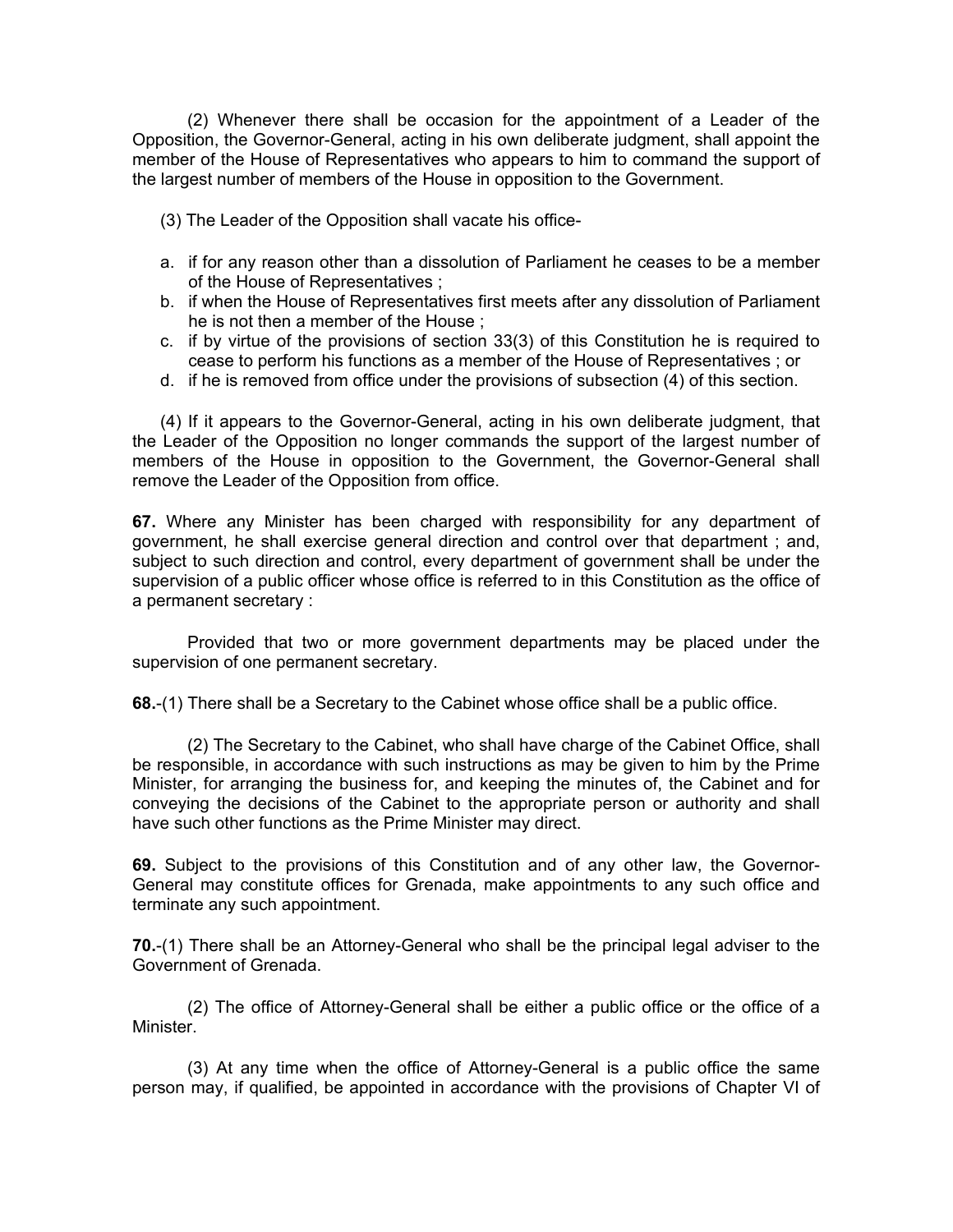this Constitution to hold or act in the office of Attorney-General and the office of Director of Public Prosecutions.

(4) Where the offices of Attorney-General and Director of Public Prosecutions are held by the same person, the following provisions of this Constitution shall have effect, in relation to that person, as if references therein to the Director of Public Prosecutions included references to the Attorney-General, that is to say, sections 80, 86(6), 86(7), 86(8), 86(9), 93 and 111(8) but the provisions of this subsection shall be without prejudice to the powers of Parliament or, subject to the provisions of any law, the Governor-General to determine that the office of Attorney-General shall cease to be a public office and become the office of a Minister.

**71.**-(1) There shall be a Director of Public Prosecutions whose office shall be a public office.

(2) The Director of Public Prosecutions shall have power in any case in which he considers it desirable so to do-

- a. to institute and undertake criminal proceedings against any person before any court (other than a court-martial) in respect of any offence alleged to have been committed by that person ;
- b. to take over and continue any such criminal proceeding that have been instituted or undertaken by any other person or authority ; and
- c. to discontinue at any stage before judgment is delivered any such criminal proceedings instituted or undertaken by himself or any other person or authority.

(3) The powers of the Director of Public Prosecutions under subsection (2) of this section may be exercised by him in person or through other persons acting under and in accordance with his general or special instructions.

(4) The powers conferred on the Director of Public Prosecutions by paragraphs (b) and (c) of subsection (2) of this section shall be vested in him to the exclusion of any other person or authority :

Provided that where any other person or authority has instituted criminal proceedings, nothing in this subsection shall prevent the withdrawal of those proceedings by or at the instance of that person or authority and with the leave of the court.

(5) For the purpose of this section, any appeal from a judgment in criminal proceedings before any court or any case stated or question of law reserved for the purpose of any such proceedings, to any other court (including Her Majesty in Council) shall be deemed to be part of those proceedings :

Provided that the power conferred on the Director of Public Prosecutions by subsection (2)(c) of this section, shall not be exercised in relation to any appeal by a person convicted in any criminal proceedings or to any case stated or question of law reserved at the instance of such a person.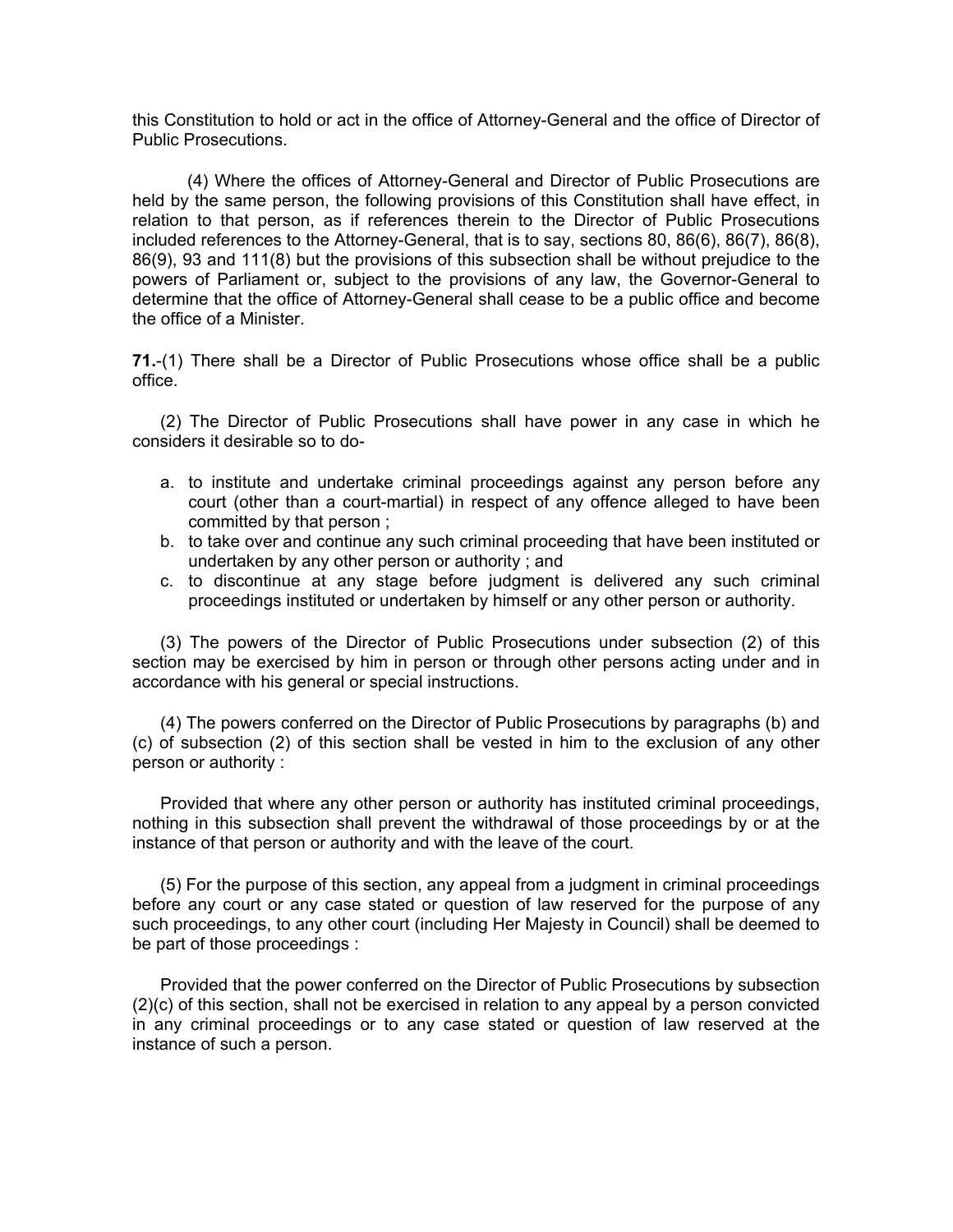(6) In the exercise of the functions vested in him by subsection (2) of this section and by section 44 of this Constitution, the Director of Public Prosecutions shall not be subject to the direction or control of any other person or authority.

**72.**-(1) The Governor-General may, in Her Majesty's name and on Her Majesty's behalf,-

- a. grant a pardon, either free or subject to lawful conditions, to any person convicted of any offence ;
- b. grant to any person a respite, either indefinite or for a specified period, of the execution of any punishment imposed on that person for any offence ;
- c. substitute a less severe form of punishment for any punishment imposed on any person for any offence ; or
- d. remit the whole or any part of any punishment imposed on any person for any offence or of any penalty or forfeiture otherwise due to the Crown on account of any offence.

(2) The powers of the Governor-General under subsection (1) of this section shall be exercised by him in accordance with the advice of such Minister as may for the time being be designated by the Governor-General, acting in accordance with the advice of the Prime Minister.

**73.**-(1) There shall be an Advisory Committee on the Prerogative of Mercy which shall consist of-

- a. the Minister for the time being designated under section 72(2) of this Constitution who shall be Chairman ;
- b. the Attorney-General ;
- c. the chief medical officer of the Government of Grenada ; and
- d. three other members appointed by the Governor-General, by instrument in writing under his hand.

(2) A member of the Committee appointed under subsection (1)(d) of this section shall hold his seat thereon for such period as may be specified in the instrument by which he was appointed :

Provided that his seat shall become vacant-

- a. in the case of a person who, at the date of his appointment was a Minister, if he ceases to be a Minister; or
- b. if the Governor-General, by instrument in writing under his hand so directs.

(3) The Committee may act notwithstanding any vacancy in its membership or the absence of any member and its proceedings shall not be invalidated by the presence or participation of any person not entitled to be present at or to participate in those proceedings.

(4) The Committee may regulate its own procedure.

(5) In the exercise of his functions under this section, the Governor-General shall act in accordance with the advice of the Prime Minister.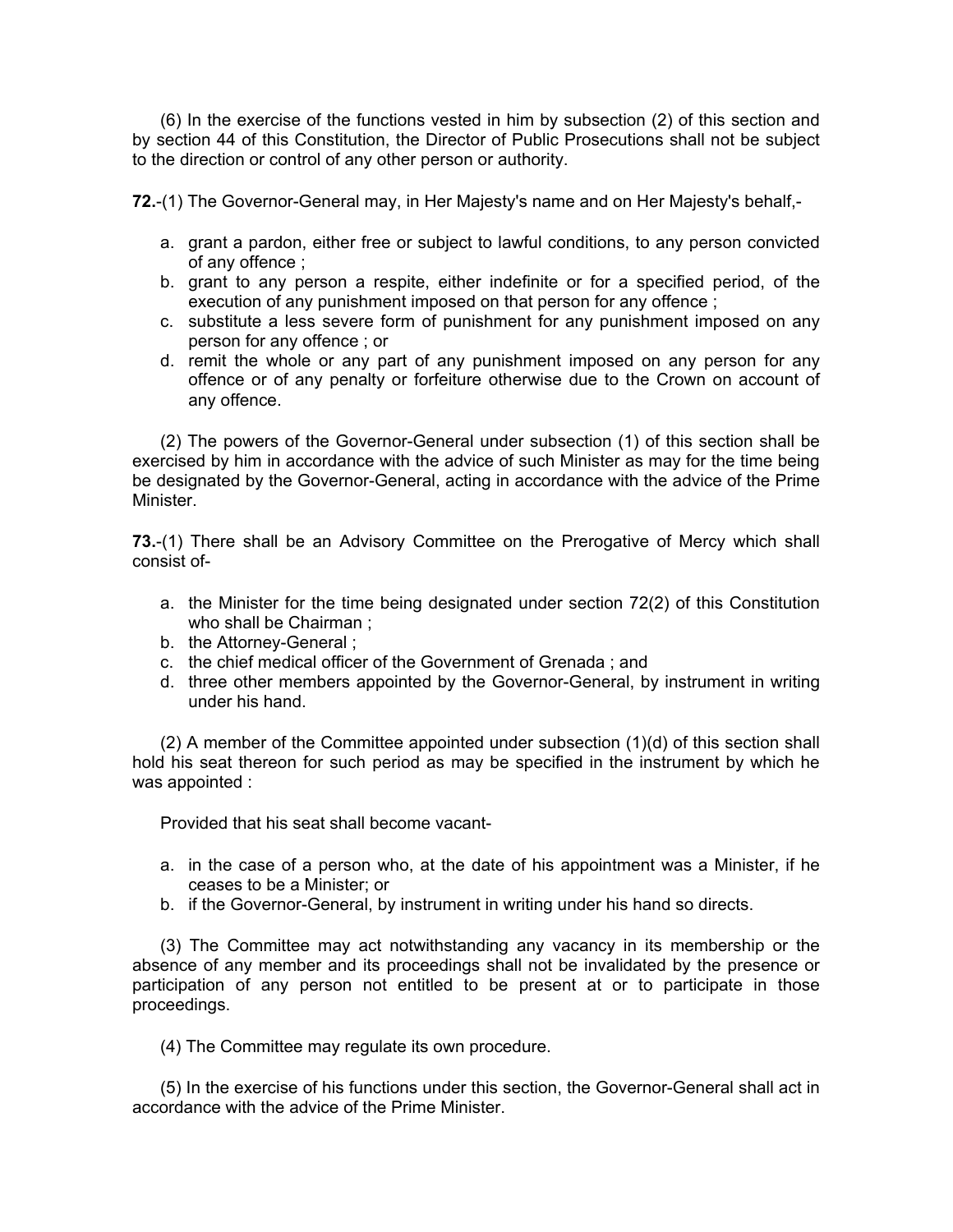**74.**-(1) Where any person has been sentenced to death (otherwise than by a court-martial) for an offence, the Minister for the time being designated under section 72(2) of this Constitution shall cause a written report of the case from the trial judge (or, if a report cannot be obtained from that judge, a report on the case from the Chief Justice), together with such other information derived from the record of the case or elsewhere as he may require, to be taken into consideration at a meeting of the Advisory Committee on the Prerogative of Mercy ; and after obtaining the advice of the Committee he shall decide in his own deliberate judgment whether to advise the Governor-General to exercise any of his powers under section 72(1) of this Constitution.

(2) The Minister for the time being designated under section 72(2) of this Constitution may consult with the Advisory Committee on the Prerogative of Mercy before tendering advice to the Governor-General under section 72(1) of this Constitution in any case not falling within subsection (1) of this section but he shall not be obliged to act in accordance with the recommendation of the Committee.

#### **CHAPTER V FINANCE**

**75.** All revenues or other moneys raised or received by Grenada (not being revenues or other moneys that are payable, by or under any law for the time being in force in Grenada, into some other fund established for any specific purpose) shall be paid into and form a Consolidated Fund.

**76.**-(1) No moneys shall be withdrawn from the Consolidated Fund except-

- a. to meet expenditure that is charged upon the Fund by this Constitution or by any law enacted by Parliament ; or
- b. where the issue of those moneys has been authorised by an Appropriation law or by a law made in pursuance of section 78 of this Constitution.

(2) Where any moneys are charged by this Constitution or any law enacted by Parliament upon the Consolidated Fund or any other public fund, they shall be paid out of that fund by the Government of Grenada to the person or authority to whom payment is due.

(3) No moneys shall be withdrawn from any public fund other than the Consolidated Fund unless the issue of those moneys has been authorised by or under any law.

(4) Parliament may prescribe the manner in which withdrawals may be made from the Consolidated Fund or any other public fund.

**77.**-(1) The Minister for the time being responsible for finance shall cause to be prepared and laid before the House of Representatives in each financial year estimates of the revenues and expenditure of Grenada for the next following financial year.

(2) When the estimates of expenditure (other than expenditure charged upon the Consolidated Fund by this Constitution or by any law enacted by Parliament) have been approved by the House of Representatives, a bill, known as an Appropriation bill, shall be introduced in the House providing for the issue from the Consolidated Fund of the sums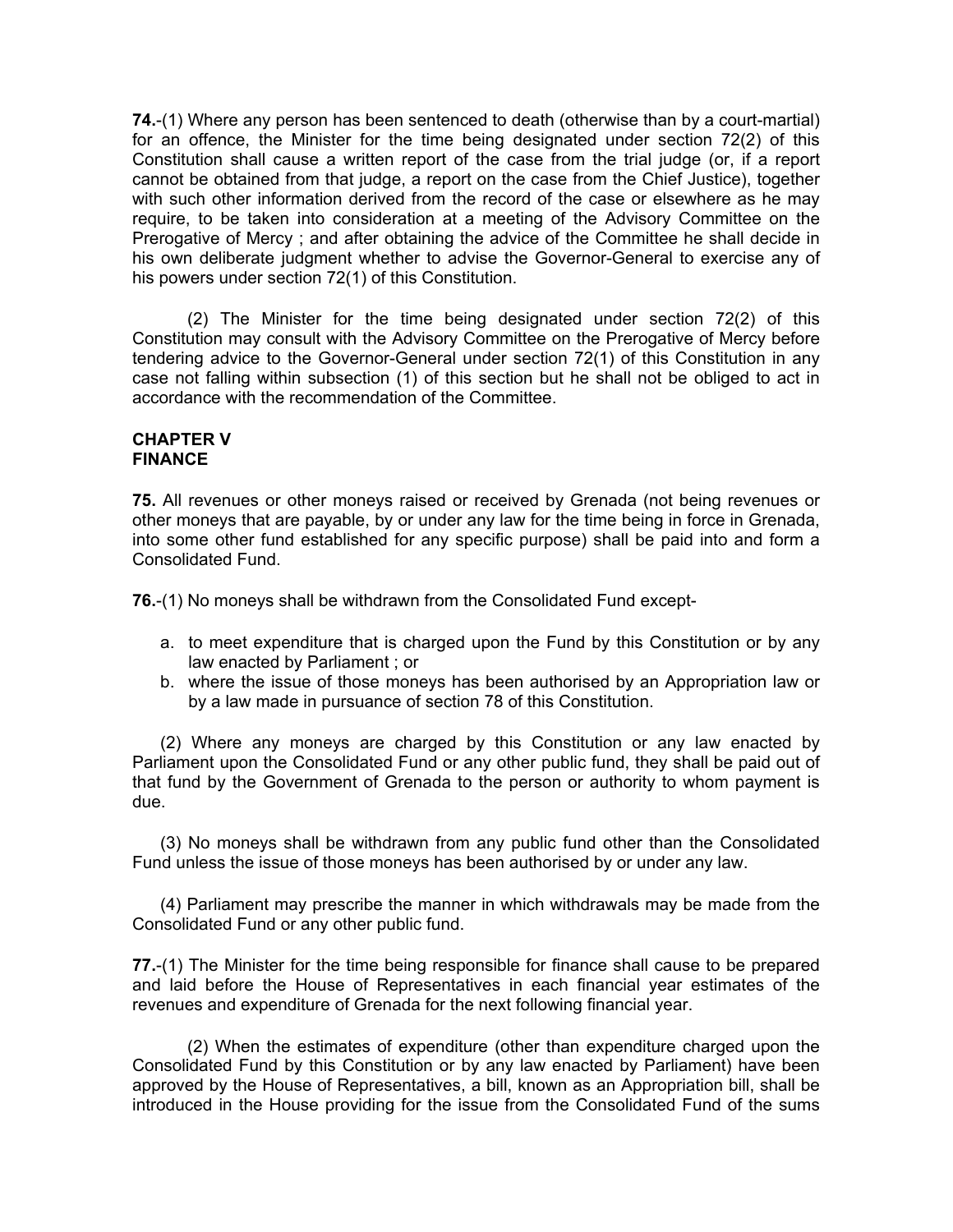necessary to meet that expenditure and the appropriation of those sums, under separate votes for the several services required, to the purposes specified therein.

- (3) If in respect of any financial year it is found-
- a. that the amount appropriated by the Appropriation law to any purpose is insufficient or that a need has arisen for expenditure for a purpose to which no amount has been appropriated by that law ; or
- b. that any moneys have been expended for any purpose in excess of the amount appropriated to that purpose by the Appropriation law or for a purpose to which no amount has been appropriated by that law ;

a supplementary estimate, showing the sums required or spent, shall be laid before the House of Representatives and, when the supplementary estimate has been approved by the House, a supplementary Appropriation bill shall be introduced in the House providing for the issue of such sums from the Consolidated Fund and appropriating them to the purposes specified therein.

**78.** Parliament may make provision under which, if the Appropriation law in respect of any financial year has not come into operation by the beginning of that financial year, the Minister for the time being responsible for finance may authorise the withdrawal of moneys from the Consolidated Fund for the purpose of meeting expenditure necessary to carry on the services of the Government of Grenada until the expiration of four months from the beginning of that financial year or the coming into operation of the law, whichever is the earlier.

**79.**-(1) Parliament may make provision for the establishment of a Contingencies Fund and for authorizing the Minister for the time being responsible for finance, if satisfied that there has arisen an urgent and unforeseen need for expenditure for which no other provision exists, to make advances from that Fund to meet that need.

(2) Where any advance is made from the Contingencies Fund, a supplementary estimate shall as soon as possible be laid before the House of Representatives and when the supplementary estimate has been approved by the House, a supplementary Appropriation bill shall be introduced as soon as possible in the House for the purpose of replacing the amount so advanced.

**80.**-(1) There shall be paid to the holders of the offices to which this section applies such salaries and such allowances as may be prescribed by or under a law enacted by Parliament.

(2) The salaries and allowances prescribed in pursuance of this section in respect of the holders of the offices to which this section applies shall be a charge on the Consolidated Fund.

(3) The salary prescribed in pursuance of this section in respect of the holder of any office to which this section applies and his other terms of service (other than allowances that are not taken into account in computing, under any law in that behalf, any pension payable in respect of his service in that office) shall not be altered to his disadvantage after his appointment.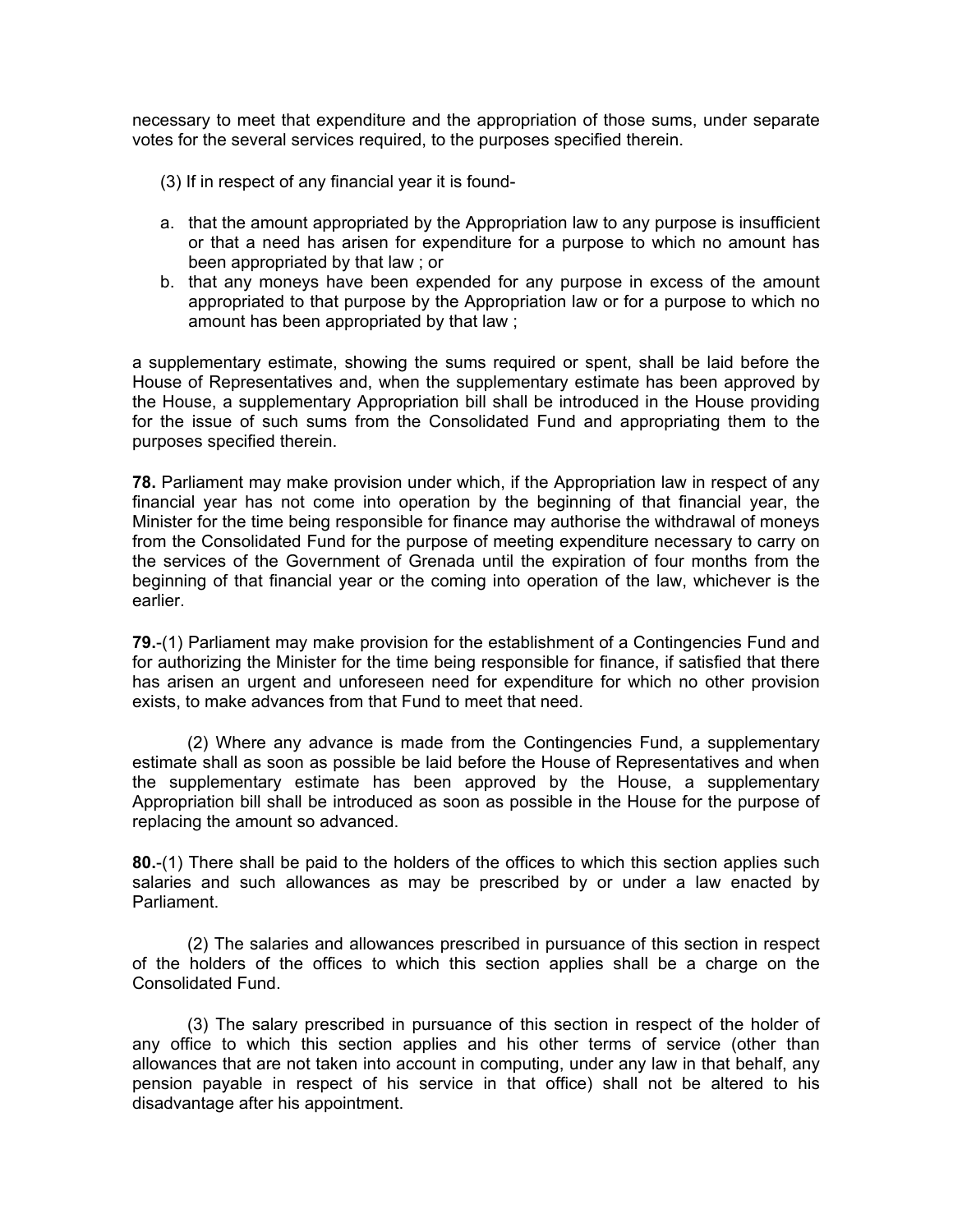(4) When a person's salary or other terms of service depend upon his option, the salary or terms for which he opts shall, for the purposes of subsection (3) of this section, be deemed to be more advantageous to him than any others for which he might have opted.

- a. This section applies to the offices of the Governor-General, member of the Public Service Commission, member of the Public Service Board of Appeal, the Director of Public Prosecutions and the Director of Audit.
- b. Nothing in this section shall be construed as prejudicing the provisions of section 92 of this Constitution (which protects pensions rights in respect of service as a public officer).

**81.**-(1) All debt charges for which Grenada is liable shall be a charge on the Consolidated Fund.

(2) For the purposes of this section debt charges include interest sinking fund charges, the repayment or amortization of debt and all expenditure in connection with the raising of loans on the security of the Consolidated Fund and the service and redemption of the debt created thereby.

**82.**-(1) There shall be a Director of Audit whose office shall be a public office.

(2) It shall be the duty of the Director of Audit to audit and report on the public accounts of Grenada, the accounts of all officers and authorities of the Government of Grenada, the accounts of all courts in Grenada (including any accounts of the Court of Appeal or the High Court maintained in Grenada), the accounts of every Commission established by this Constitution and the accounts of the Clerk to the Senate and the Clerk to the House of Representatives.

(3) The Director of Audit and any officer authorised by him shall have access to all books, records, returns, reports and other documents which in his opinion relate to any of the accounts referred to in subsection (2) of this section.

(4) The Director of Audit shall submit every report made by him in pursuance of subsection (2) of this section to the Minister for the time being responsible for finance who shall, not later than seven days after the House of Representatives first meets after he has received the report, lay it before the House.

(5) The Director of Audit shall exercise such other functions in relation to the accounts of the Government of Grenada or the accounts of other authorities or bodies established by law for public purposes as may be prescribed by or under any law enacted by Parliament.

(6) In the exercise of his functions under subsections (2), (3) and (4) of this section, the Director of Audit shall not be subject to the direction or control of any other person or authority.

### **CHAPTER VI THE PUBLIC SERVICE PART I**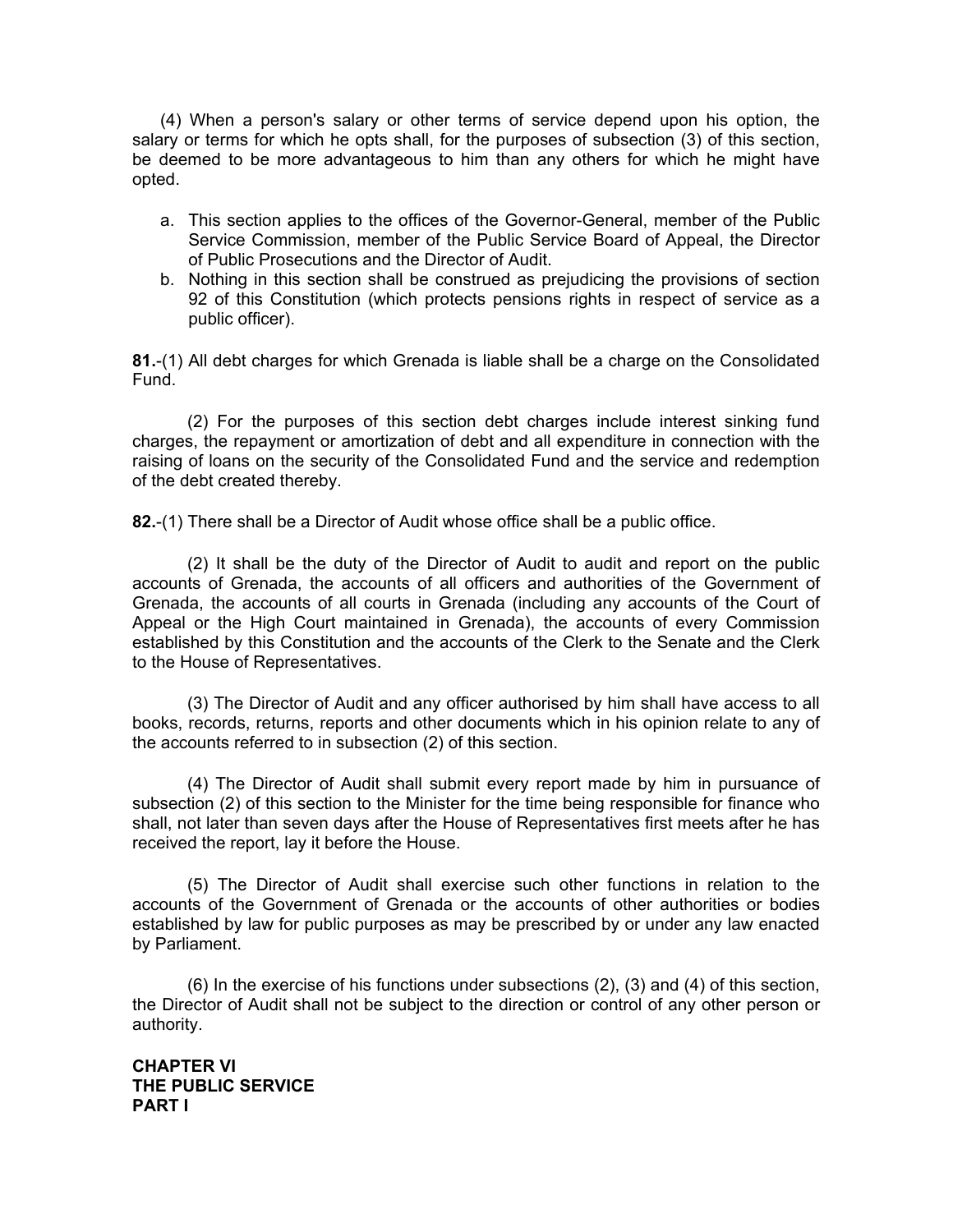### *The Public Service Commission*

**83.**-(1) There shall be a Public Service Commission for Grenada which shall consist of a Chairman and four other members who shall be appointed as follows :-

- a. the Chairman and two members shall be appointed by the Governor-General, acting in accordance with the advice of the Prime Minister ;
- b. two members shall be appointed by the Governor-General, acting in accordance with the advice of the Prime Minister after the Prime Minister has consulted the appropriate representative bodies :

Provided, however, that no appointment shall be made under this subsection unless the body consulted has been in agreement thereto.

(2) A person shall not be qualified to be appointed as a member of the Commission if-

- a. he is a Senator or a member of the House of Representatives ; or
- b. he is a judge of the Court of Appeal or the High Court or a public officer.

(3) A member of the Commission shall not, within the period of three years commencing with the day on which he last held or acted in the office of member of the Commission, be eligible for appointment to or to act in any public office.

(4) Subject to the provisions of this section, the office of a member of the Commission shall become vacant-

- a. at the expiration of three years from the date of his appointment ; or
- b. if any circumstances arise that, if he were not a member of the Commission, would cause him to be disqualified to be appointed as such under subsection (2) of this section.

(5) A member of the Commission may be removed from office only for inability to exercise the functions of his office (whether arising from infirmity of body or mind or any other cause) or for misbehaviour and shall not be so removed except in accordance with the provisions of this section.

(6) A member of the Commission shall be removed from office by the Governor-General if the question of his removal from office has been referred to a tribunal appointed under subsection (7) of this section and the tribunal has recommended to the Governor-General that he ought to be removed from office for inability as aforesaid or for misbehaviour.

(7) If the Prime Minister represents to the Governor-General that the question of removing a member of the Commission under this section ought to be investigated, then-

a. the Governor-General shall appoint a tribunal which shall consist of a Chairman and not less than two other members, selected by the Chief Justice from among persons who hold or have held office as a judge of a court having unlimited jurisdiction in civil and criminal matters in some part of the Commonwealth or a court having jurisdiction in appeals from such a court : and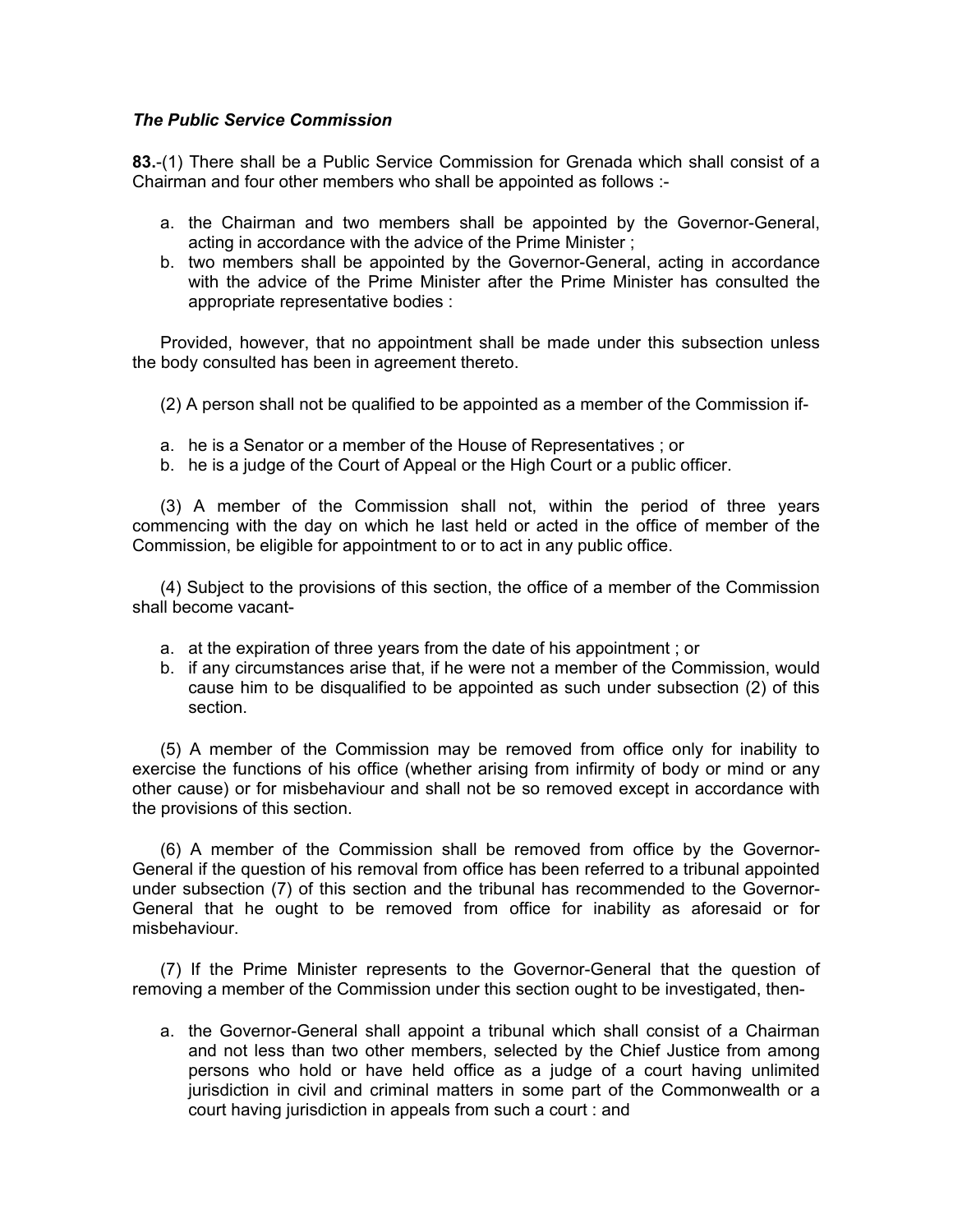b. the tribunal shall enquire into the matter and report on the facts thereof to the Governor-General and recommend to him whether the member ought to be removed under this section.

(8) If the question of removing a member of the Commission has been referred to a tribunal under this section, the Governor-General, acting in accordance with the advice of the Prime Minister, may suspend that member from the exercise of the functions of his office and any such suspension may at any time be revoked by the Governor-General, acting in accordance with such advice as aforesaid, and shall in any case cease to have effect if the tribunal recommends to the Governor-General that that member should not be removed.

(9) If the office of Chairman of the Commission is vacant or if the person holding that office is for any reason unable to exercise the functions of his office, then, until a person has been appointed to and has assumed the functions of that office or until the person holding that office has resumed those functions, as the case may be, they shall be exercised by such one of the other members of the Commission as may for the time being be designated in that behalf by the Governor-General, acting in accordance with the advice of the Prime Minister.

(10) If at any time any member of the Commission is acting as Chairman or is for any reason unable to exercise the functions of his office, the Governor-General acting in accordance with the advice of the Prime Minister, may appoint a person who is qualified to be appointed as a member of the Commission to act as a member, and any person so appointed shall, subject to the provisions of subsection (5) of this section, continue to act until the office in which he is acting has been filled or, as the case may be, until the holder thereof has resumed his functions or until his appointment to act has been revoked by the Governor-General, acting in accordance with the advice of the Prime Minister.

(11) A member of the Commission shall not enter upon the duties of his office until he has taken and subscribed the oath of allegiance and the oath of office.

(12) The Commission shall, in the exercise of its functions under this Constitution, not be subject to the direction or control of any other person or authority.

(13) The Commission may by regulation or otherwise regulate its own procedure and, with the consent of the Prime Minister, may confer powers or impose duties on any public officer or on any authority of the Government of Grenada for the purpose of the exercise of its functions.

(14) The Commission may, subject to its rules of procedure, act notwithstanding any vacancy in its membership or the absence of any member and its proceedings shall not be invalidated by the presence or participation of any person not entitled to be present at or to participate in those proceedings :

Provided that any decision of the Commission shall require the concurrence of a majority of all its members.

(15) In this section " the appropriate representative bodies " means the Grenada Civil Service Association and the Grenada Union of Teachers.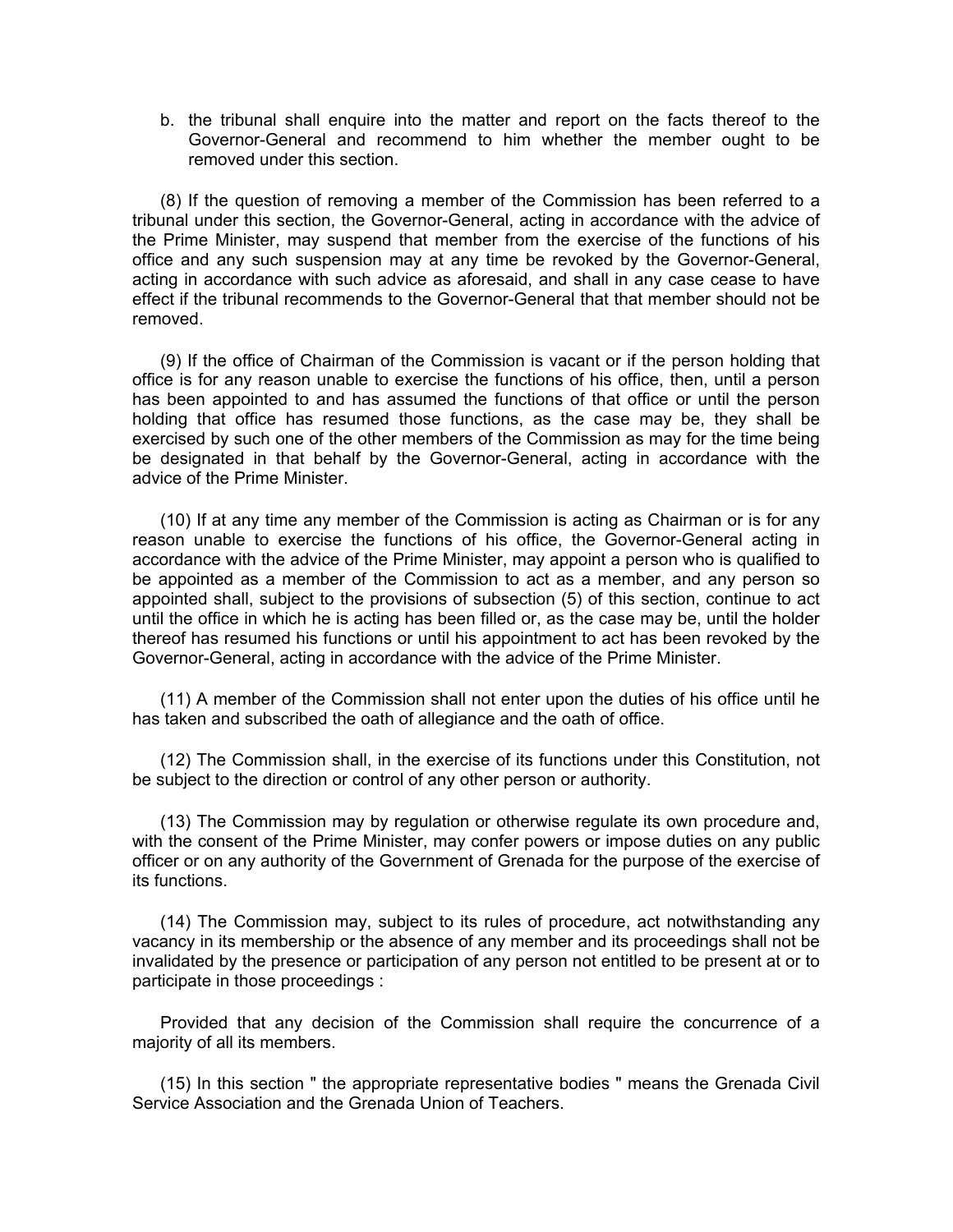**84.**-(1) Subject to the provisions of section 91 of this Constitution, the power to appoint persons to hold or act in offices in the public service (including the power to confirm appointments), the power to exercise disciplinary control over persons holding or acting in such offices and the power to remove such persons from office and the power to grant leave shall vest in the Public Service Commission.

(2) The Public Service Commission may, by directions in writing and subject to such conditions as it thinks fit, delegate any of its powers under subsection (1) of this section to any one or more members of the Commission or, with the consent of the Prime Minister, to any public offices.

(3) The provisions of this section shall not apply in relation to the following offices, that is to say :-

- a. any office to which section 85 of this Constitution applies ;
- b. the office of Director of Public Prosecutions ;
- c. the office of Director of Audit ;
- d. any office to which section 88 of this Constitution applies ;
- e. any office in the Police Force.

(4) No person shall be appointed under this section to or to act in any office of the Governor-General's personal staff except with the concurrence of the Governor-General.

(5) Before any of the powers conferred by this section are exercised by the Public Service Commission or any other person or authority in relation to the Clerk of the Senate or the Clerk of the House of Representatives or a member of the staff of either of those Houses, the Commission or that person or authority shall consult with the President of the Senate or the Speaker of the House, as the case may be.

(6) Before the Public Service Commission or any other person or authority exercises its powers under this section to appoint to or to act in any public office any person who holds or is acting in any office the power to make appointments to which is vested by this Constitution in the Judicial and Legal Services Commission, the Public Service Commission or that person or authority shall consult with the Judicial and Legal Services Commission.

(7) A public officer shall not be removed from office or subjected to any other punishment under this section on the grounds of any act done or omitted by him in the exercise of a judicial function conferred on him unless the Judicial and Legal Services Commission concurs therein.

(8) Every officer who is required to retire on abolition of his office or for the purpose of reorganization of his Ministry or Department shall be entitled to pension and retiring benefits as if he had attained the compulsory retiring age.

#### **PART 2**

#### **Appointments, etc., to particular offices**

**85.**-(1) This section applies to the offices of Secretary to the Cabinet, permanent secretary, head of a department of government and deputy head of a department of government.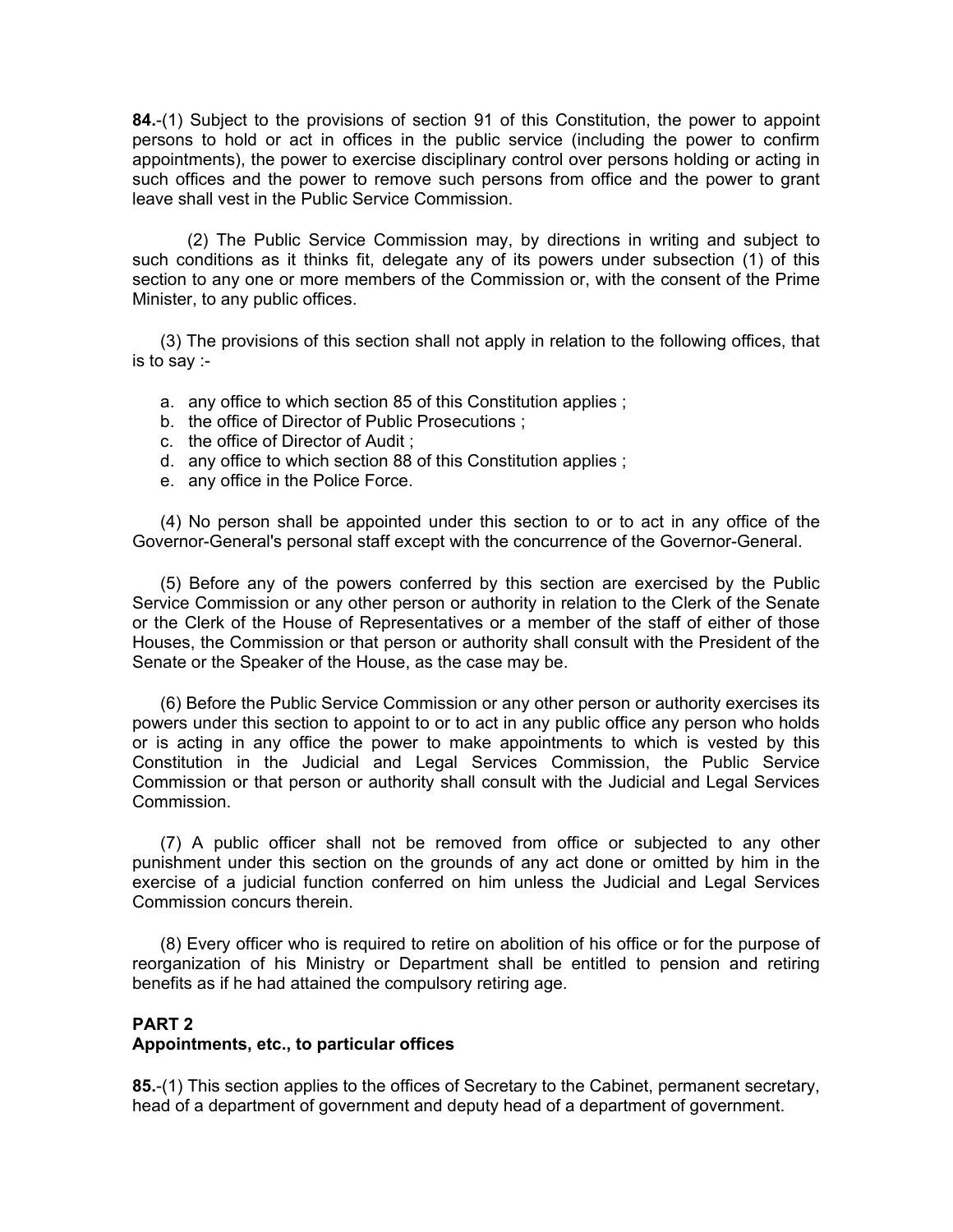(2) Subject to the provisions of section 91 of this Constitution, the power to appoint persons to hold or to act in offices to which this section applies (including the power to confirm appointments), the power to exercise disciplinary control over persons holding or acting in such offices and the power to remove such persons from office shall vest in the Governor-General, acting in accordance with the advice of the Public Service Commission:

Provided that-

- a. the power to appoint a person to hold or act in an office of permanent secretary on transfer from another such office carrying the same salary shall vest in the Governor-General acting in accordance with the advice of the Prime Minister ;
- b. before the Public Service Commission tenders advice to the Governor-General with respect to the appointment of any person to hold an office to which this section applies (other than an appointment to an office of permanent secretary on transfer from another such office carrying the same salary) it shall consult with the Prime Minister and if the Prime Minister signifies his objection to the appointment of any person to the office, the Commission shall not advise the Governor-General to appoint that person.

(3) References in this section to a department of government do not include references to the department of the Attorney-General, the department of the Director of Public Prosecutions, the department of the Director of Audit or the Police Force.

**86.**-(1) The Director of Public Prosecutions shall be appointed by the Governor-General acting in accordance the advice of the Judicial and Legal Services Commission.

(2) If the office of Director of Public Prosecutions is vacant or if the Director of Public Prosecutions is for any reason unable to exercise the functions of his office, the Governor-General, acting in accordance with the advice of the Judicial and Legal Services Commission, may appoint a person to act as Director of Public Prosecutions.

(3) A person appointed to act in the office of Director of Public Prosecutions shall, subject to subsections (5), (7), (8) and (9) of this section, cease so to act-

- a. when a person is appointed to hold that office and has assumed the functions thereof or, as the case may be, when the person in whose place he is acting resumes the functions of that office ; or
- b. at such earlier time as may be prescribed by the terms of his appointment.

(4) A person shall not be qualified to be appointed to hold or act in the office of Director of Public Prosecutions unless-

- a. he is qualified to practice as an advocate in a court having unlimited jurisdiction in civil and criminal matters in some part of the Commonwealth ; and
- b. he has been qualified for not less than five years to practice as an advocate or solicitor in such a court.

(5) Subject to the provisions of subsection (7) of this section, the Director of Public Prosecutions shall vacate his office when he attains the prescribed age.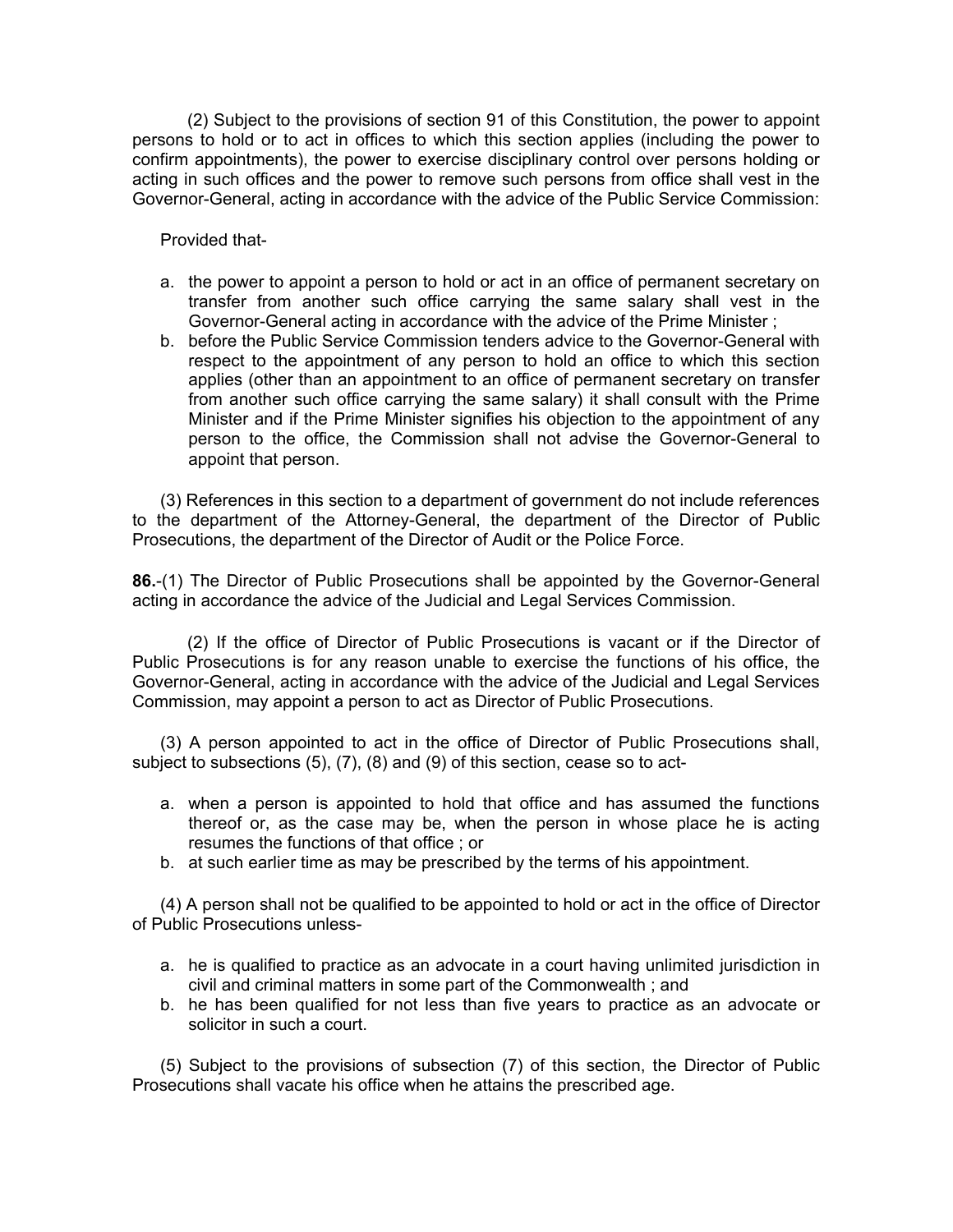(6) A person holding the office of Director of Public Prosecutions may be removed from office only for inability to exercise the functions of his office (whether arising from infirmity of body or mind or any other cause) or for misbehaviour and shall not be so removed except in accordance with the provisions of this section.

(7) The Director of Public Prosecutions shall be removed from office by the Governor-General if the question of his removal from office has been referred to a tribunal appointed under subsection (8) of this section and the tribunal has recommended to the Governor-General that he ought to be removed for inability as aforesaid or for misbehaviour.

(8) If the Prime Minister or the Chairman of the Judicial and Legal Services Commission represents to the Governor-General that the question of removing the Director of Public Prosecutions under this section ought to be investigated then-

- a. the Governor-General shall appoint a tribunal which shall consist of a Chairman and not less than two other members, selected by the Justice from among persons who hold or have held office as a judge of a court having limited jurisdiction in civil and criminal matters in some part of the Commonwealth or a court having jurisdiction in appeals from such a court ; and
- b. the tribunal shall enquire into the matter and report on the facts thereof to the Governor-General and recommend to him whether the Director of Public Prosecutions ought to be removed under this section.

(9) If the question of removing the Director of Public Prosecutions has been referred to a tribunal under this section, the Governor-General acting in accordance with the advice of the Judicial and Legal Services Commission, may suspend the Director of Public Prosecutions from the exercise of the functions of his office and any such suspension may at any time be revoked by the Governor-General, acting in accordance with such advice as aforesaid, and shall in any case cease to have effect if the tribunal recommends to the Governor-General that the Director of Public Prosecutions should not be removed.

(10) The prescribed age for the purposes of subsection (5) of this section is the age of fifty-five years or such other age as may be prescribed by Parliament :

Provided that any law enacted by Parliament, to the extent to which it alters the prescribed age after a person has been appointed to be or to act as Director of Public Prosecutions, shall not have effect in relation to the person unless he consents that it should have effect.

**87.**-(1) The Director of Audit shall be appointed by the Governor-General acting in accordance with the advice of the Public Service Commission.

(2) If the office of Director of Audit is vacant or if the Director of Audit is for any reason unable to exercise the functions of his office, the Governor-General, acting in accordance with the advice of the Public Service Commission, may appoint a person to act as Director of Audit.

(3) Before tendering advice for the purposes of subsection (1) or subsection (2) of this section, the Public Service Commission shall consult the Prime Minister.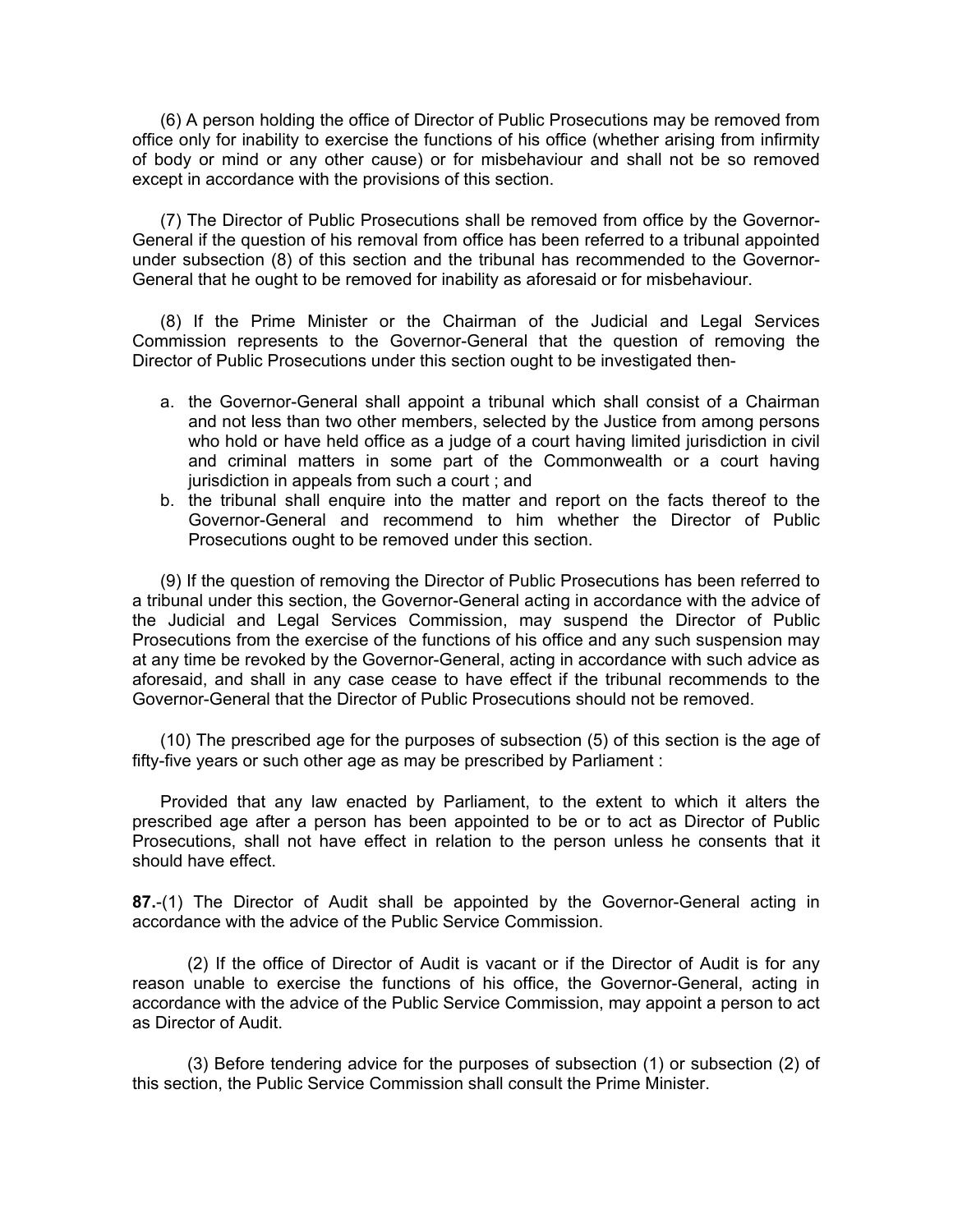(4) A person appointed to act in the office of Director of Audit shall, subject to subsections (5), (7), (8) and (9) of this section, cease so to act-

- a. when a person is appointed to hold that office and has assumed the functions thereof or, as the case may be, when the person in whose place he is acting resumes the functions of that office ; or
- b. at such earlier time as may be prescribed by the terms of his appointment.

(5) Subject to the provisions of subsection (7) of this section the Director of Audit shall vacate his office when he attains the prescribed age.

(6) A person holding the office of Director of Audit may be removed from office only for inability to exercise the functions of his office (whether arising from infirmity of body or mind or any other cause) or for misbehaviour and shall not be so removed except in accordance with the provisions of this section.

(7) The Director of Audit shall be removed from office by the Governor-General if the question of his removal from office has been referred to a tribunal appointed under subsection (8) of this section and the tribunal has recommended to the Governor-General that he ought to be removed for inability as aforesaid or for misbehaviour.

(8) If the Prime Minister or the Chairman of the Public Service Commission represents to the Governor-General that the question of removing the Director of Audit under this section ought to be investigated-

- a. the Governor-General shall appoint a tribunal which shall consist of a Chairman and not less than two other members, selected by the Chief Justice from among persons who hold or have held office as a judge of a court having unlimited jurisdiction in civil and criminal matters in some part of the Commonwealth or a court having jurisdiction in appeals from such a court ; and
- b. the tribunal shall enquire into the matter and report on the facts thereof to the Governor-General and recommend to him whether the Director of Audit ought to be removed under this section.

(9) If the question of removing the Director of Audit has been referred to a tribunal under this section, the Governor-General, acting in accordance with the advice of the Public Service Commission, may suspend the Director of Audit from the exercise of the functions of his office and any such suspension may at any time be revoked by the Governor-General, acting in accordance with such advice as aforesaid, and shall in any case cease to have effect if the tribunal recommends to the Governor-General that the Director of Audit should not be removed.

(10) The prescribed age for the purposes of subsection (5) of this section is the age of fifty-five years or such other age as may be prescribed by Parliament :

Provided that any law enacted by Parliament, to the extent to which it alters the prescribed age after a person has been appointed to be or to act as Director of Audit, shall not have effect in relation to that person unless he consents that it should have effect.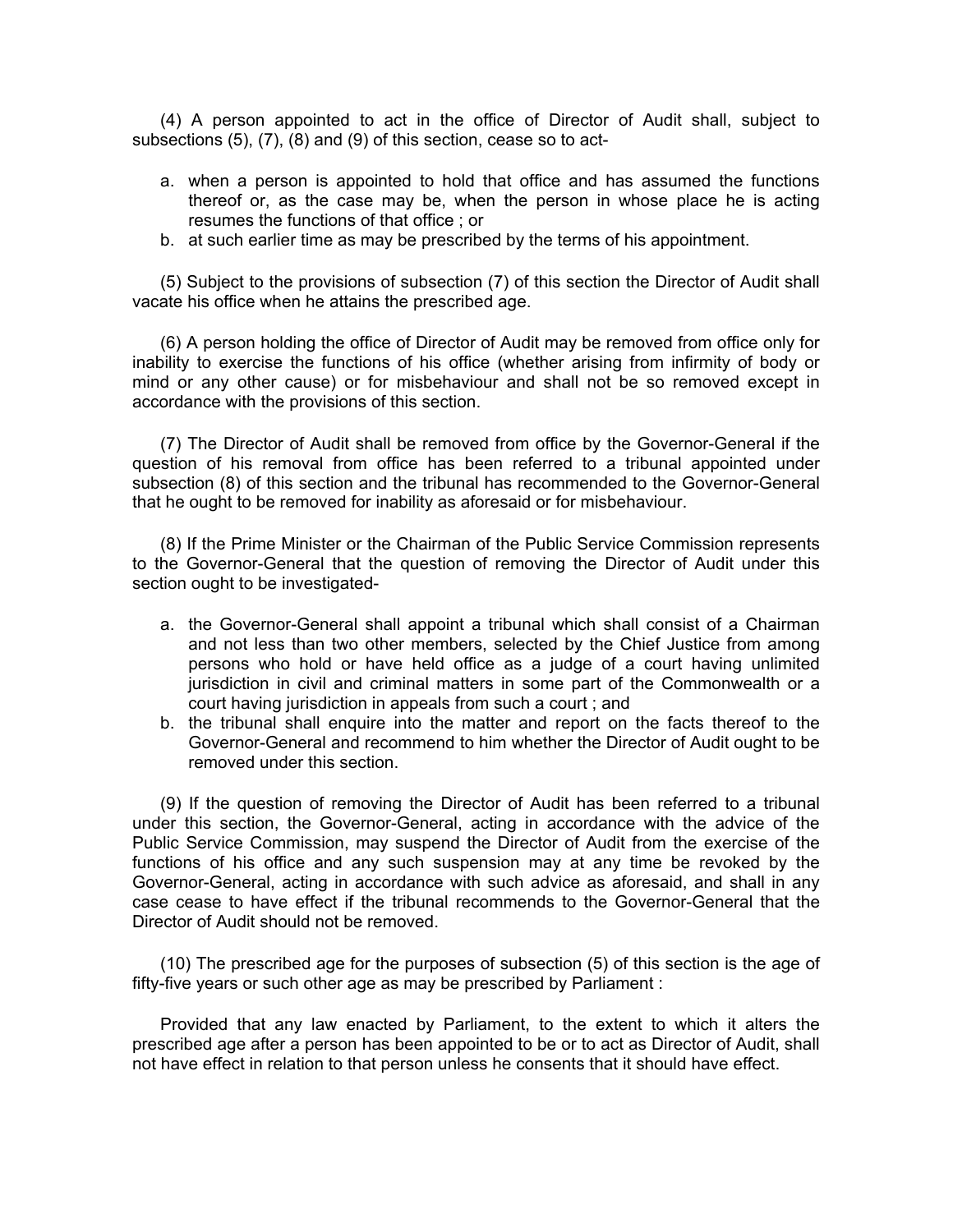**88.**-(1) This section applies to the offices of magistrate, registrar of the High Court and any public office in the department of the Attorney General (including the public office of Attorney-General) or the department of the Director of Public Prosecutions (other than the office of Director) for appointment to which persons are required to be qualified to practice as a barrister or a solicitor in Grenada.

(2) The power to appoint persons to hold or act in offices to which this section applies (including the power to confirm appointments) and subject to the provisions of section 70(4) of this Constitution, the power to exercise disciplinary control over persons holding or acting in such offices and the power to remove such persons from office shall vest in the Governor-General, acting in accordance with the advice of the Judicial and Legal Services Commission.

**89.**-(1) Subject to the provisions of section 91 of this Constitution, the power to appoint a person to hold or act in the office of Chief of Police and the power to remove the Chief of Police from office shall vest in the Governor-General, acting in accordance with the advice of the Public Service Commission :

Provided that before the Public Service Commission tenders advice to the Governor-General with respect to the appointment of any person to hold the office of Chief of Police the Commission shall consult with the Prime Minister and if the Prime Minister signifies his objection to the appointment of any person to the office the Commission shall not advise the Governor-General to appoint that person.

(2) Subject to the provisions of section 91 of this Constitution, the power to appoint persons to hold or act in offices in the Police Force below the rank of Chief of Police but above the rank of Sergeant (including the power to confirm appointments), the power to exercise disciplinary control over persons holding or acting in such offices and the power to remove such persons from office shall vest in the Public Service Commission.

(3) Subject to the provisions of section 91 of this Constitution, the power to appoint persons to hold or act in offices in the Police Force of or below the rank of Sergeant (including the power to confirm appointments), the power to exercise disciplinary control over persons holding or acting in such offices and the power to remove such persons from office shall vest in the Chief of Police.

(4) The Chief of Police may, by directions given in such manner as he thinks fit and subject to such conditions as he thinks fit, delegate any of his powers under subsection (3) of this section to any other member of the Police Force.

(5) If provision is made by or under any law-

- a. altering the ranks into which the Royal Grenada Police Force established by the Police Ordinance(a) is divided ; or
- b. establishing a police force other than the Royal Grenada Police Force or altering the ranks into which any such other police force is divided,

the Public Service Commission may, by order published in the Official Gazette, specify some rank (other than the rank of Sergeant) in the Police Force or, as the case may be, in that other police force as being equivalent to the rank of Sergeant as it exists in the Royal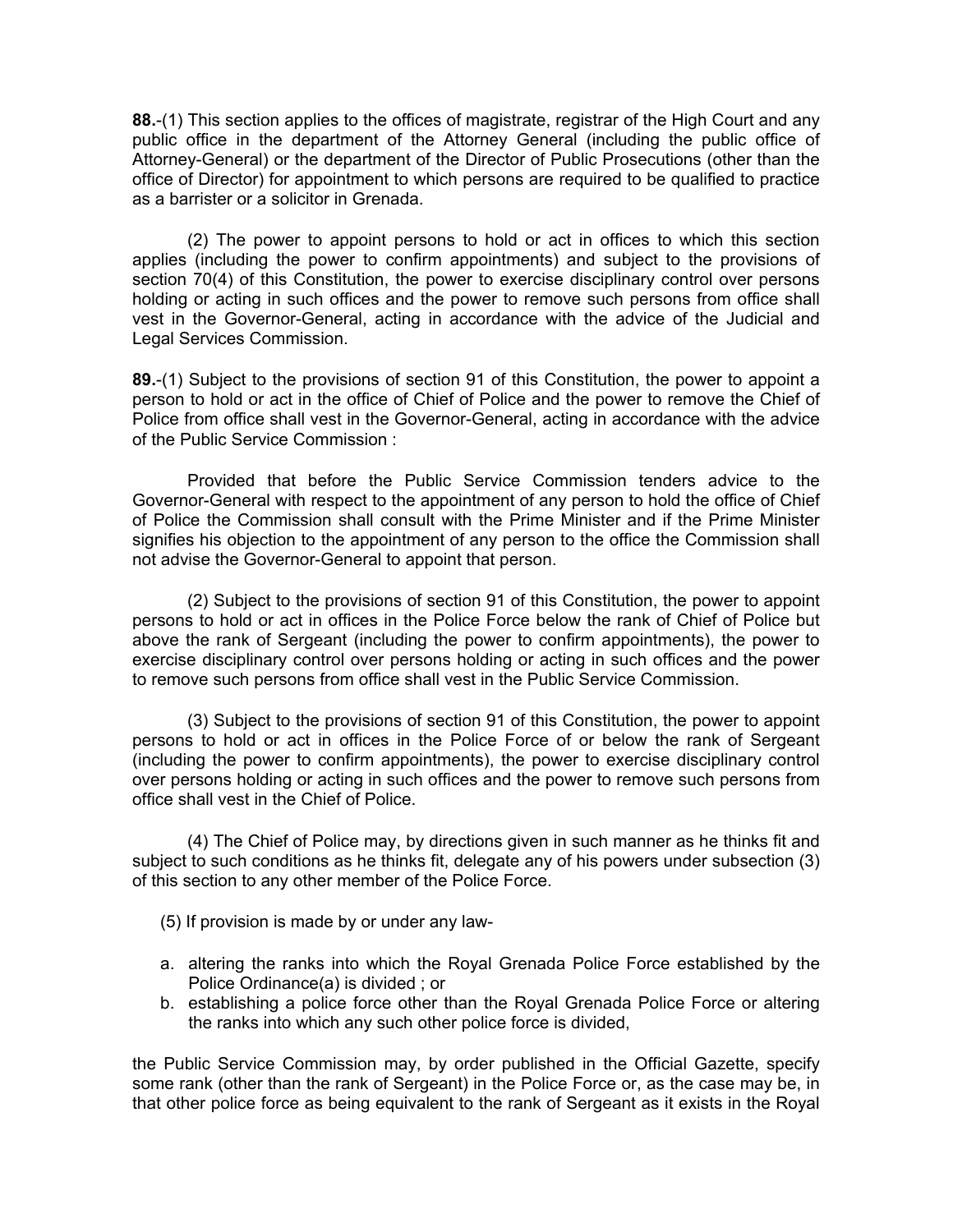Grenada Police Force under the law in force immediately before the coming into operation of this Constitution and the references in subsections (2) and (3) of this section to the rank of Sergeant shall then be construed as if they were, in relation to the Royal Grenada Police Force or, as the case may be, in relation to that other police force, references to the rank for the time being so specified.

#### **PART 3**

### **The Public Service Board of Appeal**

**90.**-(1) There shall be a Public Service Board of Appeal for Grenada which shall consist of-

- a. one member appointed by the Governor-General, acting in his own deliberate judgment, who shall be Chairman ;
- b. one member appointed by the Governor-General, acting in accordance with the advice of the Prime Minister, and
- c. one member appointed by the Governor-General, acting in accordance with the advice of the appropriate representative bodies.

(2) A person shall not be qualified for appointment as a member of the Board if he is a Senator or a member of the House of Representatives.

(3) Subject to the provisions of this section, the office of a member of the Board shall become vacant-

- a. at the expiration of three years from the date of his appointment ; or
- b. if any circumstances arise that if he were not a member of the Board would cause him to be disqualified to be appointed as such under subsection (2) of this section.

(4) A member of the Board may be removed from office only for inability to exercise the functions of his office (whether arising from infirmity of body or mind or any other cause) or for misbehaviour and shall not be so removed except in accordance with the provisions of this section.

(5) A member of the Board shall be removed from office by the Governor-General if the question of his removal from office has been referred to a tribunal appointed under subsection (6) of this section and the tribunal has recommended to the Governor-General that he ought to be removed from office for inability as aforesaid or for misbehaviour.

(6) If the Governor-General, acting in his own deliberate judgment, considers that the question of removing a member of the Board under this section ought to be investigated, then-

- a. the Governor-General, acting in his own deliberate judgment, shall appoint a tribunal which shall consist of a Chairman and not less than two other members, selected by the Chief Justice from among persons who hold or have held office as a judge of a court having unlimited jurisdiction in civil and criminal matters in some part of the Commonwealth or by a court having jurisdiction in appeals from such a court ; and
- b. the tribunal shall enquire into the matter and report on the facts thereof to the Governor-General and recommend to him whether the member ought to be removed under this section.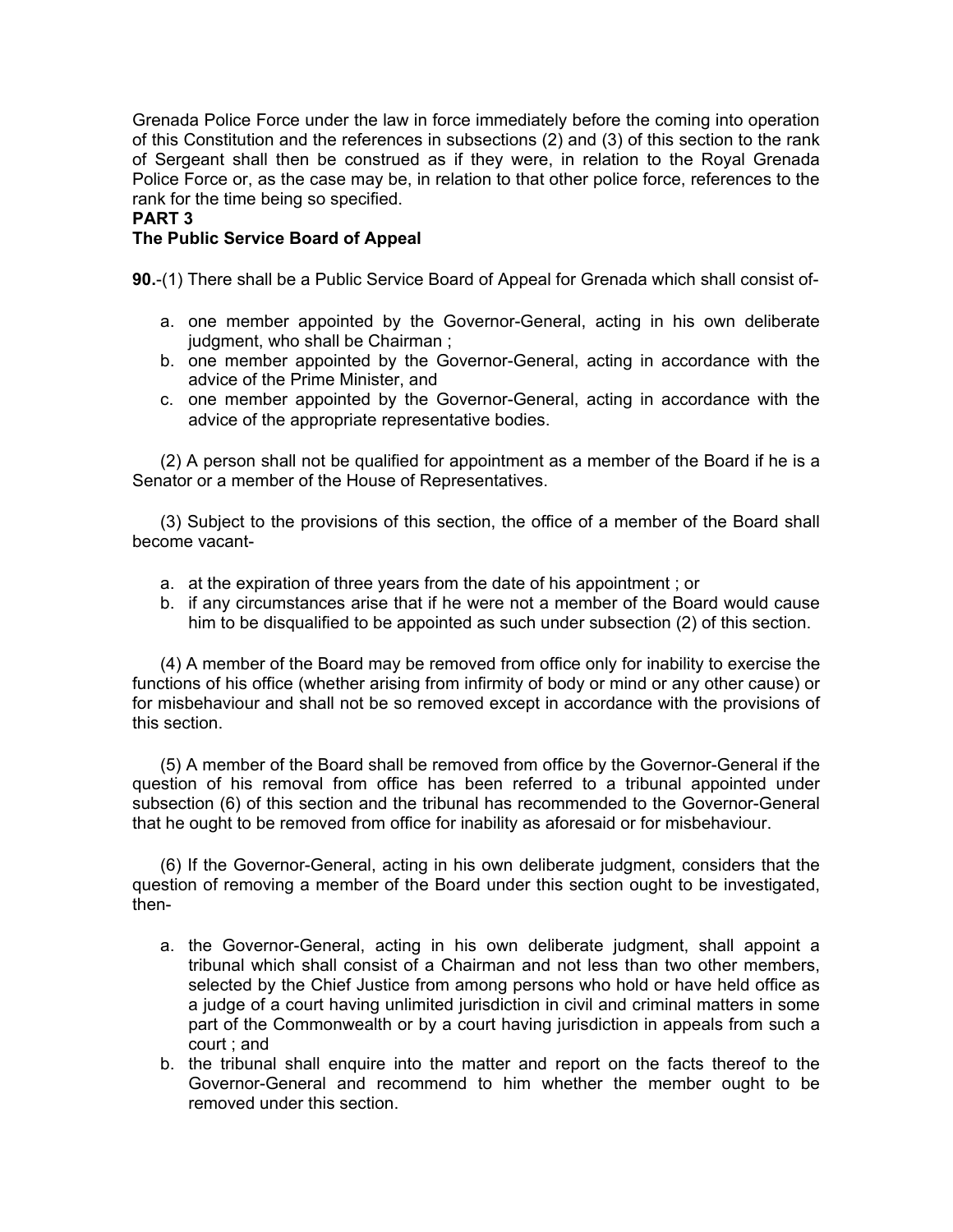(7) If the question of removing a member of the Board has been referred to a tribunal under this section, the Governor-General, acting in his own deliberate judgment, may suspend that member from the exercise of the functions of his office and any such suspension may be at any time revoked by the Governor-General, acting as aforesaid, and shall in any case cease to have effect if the tribunal recommends to the Governor-General that that member should not be removed.

(8)

- a. If at any time any member of the Board is for any reason unable to exercise the functions of his office, the Governor-General may appoint a person who is qualified to be appointed as a member of the Board to act as a member, and any person so appointed shall, subject to the provisions of subsection (4) of this section, continue to act until the office in which he is acting has been filled or, as the case may be, until the holder thereof has resumed his functions or until his appointment to act has been revoked by the Governor-General.
- b. In the exercise of the powers conferred by this subsection the Governor-General shall act in his own deliberate judgment in any case where the member unable to exercise the functions of his office was appointed under paragraph (a) of subsection (1) of this section and in any case where the member of the Board unable to exercise the function of his office was appointed under paragraph (b) or (c) of subsection (l) of this section, the Governor-General shall act in accordance with the advice of the Prime Minister or the appropriate representative body, as the case may be.

(9) The Board shall, in the exercise of its functions under this Constitution, not be subject to the direction or control of any other person or authority.

(10) In this section " the appropriate representative body " has the meaning in section 83(15) of this Constitution.

**91.**-(1) Subject to the provisions of this section, an appeal shall lie to the Public Service Board of Appeal from any of the following decisions at the instance of the person in respect of whom the decision is made-

- a. any decision of the Governor-General, acting in accordance with the advice of the Public Service Commission, or any decision of the Public Service Commission to remove a public officer from office or to exercise disciplinary control over a public officer (including a decision made on appeal from or confirming a decision of any person to whom powers are delegated under section 84(2) of this Constitution) ;
- b. any decision of any person to whom powers are delegated under section 84(2) of this Constitution to remove a public officer from office or to exercise disciplinary control over a public officer (not being a decision which is subject to appeal to or confirmation by the Public Service Commission) ; or
- c. any decision of the Public Service Commission to give such concurrence as is required by section 93(1) or 93(2) of this Constitution in relation to the refusal, withholding, reduction in amount or suspending of any pensions benefits in respect of an officer's service as a public officer.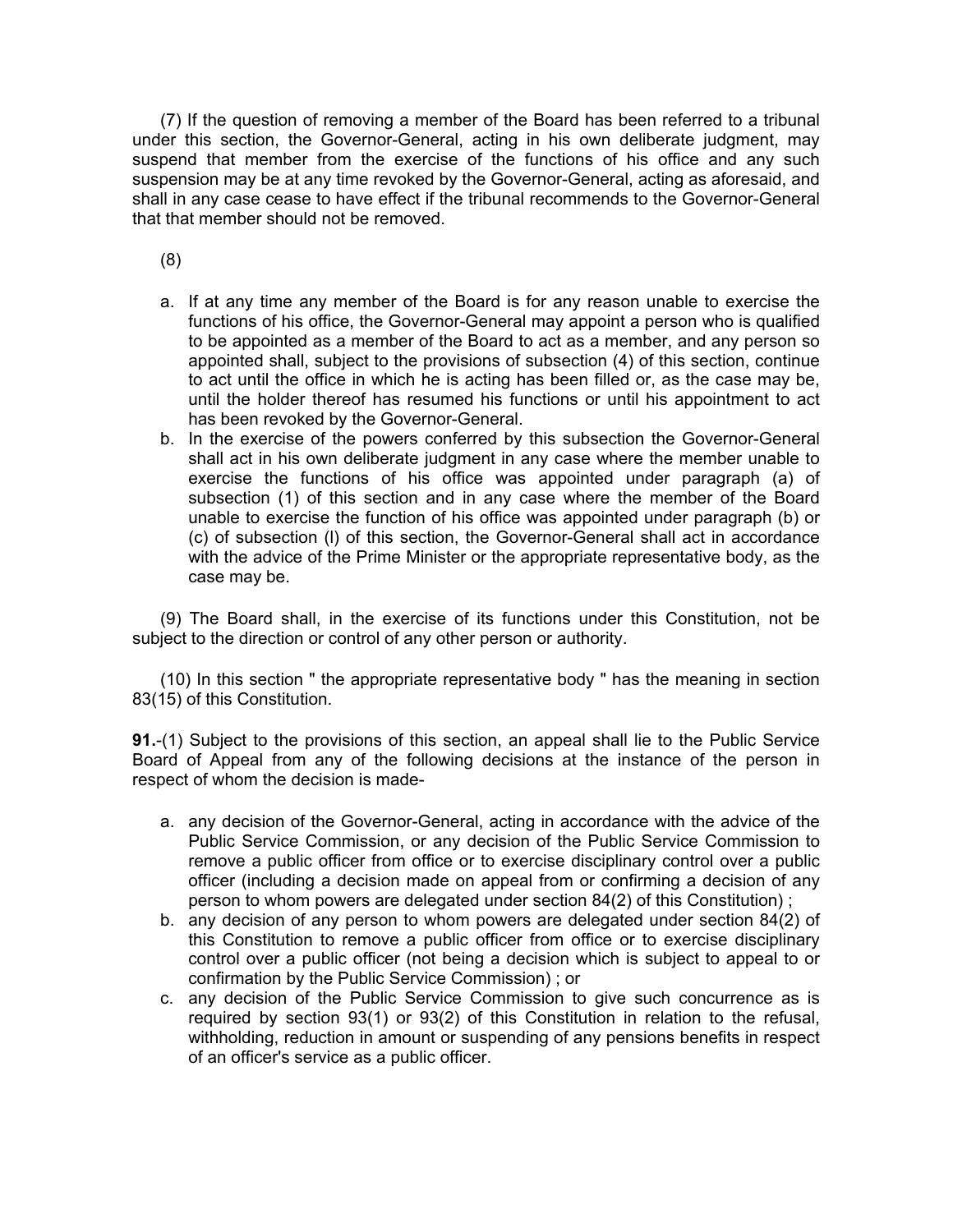(2) Parliament may provide that where the power to exercise disciplinary control over any member of the Police Force (including the power to remove him from office) has been exercised under subsection (3) or subsection (4) of section 89 of this Constitution by any member of the Police Force (hereinafter referred to as " the disciplinary authority "), an appeal shall lie to the Public Service Board of Appeal, at the instance of the member of the Police Force in respect of whom it was so exercised, from the decision of the disciplinary authority :

Provided that Parliament or (in the case of the exercise of a power under subsection (4) of section 89 of this Constitution) the Chief of Police may require appeals to the Chief of Police before they are made to the Public Service Board of Appeal.

(3) Upon an appeal under subsection (1) of this section or any law enacted in pursuance of subsection (7) of this section the Board may affirm or set aside the decision appealed against or may make any other decision which the authority or person from whom the appeal lies could have made.

(4) Every decision of the Board shall require the concurrence of a majority of all its members.

(5) Subject to the provisions of subsection (4) of this section, the Board may by regulation make provision for-

- a. the procedure of the Board ;
- b. the procedure in appeals under this section ;
- c. excepting from the provisions of subsection (1) of this section decisions in respect of holding offices whose emoluments do not exceed such sum as may be prescribed by the regulations or such decisions to exercise disciplinary control, other than decisions to remove from office, as may be so prescribed.

(6) Regulations made under this section may, with the consent of the Prime Minister, confer powers or impose duties on any public officer or any authority of the Government of Grenada for the purpose of the exercise of the functions of the Board.

(7) The Board may, subject to the provisions of this section and to its rules of procedure, act notwithstanding any vacancy in its membership or the absence of any member.

#### **PART 4 Pensions**

**92.**-(1) The law to be applied with respect to any pensions benefits that were granted to any person before this section comes into operation shall be the law that was in force at the date on which those benefits were granted or any law in force at a later date that is not less favourable to that person.

(2) The law to be applied with respect to any pensions benefits (not being benefits to which subsection (1) of this section applies) shall-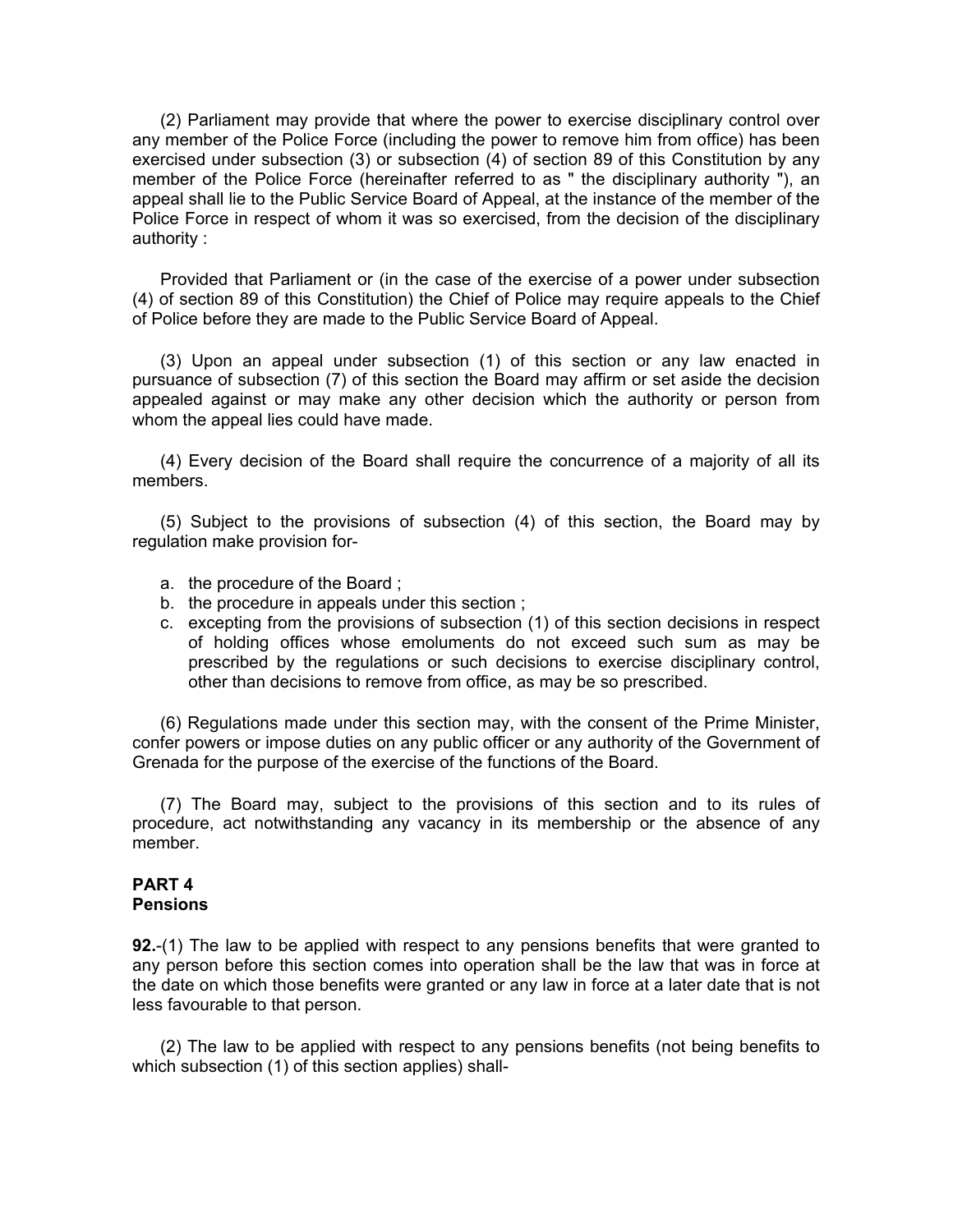- a. in so far as those benefits are wholly in respect of a period of service as a judge or public officer that commenced before the date upon which this section comes into operation, be the law that was in force on the date upon which this section comes into operation ; and
- b. in so far as those benefits are wholly or partly in respect of a period of service as a judge or public officer that commenced after this section comes into operation, be the law in force on the date on which that period of service commenced,

or any law in force at a later date that is not less favourable to that person.

(3) Where a person is entitled to exercise an option as to which of two or more laws shall apply in his case, the law for which he opts shall for the purposes of this section, be deemed to be more favourable to him than the other law or laws.

(4) All pensions benefits shall (except to the extent that they are charged upon and duly paid out of some other fund) be a charge on the Consolidated Fund.

(5) In this section "pensions benefits" means any pensions, compensation, gratuities or other like allowances for persons in respect of their service as judges or public officers or for the widows, children, dependents or personal representatives of such persons in respect of such service.

(6) In this section references to service as a judge are references to service as a judge of the Court of Appeal, a judge of the High Court or a judge of the Supreme Court established by the Windward Islands and Leeward Islands (Courts) Order in Council 1959(a) and references to service as a public officer include service in an office established under section 12 of the Courts Order.

(7) References in this section to the law with respect to pensions benefits include (without prejudice to their generality) references to the law regulating the circumstances in which such benefits may be granted or in which the grant of such benefits may be refused, the law regulating the circumstances in which any such benefits that have been granted may be withheld, reduced in amount or suspended and the law regulating the amount of any such benefits.

**93.**-(1) Where under any law any person or authority has a discretion-

- a. to decide whether or not any pensions benefits shall be granted ; or
- b. to withhold, reduce in amount or suspend any such benefits that have been granted,

those benefits shall be granted and may not be withheld, reduced in amount or suspended unless the Public Service Commission concurs in the refusal to grant the benefits or, as the case may be, in the decision to withhold them, reduce them in amount or suspend them.

(2) Where the amount of any pensions benefits that may be granted to any person is not fixed by law, the amount of the benefits to be granted to him shall be the greatest amount for which he is eligible unless the Public Service Commission concurs in his being granted benefits of a smaller amount.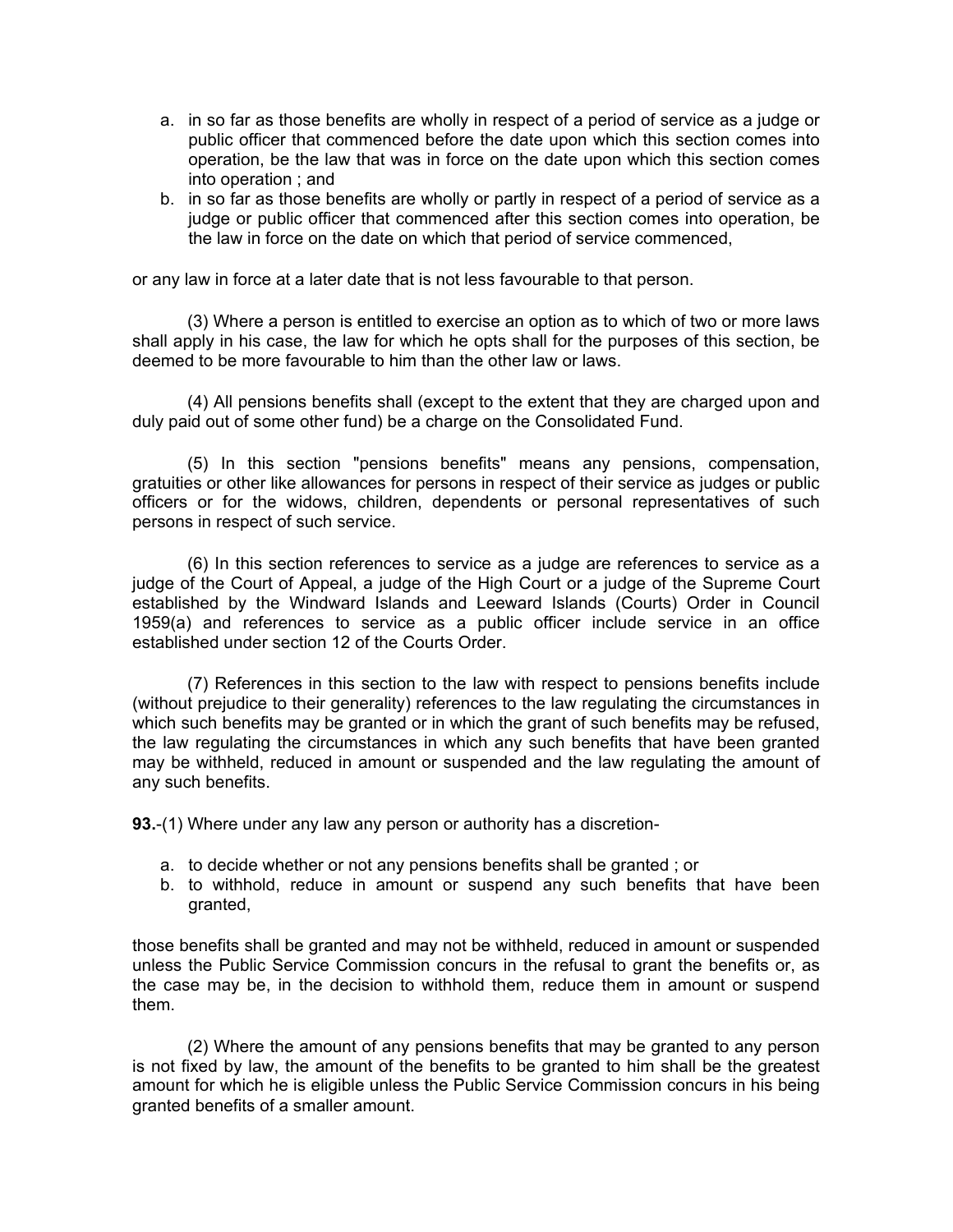(3) The Public Service Commission shall not concur under subsection (l) or subsection (2) of this section in any action taken on the ground that any person who holds or has held the office of judge of the Court of Appeal, judge of the High Court, Director of Public Prosecutions, or Director of Audit has been guilty of misbehaviour in that office unless he has been removed from that office by reason of such misbehaviour.

(4) Before the Public Service Commission concurs under subsection (1) or subsection (2) of this section in any action taken on the ground that any person who holds or has held any office to which, at the time of such action, section 87 of this Constitution applies has been guilty of misbehaviour in that office, the Public Service Commission shall consult the Judicial and Legal Services Commission.

(5) Any person who is entitled to the payment of any pensions benefits and who is ordinarily resident outside Grenada may, within a reasonable time after he has received that payment, remit the whole of it (free from any deduction, charge or tax made or levied in respect of its remission) to any country of his choice outside Grenada :

Provided that nothing in this subsection shall be construed as preventing-

- a. the attachment, by order of a court, of any payment or part of any payment to which a person is entitled in satisfaction of the judgment of a court or pending the determination of any civil proceedings to which he is a party to the extent to which such attachment is permitted by the law with respect to pensions benefits that applies in the case of that person ; or
- b. the imposition of reasonable restrictions as to the manner in which any payment is to be remitted.

(6) In this section " pensions benefits " means any pensions, compensation, gratuities or other like allowances for persons in respect of their service as judges or public officers or for the widows, children, dependants or personal representatives of such persons in respect of such service.

(7) In this section references to service as a judge are references to service as a judge of the Court of Appeal, a judge of the High Court or a judge of the Supreme Court established by the Windward Islands and Leeward Islands (Courts) Order in Council 1959 and references to service as a public officer include service in an office established under section 12 of the Courts Order.

#### **CHAPTER VII Citizenship**

**94.**-(1) Every person who, having been born in Grenada is on 6th February 1974 a citizen of the United Kingdom and Colonies shall become a citizen of Grenada on 7th February 1974.

(2) Every person who, on 6th February 1974 is a citizen of the United Kingdom and Colonies-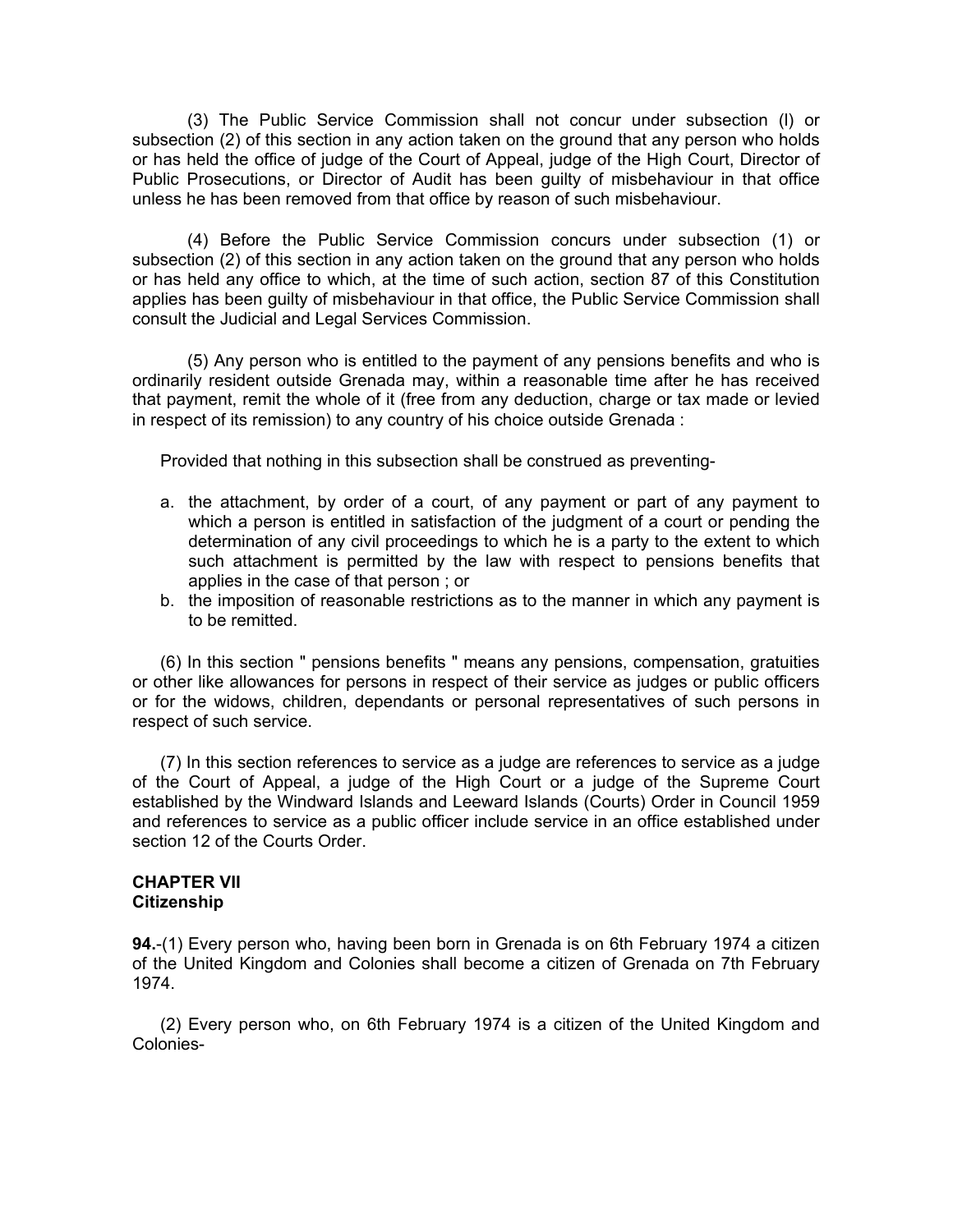- a. having become such a citizen under the British Nationality Act 1948(a) by virtue of his having been naturalized in Grenada as a British subject before that Act came into force ; or
- b. having become such a citizen by virtue of his having been naturalised or registered in Grenada under that Act,

shall become a citizen of Grenada on 7th February 1974.

(3) Every person who, having been born outside Grenada, is on 6th February 1974 a citizen of the United Kingdom and Colonies shall, if his father or mother becomes, or would but for his death have become, a citizen of Grenada by virtue of subsection (1) or subsection (2) of this section, become a citizen of Grenada on 7th February 1974.

**95.**-(1) Any person who, before 7th February 1974, has been married to a person-

- a. who becomes a citizen of Grenada by virtue of section 94 of this registered Constitution ; or
- b. who, having died before that date, would, but for his death, have become a citizen of Grenada by virtue of that section.

but whose marriage has been terminated by death or dissolution before that date shall be entitled, upon making application and if he is a British protected person or an alien taking the oath of allegiance, to be registered as a citizen of Grenada.

(2) Any person who, having been born outside Grenada, is on 6th February 1974 a citizen of the United Kingdom and Colonies and under the age of eighteen years shall, if his father or his mother becomes a citizen of Grenada on 7th February 1974 by virtue of section 94(2) of this Constitution be entitled, upon application being made on his behalf by his parent or guardian before he attains the age of eighteen years or before such later date as may be prescribed by Parliament, to be registered as a citizen of Grenada.

(3) An application for registration under this section shall be made in such manner as may be prescribed, as respects that application, by Parliament.

**96.** Every person born in Grenada on or after 7th February 1974 shall become a citizen of Grenada at the date of his birth :

Provided that a person shall not become a citizen of Grenada by virtue of this section if at the time of his birth-

- a. neither of his parents is a citizen of Grenada and his father or mother possesses such immunity from suit and legal process as is accorded to the envoy of a foreign sovereign power accredited to Grenada ; or
- b. his father or mother is a citizen of a country with which Grenada is at war and the birth occurs in a place then under occupation by that country.

**97.** A person born outside Grenada on or after 7th February 1974 shall become a citizen of Grenada at the date of his birth if, at that date, his father or his mother is a citizen of Grenada otherwise than by virtue of this section or section 94(3) of this Constitution.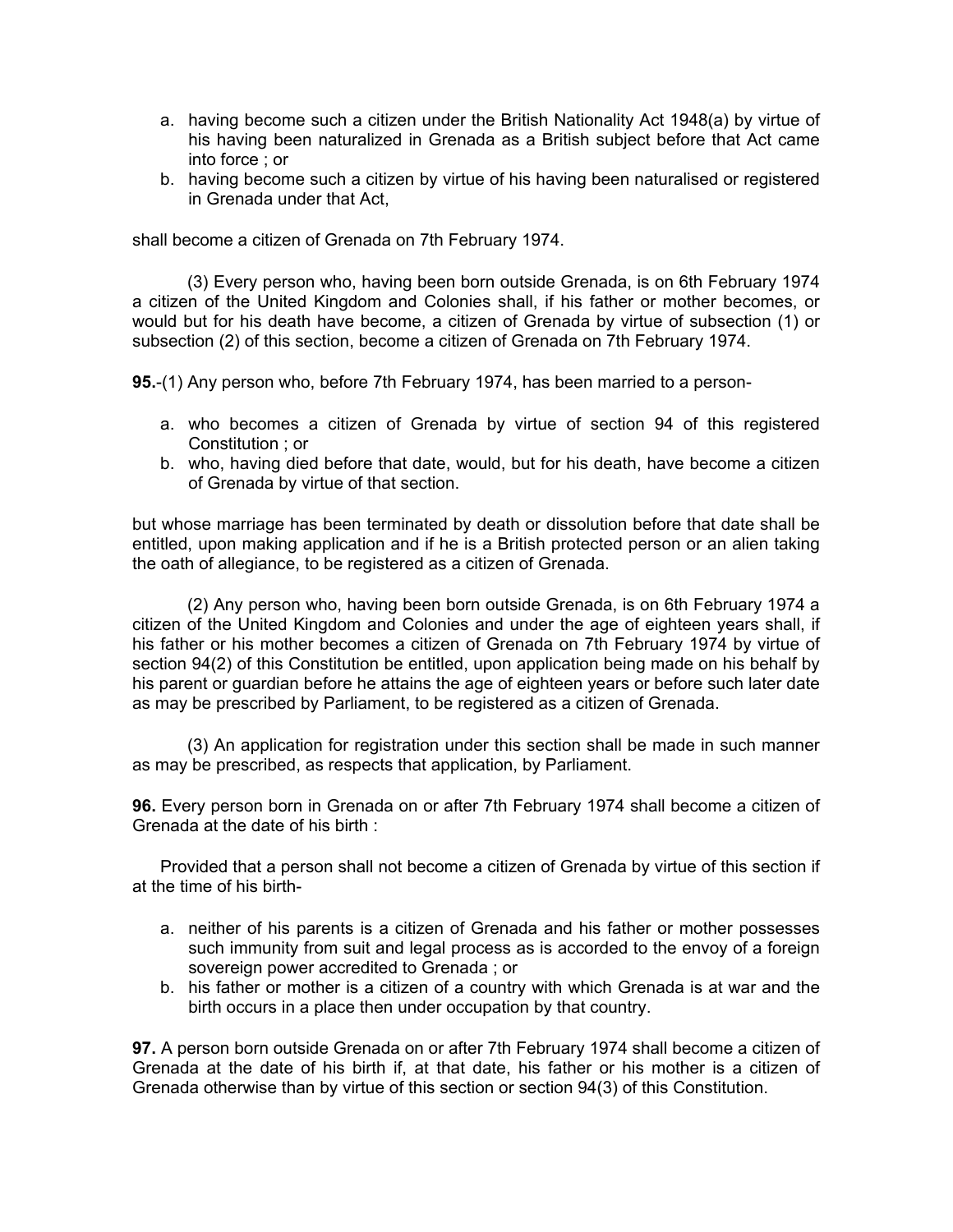**98.** Any person who is married to a citizen of Grenada or who has been married to a person who was, during the subsistence of the marriage, a citizen of Grenada shall be entitled, upon making application in such manner as may be prescribed by or under a law enacted by Parliament, and if he is a British protected person or an alien taking the oath of allegiance, to be registered as a citizen of Grenada.

**99.**-(1) Parliament may make provision for the acquisition of citizenship of Grenada by persons who are not eligible or who are no longer eligible to become citizens of Grenada under the provisions of this Chapter.

(2) Parliament may make provision for depriving of his citizenship of Grenada any person who is a citizen of Grenada otherwise than by virtue of section 94, section 96 or section 97 of this Constitution.

(3) Parliament may make provision for the renunciation by any person of his citizenship of Grenada.

**100.**-(1) In In this Chapter-" alien " means a person who is not a Commonwealth citizen, a British protected person or a citizen of the Republic of Ireland ; " British protected person " means a person who is a British protected person for the purpose of the British Nationality Act 1948 or any Act of the United Kingdom Parliament amending or replacing that Act.

(2) Any reference in this Chapter to the father of a person shall, in relation to a person born out of wedlock and not legitimated, be construed as a reference to the mother of that person.

(3) For the purposes of this Chapter, a person born aboard a registered ship or aircraft, or aboard an unregistered ship or aircraft of the Government of any country, shall be deemed to have been born in the place in which the ship or aircraft was registered or, as the case may be, in that country.

(4) Any reference in this Chapter to the national status of the father of a person at the time of that person's birth shall, in relation to a person born after the death of his father, be construed as a reference to the national status of the father at the time of the father's death, and where that death occurred before 7th February 1974 and the birth occurred on or after that date the national status that the father would have had if he had died on that date shall be deemed to be his national status at the time of his death.

#### **CHAPTER VIII Judicial Provisions**

**101.**-(1) Subject to the provisions of sections 22(2), 39(8), 49(4), 56 and 108 of this Constitution, any person who alleges that any provision of this Constitution (other than a provision of Chapter I) has been or is being contravened may, if he has a relevant interest, apply to the High Court for a declaration and for relief under this section.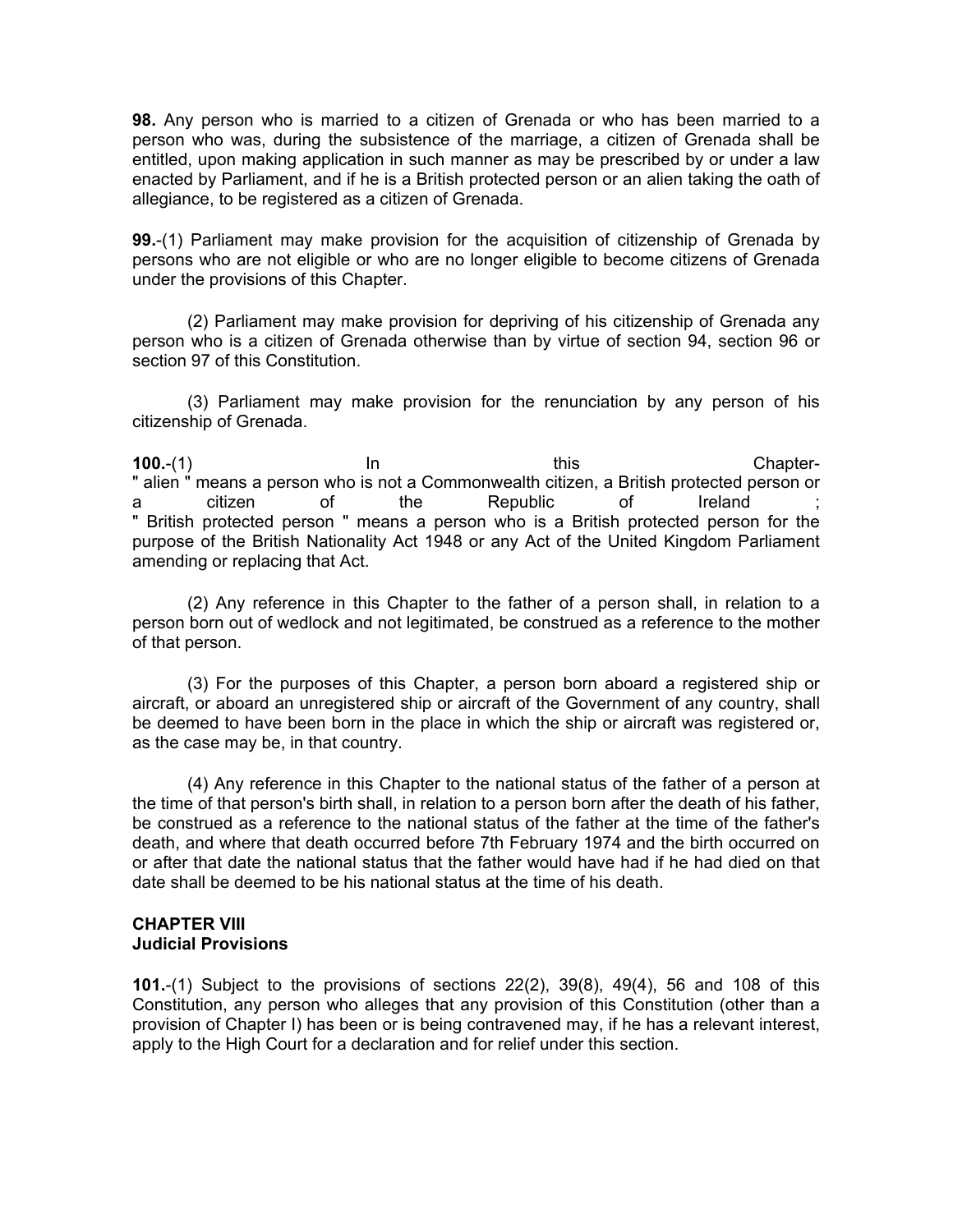(2) The High Court shall have jurisdiction on an application made under this section to determine whether any provision of this Constitution (other than a provision of Chapter I) has been or is being contravened and to make a declaration accordingly.

(3) Where the High Court makes a declaration under this section that a provision of this Constitution has been or is being contravened and the person on whose application the declaration is made has also applied for relief, the High Court may grant to that person such remedy as it considers appropriate, being a remedy available generally under the law of Grenada in proceedings in the High Court.

(4) The Chief Justice may make rules with respect to the practice and procedure of the High Court in relation to the jurisdiction and powers conferred on the Court by or under this section, including provision with respect to the time within which any application under this section may be made.

(5) A person shall be regarded as having a relevant interest for the purpose of an application under this section only if the contravention of this Constitution alleged by him is such as to affect his interests.

(6) The right conferred on a person by this section to apply for a declaration and relief in respect of an alleged contravention of this Constitution shall be in addition to any other action in respect of the same matter that may be available to that person under any other enactment or any rule of law.

(7) Nothing in this section shall confer jurisdiction on the High Court to hear or determine any such question as is referred to in section 37 of this Constitution.

**102.**-(1) Where any question as to the interpretation of this Constitution arises in any court of law established for Grenada (other than the Court of Appeal, the High Court or a court martial) and the court is of opinion that the question involves a substantial question of law, the court shall refer the question to the High Court.

(2) Where any question is referred to the High Court in pursuance of this section, the High Court shall give its decision upon the question and the court in which the question arose shall dispose of the case in accordance with that decision or, if the decision is the subject of an appeal to the Court of Appeal or Her Majesty in Council, in accordance with the decision of the Court of Appeal or, as the case may be, Her Majesty in Council.

**103.**-Subject to the provisions of section 37(7) of this Constitution, an appeal shall lie from decisions of the High Court to the Court of Appeal as of right in the following cases-

- a. final decisions in any civil or criminal proceedings on questions as to the interpretation of this Constitution ;
- b. final decisions given in exercise of the jurisdiction conferred on the High Court by section 16 of this Constitution (which relates to the enforcement of the fundamental rights and freedoms).

**104.**-(l) Subject to the provisions of section 37(7) of this Constitution, an appeal shall lie from decisions of the Court of Appeal to Her Majesty in Council as of right in the following cases-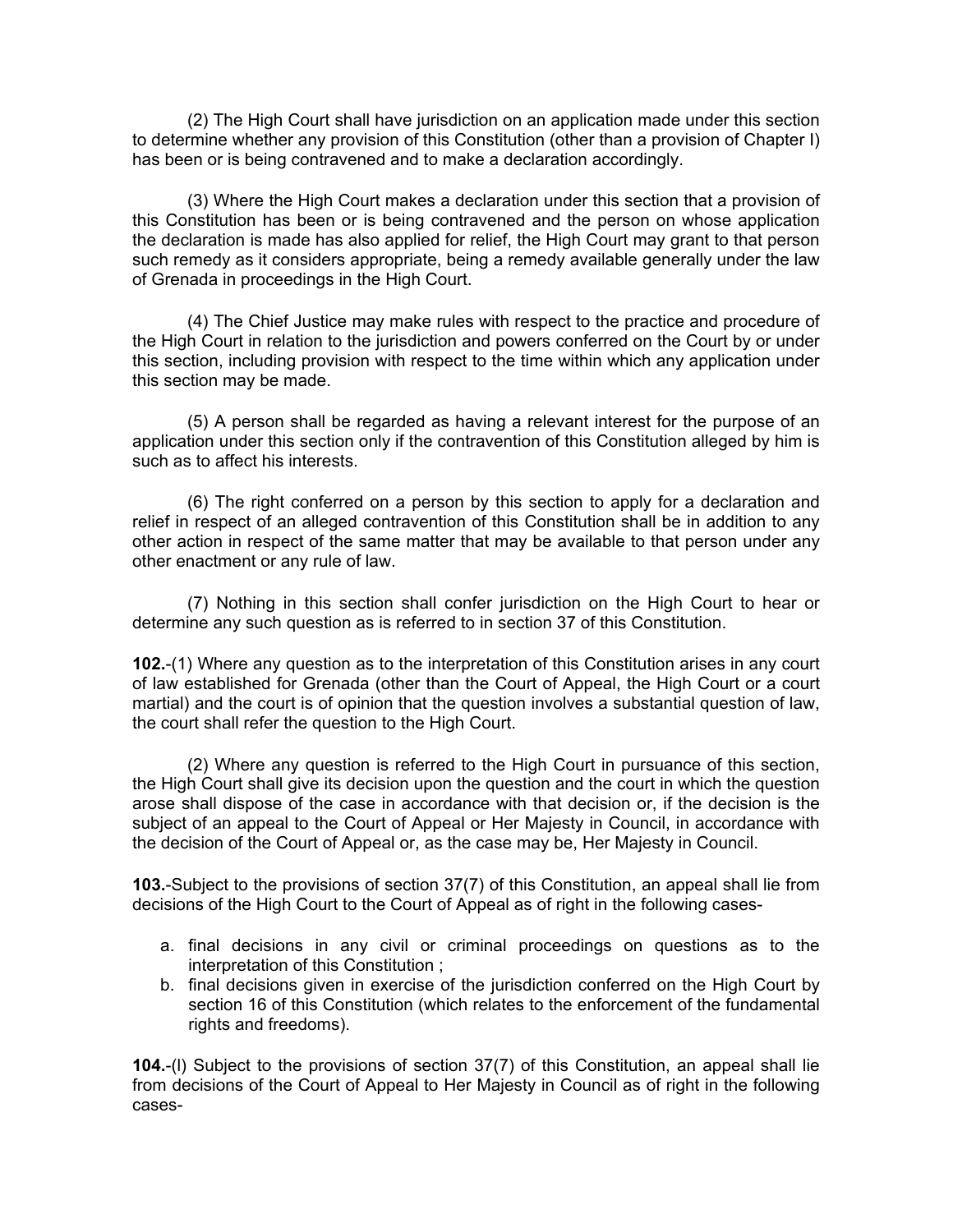- a. where the matter in dispute on the appeal to Her Majesty in Council is of the value of fifteen hundred dollars or upwards or where the appeal involves directly or indirectly a claim to or question respecting property or a right of the value of fifteen hundred dollars or upwards, final decisions in any civil proceedings ;
- b. final decisions in proceedings for dissolution or nullity of marriage ;
- c. final decisions in any civil or criminal proceedings which involve a question as to the interpretation of this Constitution ; and
- d. such other cases as may be prescribed by Parliament.

(2) Subject to the provisions of section 37(7) of this Constitution, an appeal shall lie from decisions of the Court of Appeal to Her Majesty in Council with the leave of the Court of Appeal in the following cases-

- a. where in the opinion of the Court of Appeal the question involved in the appeal is one that, by reason of its great general or public importance or otherwise, ought to be submitted to Her Majesty in Council, decisions in any civil proceedings ; and
- b. such other cases as may be prescribed by Parliament.

(3) An appeal shall lie to Her Majesty in Council with the special leave of Her Majesty from any decision of the Court of Appeal in any civil or criminal matter.

(4) References in this section to decisions of the Court of Appeal shall be construed as references to decisions of the Court of Appeal in exercise of the jurisdiction conferred by this Constitution or any law for the time being in force in Grenada.

**105.** In this Chapter references to this Constitution shall be construed as including references to the Courts Order, which, subject to any provision made by Parliament under section 39 of this Constitution, shall continue to have effect as part of the law of Grenada and for that purpose-

- a. the Supreme Court established by the Courts Order shall be styled the Supreme Court of Grenada and the West Indies Associated States ;
- b. references in the Courts Order to the Premier of Grenada shall be construed as references to the Prime Minister of Grenada.

#### **CHAPTER IX Miscellaneous**

**106.** This Constitution is the supreme law of Grenada and, subject to the provisions of this Constitution, if any other law is inconsistent with this Constitution, this Constitution shall prevail and the other law shall, to the extent of the inconsistency, be void.

**107.**-(1) There shall be a Council for Carriacou and Petit Martinique, which shall be the principal organ of local government in those islands.

(2) The Council shall have such membership and functions as Parliament may prescribe.

**108.** Where by this Constitution is required to perform any function in accordance with the advice of the Cabinet, the Prime Minister or any other Minister or the Leader of the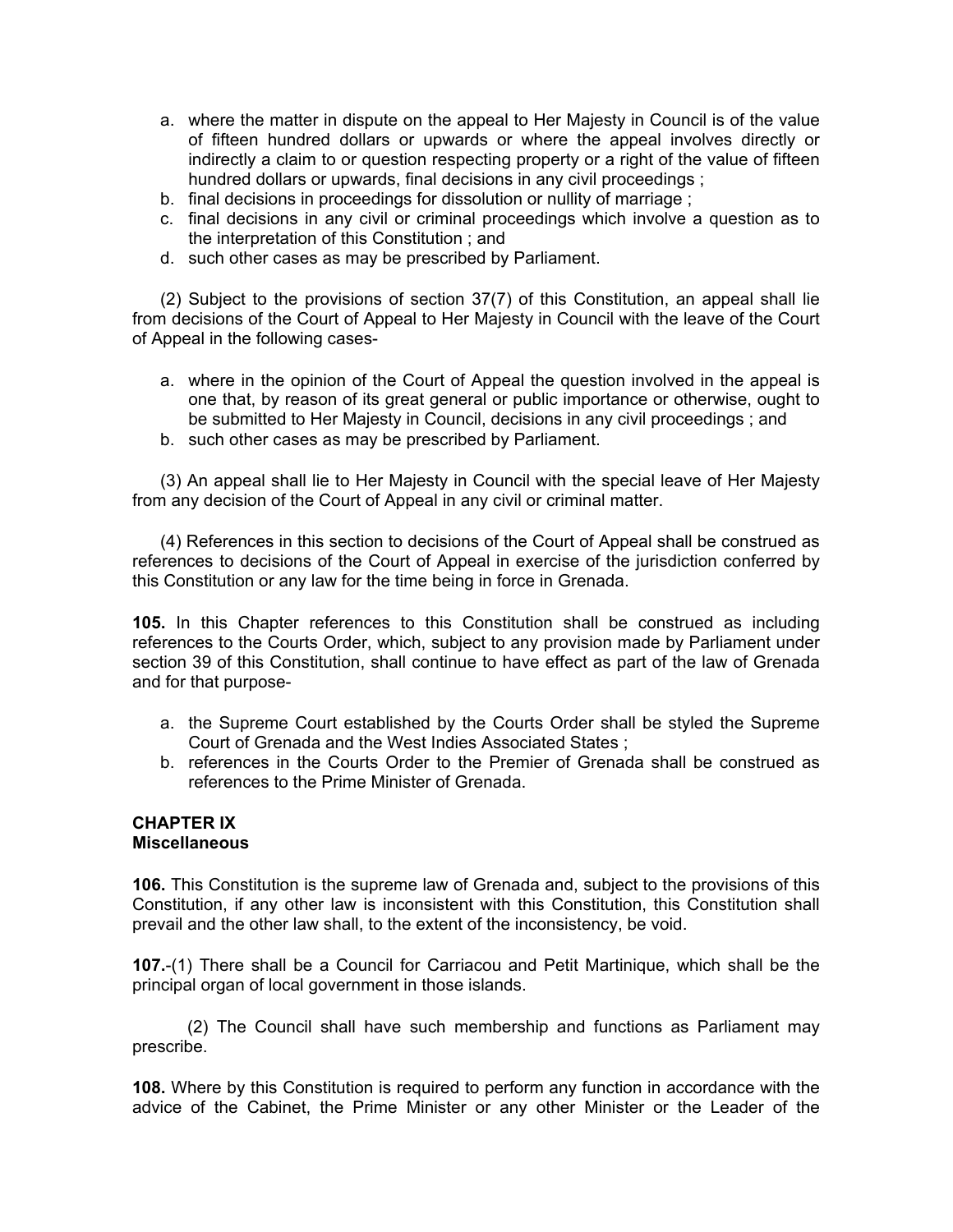Opposition, the question whether the Governor-General has received or acted in accordance with such advice shall not be enquired into in any court of law.

**109.**-(1) Any person who is appointed or elected to any office established by this Constitution or any office of Minister established under this Constitution may resign from that office by writing under his hand addressed to the person or authority by whom he was appointed or elected :

Provided that-

- a. the resignation of a person from the office of President or Deputy President of the Senate shall be addressed to the Senate ;
- b. the resignation of a person from the office of Speaker or Deputy Speaker of the House of Representatives shall be addressed to the House ; and
- c. the resignation of any person from the office of Senator or member of the House of Representatives shall be addressed to the President of the Senate or the Speaker of the House, as the case may be.

(2) The resignation of any person from any such office as aforesaid shall take effect when the writing signifying the resignation is received by the person or authority to whom it is addressed or any person authorised by that person or authority to receive it.

**110.**-(1) Where any person has vacated any office established by this Constitution or any office of Minister established under this Constitution, he may, if qualified, again be appointed or elected to hold that office in accordance with the provisions of this Constitution.

(2) Where this Constitution vests in any person or authority the power to make any appointment to any office, a person may be appointed to that office, notwithstanding that some other person may be holding that office, when that other person is on leave of absence pending the relinquishment of the office, and where two or more persons are holding the same office by reason of an appointment made in pursuance of this subsection, then, for the purposes of any function conferred upon the holder of that office, the person last appointed shall be deemed to be the sole holder of the office.

**111.**-(1) In this Constitution, unless the context otherwise requires- " Commonwealth citizen " has such meaning as Parliament may by law prescribe ; " dollars " means dollars in the currency of Grenada ; " financial year " means any period of twelve months beginning on 1st January in any year or such other date as Parliament may prescribe ; " Gazette " means any Gazette published by order of the Government of Grenada ; " law " includes any instrument having the force of law and any unwritten rule of law and " lawful " and " lawfully " shall be construed accordingly ; " Parliament " means the Parliament of Grenada ; oath " includes affirmation " oath of allegiance " means the oath of allegiance set out in Schedule 3 to this Constitution ; " oath of office " means, in relation to any office, the oath for the due execution of that office set out in Schedule 3 to this Constitution ;

" the Police Force " means the Royal Grenada Police Force established by the Police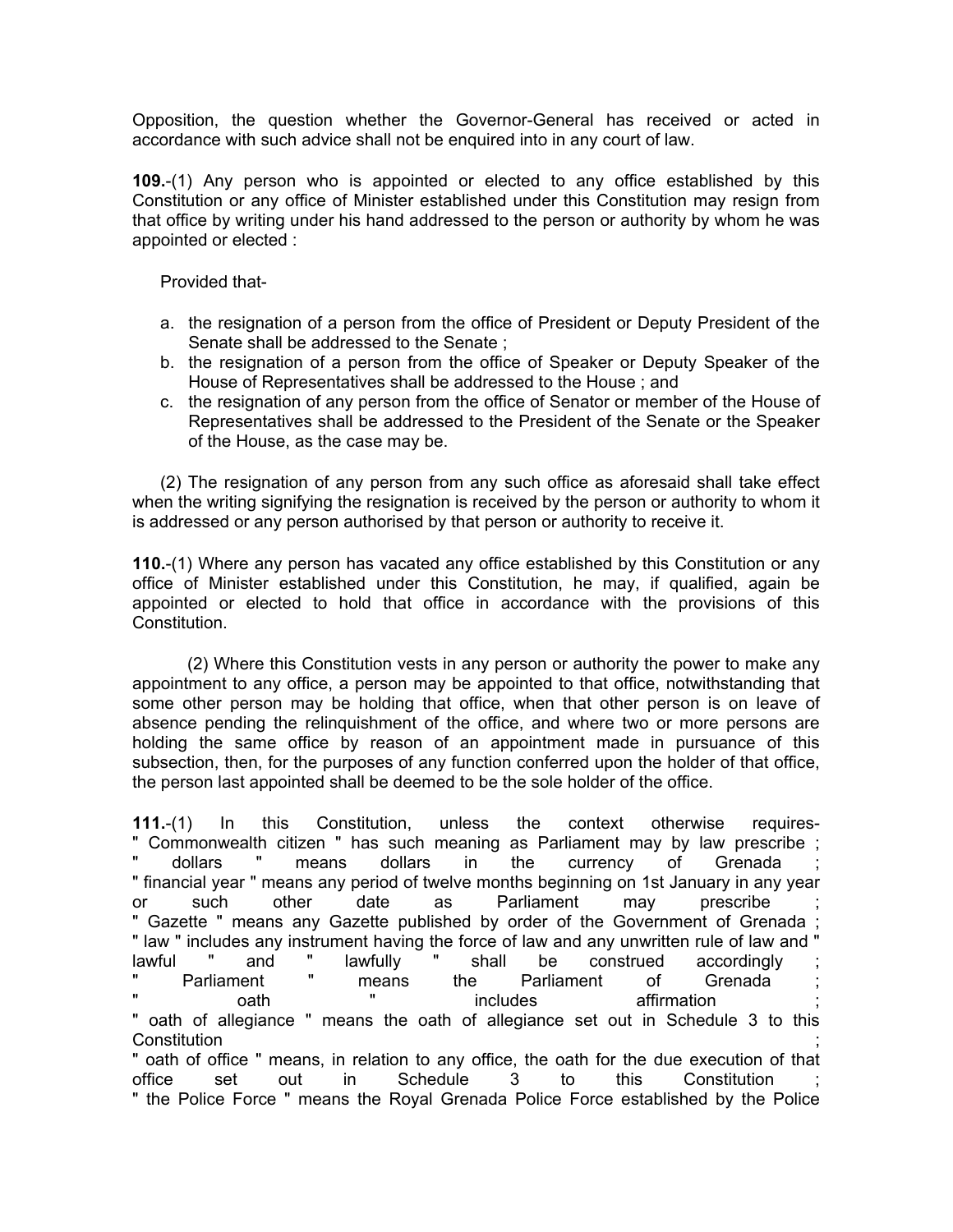Ordinance and includes any other police force established by or under a law enacted by Parliament to succeed to the functions of the Royal Grenada Police Force ; " public office " means any office of emolument in the public service ;"<br>" public officer" means a person bolding or acting in any public office public officer" means a person holding or acting in any public office " the public service " means, subject to the provisions of this section, the service of the Crown in a civil capacity in respect of the government of Grenada ; " session " means the period beginning when a House of Parliament first meets after the commencement of this Constitution or after Parliament has at any time been prorogued or dissolved and ending when Parliament is prorogued or when Parliament is dissolved without having been prorogued " sitting " means, in relation to a House of Parliament, the period during which the House is sitting continuously without adjournment and includes any period during which it is in committee.

(2) In this Constitution references to an office in the public service shall not be construed as including-

- a. references to the office of President or Deputy President of the Senate, the Speaker or Deputy Speaker of the House of Representatives, the Prime Minister or any other Minister, a Parliamentary Secretary, a Senator or a member of the House of Representatives ;
- b. references to the office of a member of any Commission established by this Constitution, a member of the Advisory Committee on the Prerogative of Mercy or a member of the Public Service Board of Appeal ;
- c. references to the office of judge of the Court of Appeal or judge of the High Court ;
- d. save in so far as may be provided by Parliament, references to the office of a member of any other council, board. panel, committee or other similar body (whether incorporated or not) established by or under any law.

(3) In this Constitution references to the Court of Appeal, the High Court and the Judicial and Legal Services Commission are references to the Court of Appeal, the High Court and the Judicial and Legal Services Commission established by the Courts Order.

(4) In this Constitution references to the Courts Order have the meaning in section 39(9) of this Constitution.

(5) For the purposes of this Constitution, a person shall not be regarded as holding an office by reason only of the fact that he is in receipt of a pension or other like allowance.

(6) In this Constitution, unless the context otherwise requires, a reference to the holder of an office by the term designating his office shall be construed as including, to the extent of his authority, a reference to any person for the time being authorised to exercise the functions of that office.

(7) Except in the case where this Constitution provides for the holder of any office thereunder to be such person holding or acting in any other office as may for the time being be designated in that behalf by some specified person or authority, no person may, without his consent, be nominated for election to any office or be appointed to or to act therein.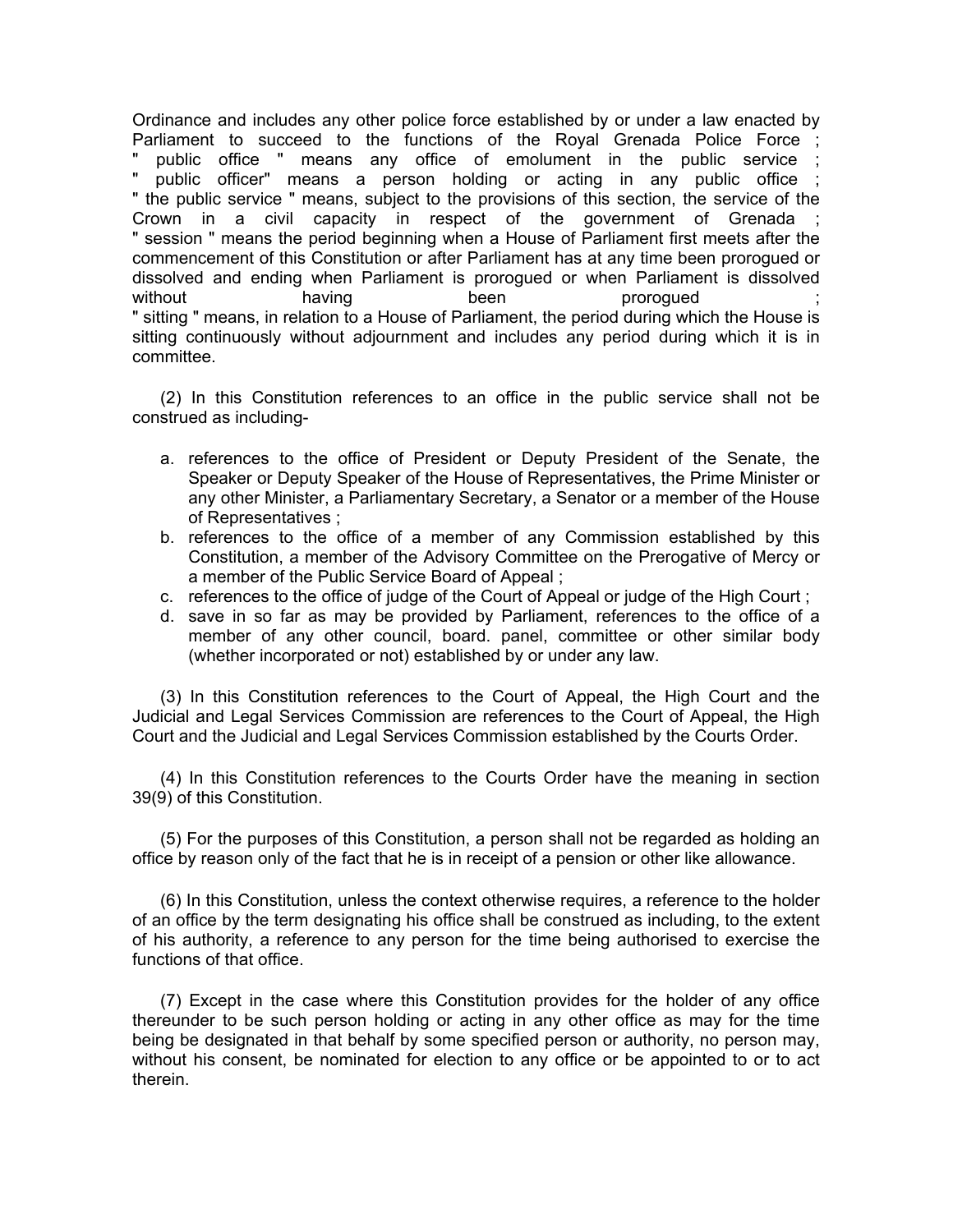(8) References in this Constitution to the power to remove a public officer from his office shall be construed as including references to any power conferred by any law to require or permit that officer to retire from the public service :

Provided that-

- a. nothing in this subsection shall be construed as conferring on any person or authority the power to require the Director of Public Prosecutions or the Director of Audit to retire from the public service ; and
- b. any power conferred by any law to permit a person to retire from the public service shall, in the case of any public officer who may be removed from office by some person or authority other than a Commission established by this Constitution, vest in the Public Service Commission.

(9) Any provision in this Constitution that vests in any person or authority the power to remove any public officer from his office shall be without prejudice to the power of any person or authority to abolish any office or to any law providing for the compulsory retirement of public officers generally or any class of public officer on attaining an age specified by or under that law.

(10) Where this Constitution vests in any person or authority the power to appoint any person to act in or to exercise the functions of any office if the holder thereof is himself unable to exercise those functions no such appointment shall be called in question on the grounds that the holder of the office was not unable to exercise those functions.

(11) No provision of this Constitution that any person or authority shall not be subject to the direction or control of any other person or authority in the exercise of any functions under this Constitution shall be construed as precluding a court from exercising jurisdiction in relation to any question whether that person or authority has exercised those functions in accordance with this Constitution or any other law.

(12) Without prejudice to the provisions of section 32(3) of the Interpretation Act 1889(a) (as applied by subsection (15) of this section), where any power is conferred by this Constitution to make any order, regulation or rule or give any direction or make any designation, the power shall be construed as including the power, exercisable in like manner and subject to the like conditions, if any, to amend or revoke any such order, regulation, rule, direction, or designation.

(13) Any reference in this Constitution to a law made before the coming into operation of this Constitution shall, unless the context otherwise requires, be construed as a reference to that law as it had effect immediately before the coming into operation of this Constitution.

(14) Any reference in this Constitution to a law that amends or replaces any other law or any provision of any other law shall be construed as including a reference to a law that modifies, re-enacts. with or without amendment or modification. suspends, repeals, adds new provisions to or makes different provision in lieu of that other law or that provision.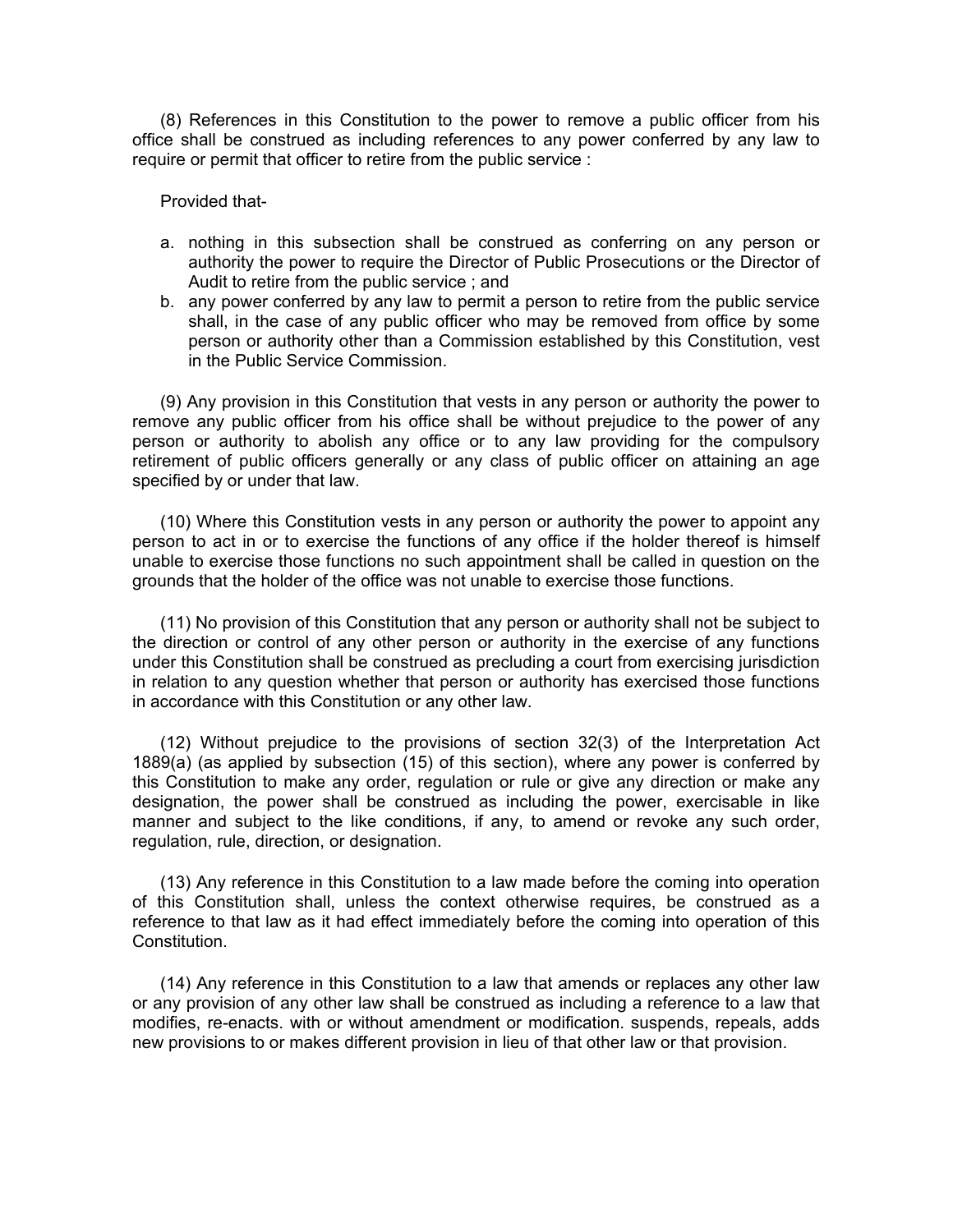(15) The Interpretation Act 1889 shall apply, with the necessary adaptations, for the purpose of interpreting this Constitution and otherwise in relation thereto as it applies for the purpose of interpreting and in relation to Acts of the United Kingdom Parliament.

### **SCHEDULE 1 TO THE CONSTITUTION Part I**

### **PROVISIONS OF THE CONSTITUTION REFERRED TO IN SECTION 39(5)**

(i) Chapter I ; (ii) sections 19, 91 and 57 ; (iii) sections 23, 24, 29, 32, 35, 37, 38, 45, 47, 48, 49, 51, 52, 53, 54, 55 and 56 (iv) section 71 and Chapter V ; (v) Chapter VI (except sections 90 and 91) ; (vi) Chapter VIII (except section 104) ; (vii) section 111 in its application to any of the provisions mentioned in the foregoing items of this Schedule ; or (viii) Schedule 2. **Part II** 

### **PROVISIONS OF THE COURTS ORDER REFERRED TO IN SECTION 39(5)**

(ix) sections 4, 5, 6, 8, 11, 18 or 19.

### **SCHEDULE 2 TO THE CONSTITUTION Section 56 RULES RELATING TO CONSTITUENCIES**

All constituencies shall contain as nearly equal numbers of inhabitants as appears to the Constituency Boundaries Commission to be reasonably practicable, but the Commission may depart from this rule to such extent as it considers expedient to take account of the following factors, that is to say :-

- a. the density of population, and in particular the need to ensure the adequate representation of sparsely-populated rural areas ;
- b. the means of communication ;
- c. geographical features ;
- d. the boundaries of administrative areas.

### **SCHEDULE 3 TO THE CONSTITUTION Section 111 Forms of Oath Oath of Allegiance**

I, …………………. do swear [or solemnly affirm] that I will faithfully bear true allegiance to Her Majesty Queen Elizabeth the Second, Her Heirs and Successors, according to law.

So help me God. [To be omitted in affirmation.]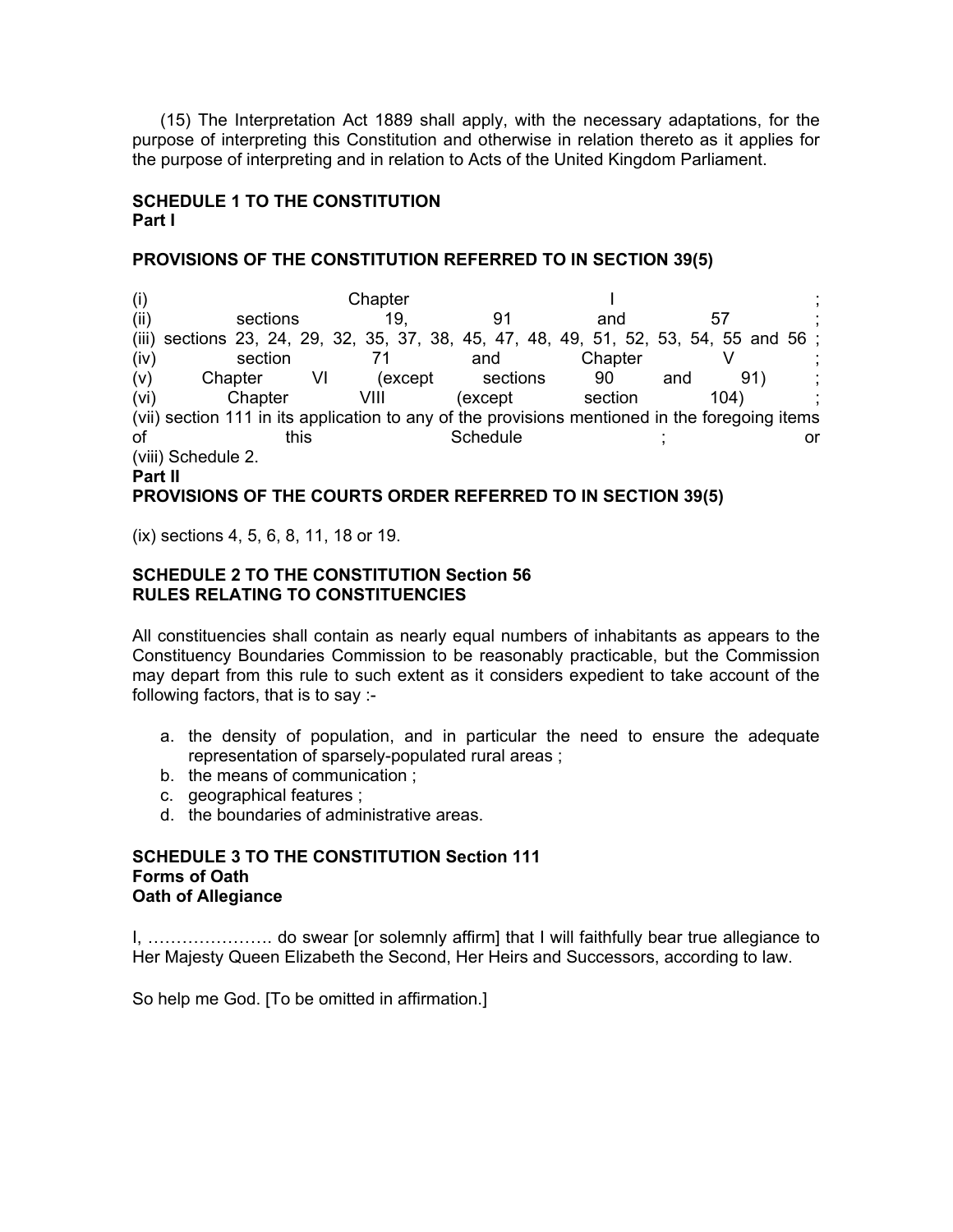### **Oath of Office**

I, ………………. do swear for solemnly affirm] that I will faithfully execute the office of ……………………..without fear or favour, affection or ill-will and that in the execution of the functions of that office I will honour, uphold and preserve the Constitution of Grenada.

So help me God. [To be omitted in affirmation.]

### **SCHEDULE 2 TO THE ORDER Transitional Provisions**

**1.**-(1) The existing laws shall, as from the commencement of the Constitution, be construed with such modifications, adaptations, qualifications and exceptions as may be necessary to bring them into conformity with the Constitution and the Courts Order.

(2) Where any matter that falls to be prescribed or otherwise provided for under the Constitution by Parliament or by any other authority or person is prescribed or provided for by or under an existing law (including any amendment to any such law made under paragraph), that prescription or provision shall as from the commencement of the Constitution, have effect (with such modifications. adaptations, qualifications and exceptions as may be necessary to bring it into conformity with the Constitution and the Courts Order) as if it had been made under the Constitution by Parliament or, as the case may require, by the other authority or person.

(3) The Governor-General may by Order made at any time before 1st October 1974 make such amendments to any existing law as may appear to him to be necessary or expedient for bringing that law into conformity with the provisions of the Constitution and the Courts Order or otherwise for giving effect or enabling effect to be given to those provisions.

(4) The provisions of this paragraph shall be without prejudice to any powers conferred by this Constitution or by any other law upon any person or authority to make provision for any matter, including the amendment or repeal of any existing law.

(5) For the purposes of this paragraph, the expression "existing law" means any Act, Ordinance, law, rule, regulation, order or other instrument made in pursuance of (or continuing in operation under) the existing Constitution or the West Indies (Dissolution and Interim Commissioner) Order in Council 1962(a) and having effect as part of the law of Grenada or of any part thereof immediately before the commencement of this Constitution.

**2.**-(1) The persons who, immediately before the commencement of the Constitution, are members of the Senate established by the existing Constitution shall, as from the commencement of the Constitution, be deemed to have been appointed as Senators in pursuant of the provisions of section 24(2)(a) of the Constitution and shall hold their seats in the Senate in accordance with the provisions of the Constitution.

(2) The persons who, immediately before the commencement of this Constitution, are members of the House of Representatives established by the existing Constitution shall, as from the commencement of the Constitution, be deemed to have been elected as members of the House of Representatives in pursuance of the provisions of section 32 of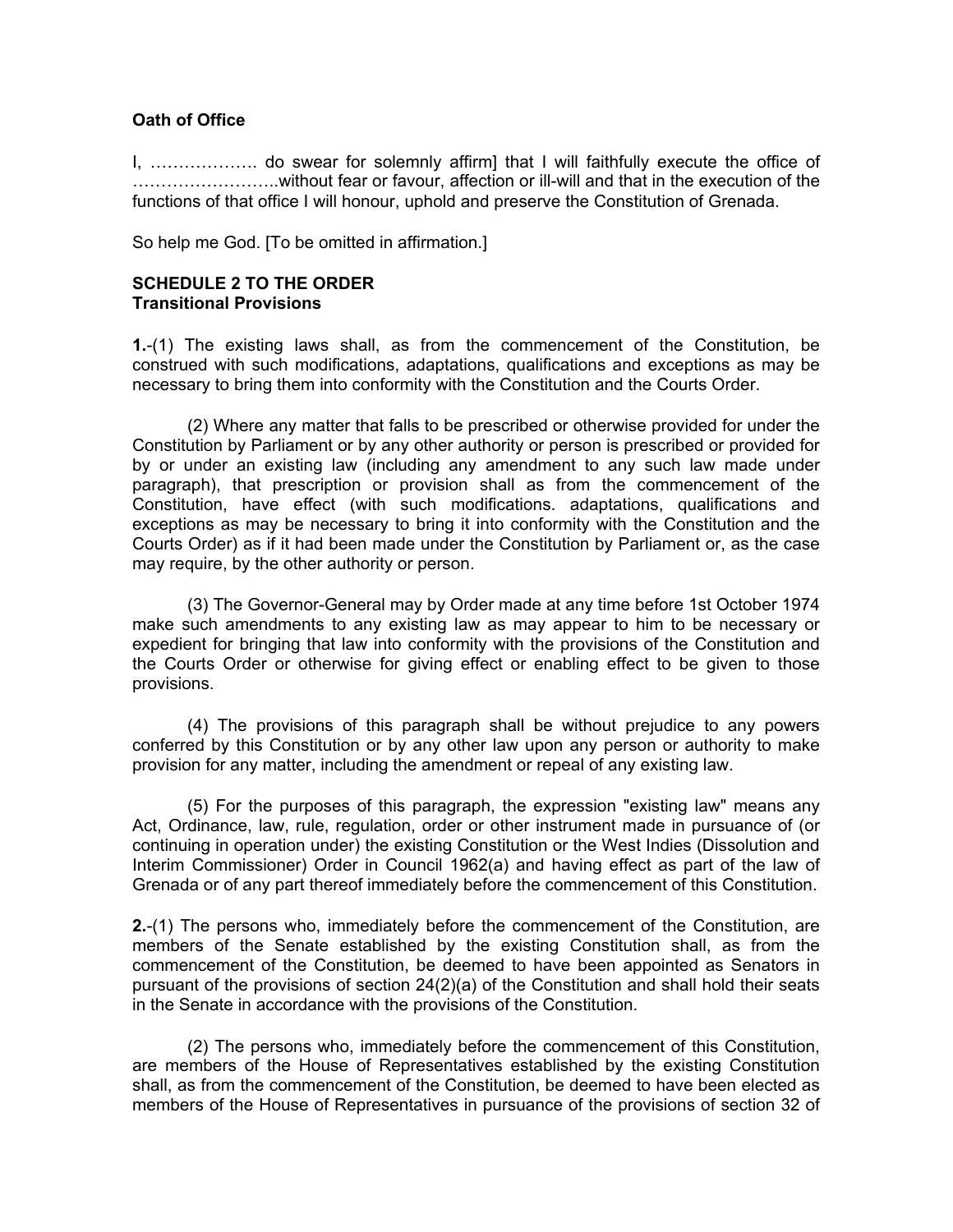this Constitution and shall hold their scats in the House of Representatives in accordance with the provisions of the Constitution.

(3) A person who immediately before the commencement of the Constitution was President or Deputy President of the Senate established by the existing Constitution, or Speaker or Deputy Speaker of the House of Representatives so established, shall be deemed to have been elected at the commencement of the Constitution to the like office established by the Constitution.

(4) Until Parliament otherwise provides, any person who holds or acts in any office the holding of which would, under the former Orders, have disqualified him for membership of the former Council shall be disqualified to be elected as a member of the House of Representatives as though provision in that behalf had been made in pursuance of section 31(4) of this Constitution.

(5) Subject to the provisions of section 52 of this Constitution, Parliament shall, unless sooner dissolved, stand dissolved on the date on which the Legislature established by the existing Constitution would have been required by the existing Orders to be dissolved.

(6) Any person who, by virtue of this paragraph, is deemed as from the commencement of the Constitution to hold any seat or office in the Senate or the House of representatives shall be deemed to have taken and subscribed any necessary oath under the Constitution.

**3.**-(1) The person who immediately before the commencement of this Constitution holds the office of Premier under the existing Orders shall, as from the commencement of the Constitution, hold office as Prime Minister as if he had been appointed thereto under section 58 of this Constitution.

(2) The persons who immediately before the commencement of the Constitution hold office as Ministers (other than the Premier and the Leader of the Opposition) under the existing Constitution shall, as from the commencement of this Constitution, hold the like offices as if they had been appointed thereto under sections 58 and 66 respectively of the Constitution.

(3) Any person holding the office of Prime Minister or other Minister by virtue of the foregoing provisions of this paragraph who, immediately before the commencement of the Constitution, was charged with responsibility for any matter or any department of government under the Constitution shall, as from the commencement of the Constitution, be deemed to have been assigned responsibility for such matter or department under section 60 of the Constitution.

**4.**-(1) Subject to the provisions of the Constitution, every person who immediately before the commencement of the Constitution holds or is acting in a public office shall, as from the commencement of the Constitution, continue to hold or act in the like office as if he had been appointed thereto in accordance with the provisions of the Constitution :